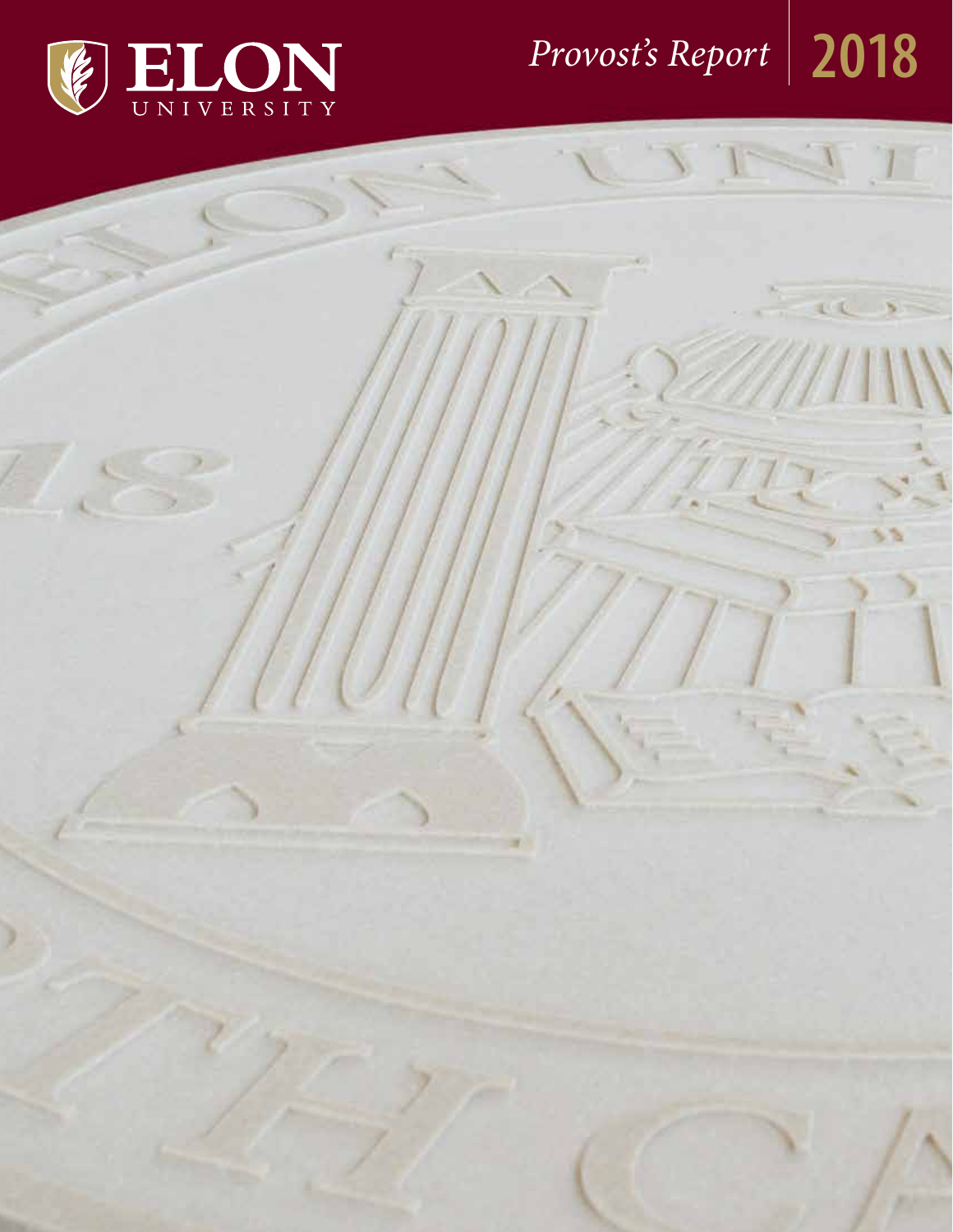# **Contents**

- [From the Provost](#page-2-0)
- [Daniels-Danieley Award for Excellence in Teaching](#page-3-0)
- [Distinguished Scholar Award](#page-4-0)
- [Periclean Award for Civic Engagement and Social Responsibility](#page-5-0)
- [Ward Family Excellence in Mentoring Award](#page-6-0)
- [Publications](#page-7-0)
- [Books](#page-7-0)
- [Articles & Book Chapters](#page-8-0)
- [Presentations](#page-22-0)
- [Artis](#page-44-0)tic Exhibitions & Performances
- [The Elon Teacher-Scholar](#page-47-0)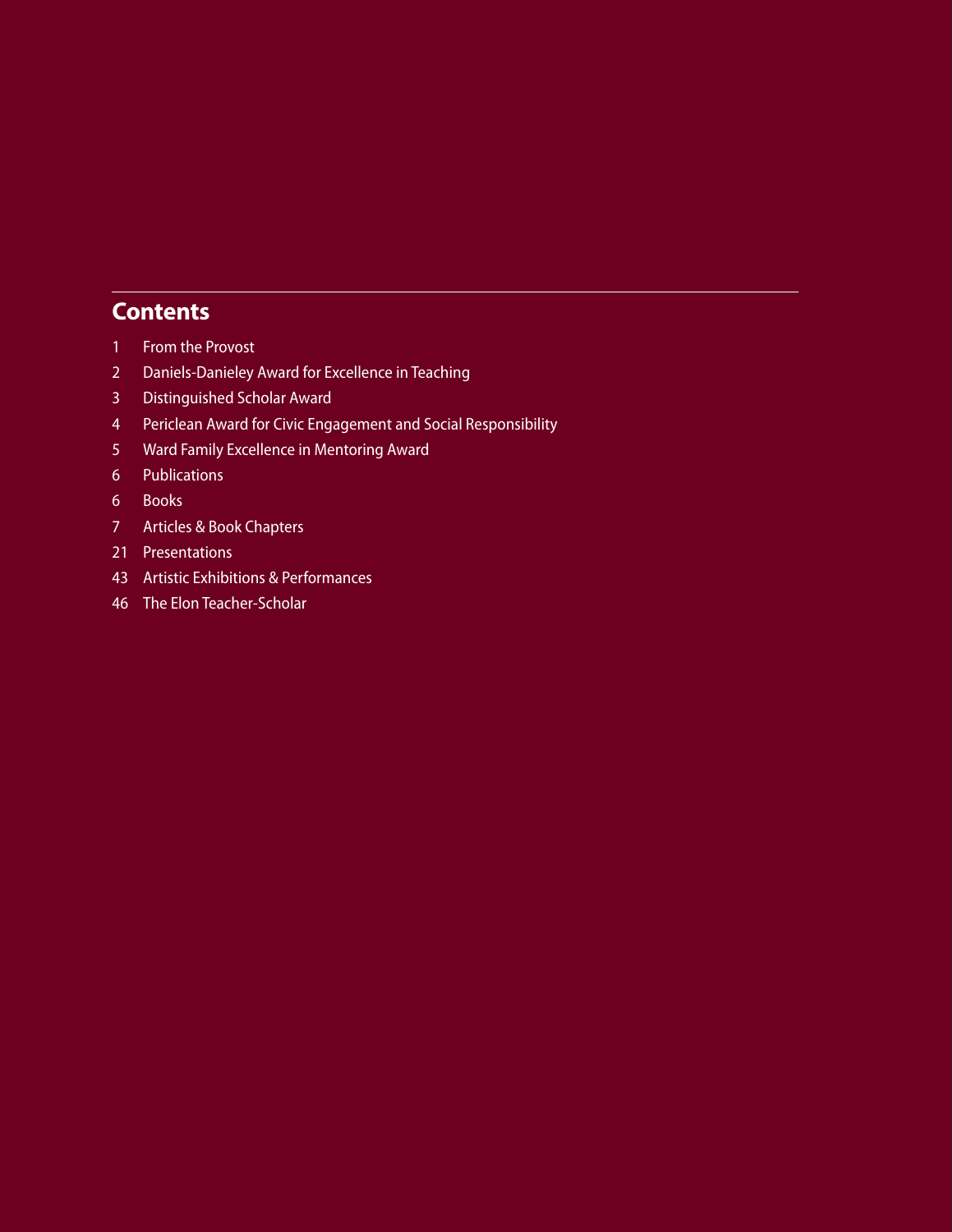<span id="page-2-0"></span>



# From the Provost

lon's teacher-scholar statement was written in<br>
2003 and, like our mission statement, is a definited<br>
document for Elon. Much has changed at Elon<br>
since 2003, including the hiring of almost 70 percent lon's teacher-scholar statement was written in 2003 and, like our mission statement, is a defining document for Elon. Much has changed at Elon of Elon's full-time faculty. Nonetheless, we remain steadfastly committed to the teacher-scholar ideal and each year, this publication, along with Elon University's President's Report, proudly celebrate the scholarly and creative achievements of Elon's faculty.

As members of the Elon community, we are called on to regularly consider how our teacher-scholar statement makes Elon unique. Elon's uniqueness arises from the constructive tensions that lie at the intersection of teaching and scholarship. Elon faculty embrace the both-and tension (that is, not either teacher or scholar, but both teacher and scholar), recognizing the valuable outcomes that emanate from that tension. The result of these energies is a distinctive university relentlessly focused on academic excellence and deep student learning.

Elon University was once again recognized as the top Southern master's-level university by U.S. News & World Report, with #1 rankings for excellence in undergraduate teaching and innovation. Additionally, Elon was again recognized by the U.S. News & World Report for excellence in all eight programs that lead to student success, an achievement now repeated for four straight years. Elon was also recognized by the Wall Street Journal/Times Higher Education as a national leader for student engagement. Such honors and accomplishments are only made possible through the dedication and efforts of a truly extraordinary faculty of teacher-scholar-mentors.

We have a faculty that are persistent in the ongoing pursuit of excellence. This commitment to excellence manifests itself through putting the teacher-scholar ideal into action each and every day. Elon faculty have defined that ideal, its values, and its expectations. Elon faculty embrace that ideal, thus, that ideal is Elon University.

Along with Elon's position as the preeminent university in the country for engaged and experiential education, we are driven by a commitment to excellence. Thank you for all you do to make this distinctive learning environment, for your unwavering commitment to Elon's values, for embracing the work of balancing Elon's constructive tensions, and for your dedication to scholarship and student learning. I look forward to working together on our shared goals, as we continue to restlessly pursue excellence in all we do.

**Steven D. House Provost/Executive Vice President**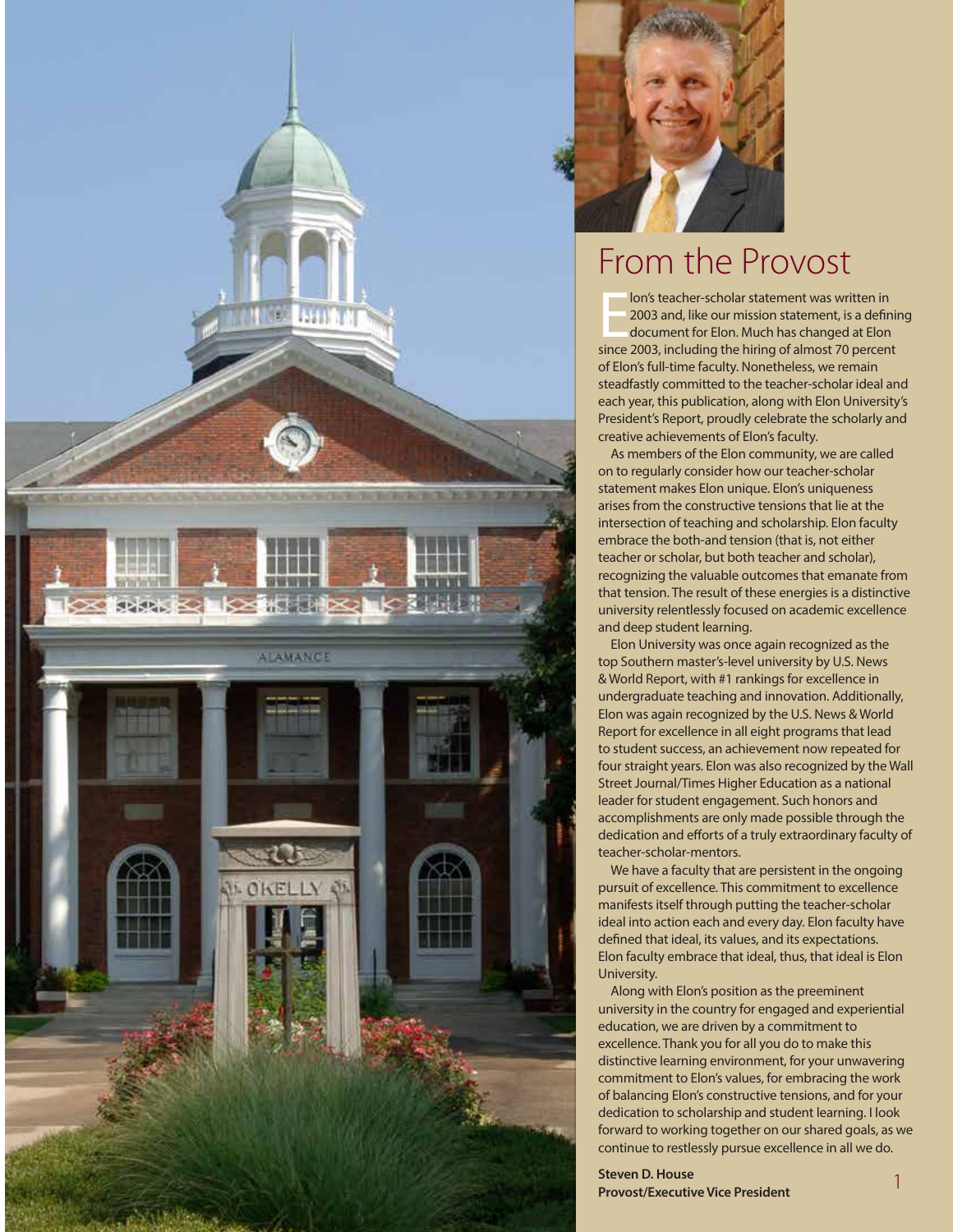<span id="page-3-0"></span>

# **Daniels-Danieley Award for Excellence in Teaching**

### **Stephen Bloch-Schulman**

Associate professor and chair of the Department of Philosophy

tephen Bloch-Schulman is regarded as an innovator<br>whose commitment to student learning is inspiring his<br>students as well as advancing scholarship about teachin<br>and learning. His substantial and influential contribution<br>in tephen Bloch-Schulman is regarded as an innovator whose commitment to student learning is inspiring his students as well as advancing scholarship about teaching and learning. His substantial and influential contributions was named the first recipient of the new Excellence in Teaching Philosophy award from the American Association of Philosophy Teachers, the American Philosophy Association and the Teaching Philosophy Association.

Bloch-Schulman joined Elon in 2006 and has established a reputation as a talented, passionate and committed teacher who his colleagues say "is constantly challenging himself to become even more effective in forwarding student learning." Bloch-Schulman has twice been named a Center for the Advancement of Teaching and Learning Scholar. He has published extensively and has twice been recognized with the Mark Lenssen Award from the American Association of Philosophy Teachers, which recognizes the best article on teaching philosophy.

"Professor Bloch-Schulman is a national leader in teaching and learning as a scholar, a faculty developer and a service provider," notes a colleague. "The nexus of his teaching and research on teaching and learning is complex and multifaceted, producing outstanding teaching and outstanding research."

Bloch-Schulman is known for teaching creative and challenging courses, with a prime example the Reclaiming Democracy course he co-teaches with instructors from six nearby institutions as well

as community activists. A colleague involved in co-teaching that course notes that Bloch-Schulman is "the kind of teacher-leader who is unassuming in offering transformational opportunities for students. That is, his self-effacing humor allows him to introduce complex information in accessible ways. In doing so, he routinely plants the seeds of extraordinary ideas for students to consider."

Since the Elon Academy college access and success program launched in 2008, Bloch-Schulman has been a dedicated instructor. A colleague who first worked with Bloch-Schulman as a teaching assistant the year of its launch notes that "while many philosophers see the practice of teaching as work that is independent of their research, Stephen helped me to see how to integrate scholarship in philosophy with the practice of teaching. From him, I learned to think about education philosophically, to question everything I thought I knew about teaching and to think carefully about each pedagogical choice I make."

Bloch-Schulman has served as a dedicated mentor to his students and a leader in the area of undergraduate research. He has co-authored four published articles and co-presented 14 conference presentations with undergraduate students and has been a leader within the department in mentoring students pursuing undergraduate research projects. Among the comments from his students are that he "encourages me to think critically more than any instructor I've ever had," and "reading and writing in this way has caused me to think and challenge myself in ways I've never done before."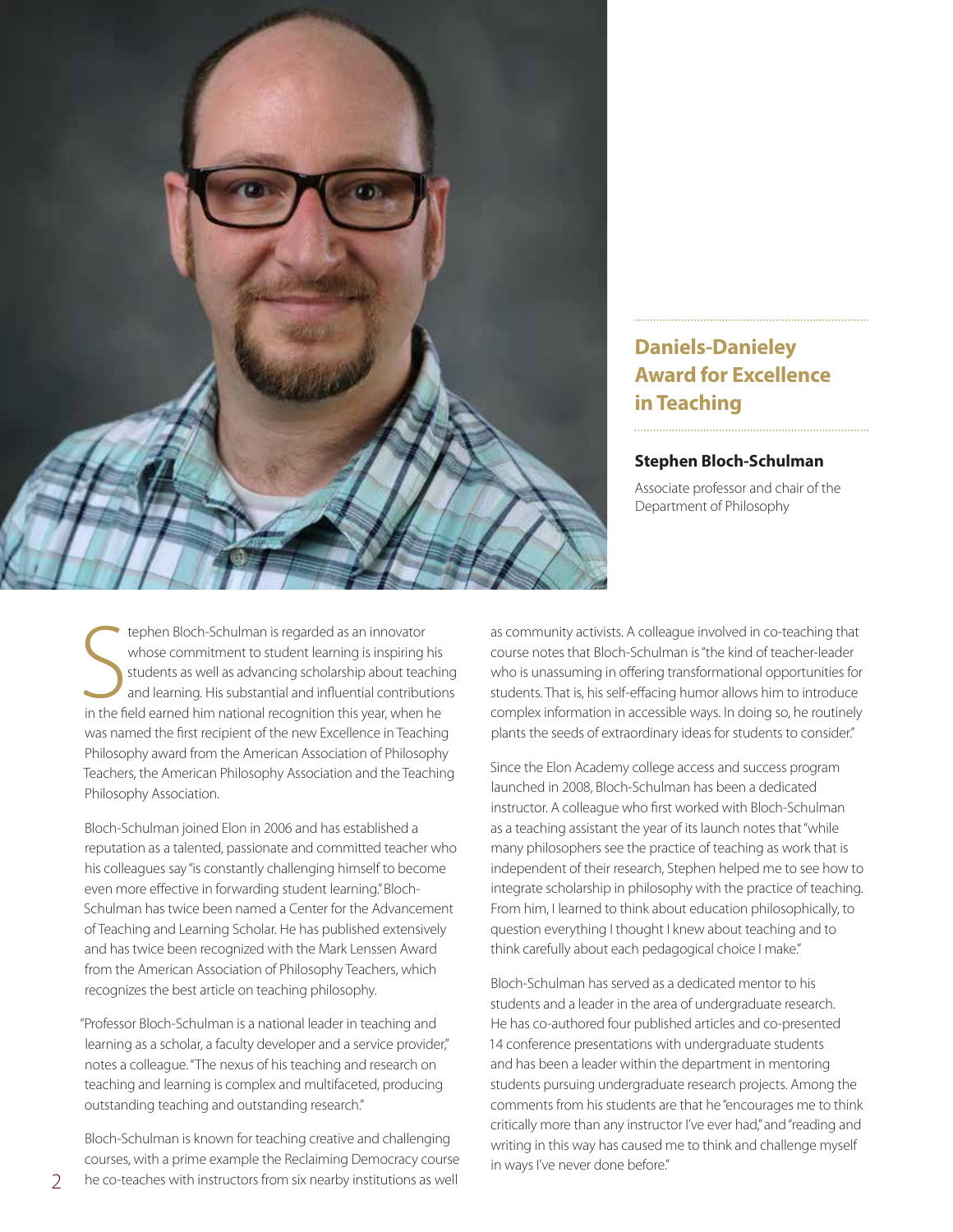# **Distinguished Scholar Award**

### **Maureen Vandermaas-Peeler**

Professor of psychology and director of the Center for Research and Global Engagement

<span id="page-4-0"></span>

aureen Vandermaas-Peeler's research and<br>
scholarship in the area of early childhood<br>
development and high-impact practices in h<br>
education has earned her acclaim and estab<br>
her as a leader in the field of developmental psy scholarship in the area of early childhood development and high-impact practices in higher education has earned her acclaim and established

Since coming to Elon in 1995, she has published 33 peerreviewed scholarly articles and has made 55 presentations at international and national conferences, with seven additional manuscripts now under review. Her edited book, "Excellence in Mentoring Undergraduate Research," was published by the Council on Undergraduate Research in 2018.

Her career has seen her emerge as an internationally recognized expert in her field, with her research relied upon by her peers and providing the foundation for student learning in the classroom. A professor of psychology at Elon, she is also the director of the Center for Research and Global Engagement, which was created in fall 2015 to facilitate, support and promote scholarship on global engagement.

"Her interest in college students' development is inseparable from her work in undergraduate research training and global engagement, and her experiences in both contexts inform her research," a fellow scholar noted. "It is clear that Dr. Vandermaas-Peeler has genuine passion for understanding development in early childhood and emerging adulthood, for exploring the role of culture in social interactions, and for integrating this work with her students' lived experiences. Moreover, her passion is realized in an extraordinary record of research."

An Elon colleague reinforces the fact that Vandermaas-Peeler lives out the findings of her research as an active and highly regarded research mentor, noting that she has supervised more than 100 students during her time at Elon. Her close work with those mentees has resulted in 31 presenting at professional conferences, 23 publishing in peer-reviewed journals and far more gaining acceptance to competitive graduate programs and jobs.

"Maureen is clearly dedicated to training the next generation of developmental psychologists and was recognized in 2011 with the Ward Family Excellence in Mentoring Award," an Elon colleague notes. "Indeed, faculty both inside and outside the department view Maureen as a model mentor and seek her guidance on their own mentoring journeys."

Vandermaas-Peeler directed the Honors Program at Elon from 2008 to 2013 and has led study abroad programs in the United Kingdom, Italy and Turkey. She was a co-leader in a research seminar on Excellence in Mentoring Undergraduate Research with Elon's Center for Engaged Learning from 2014 through 2016.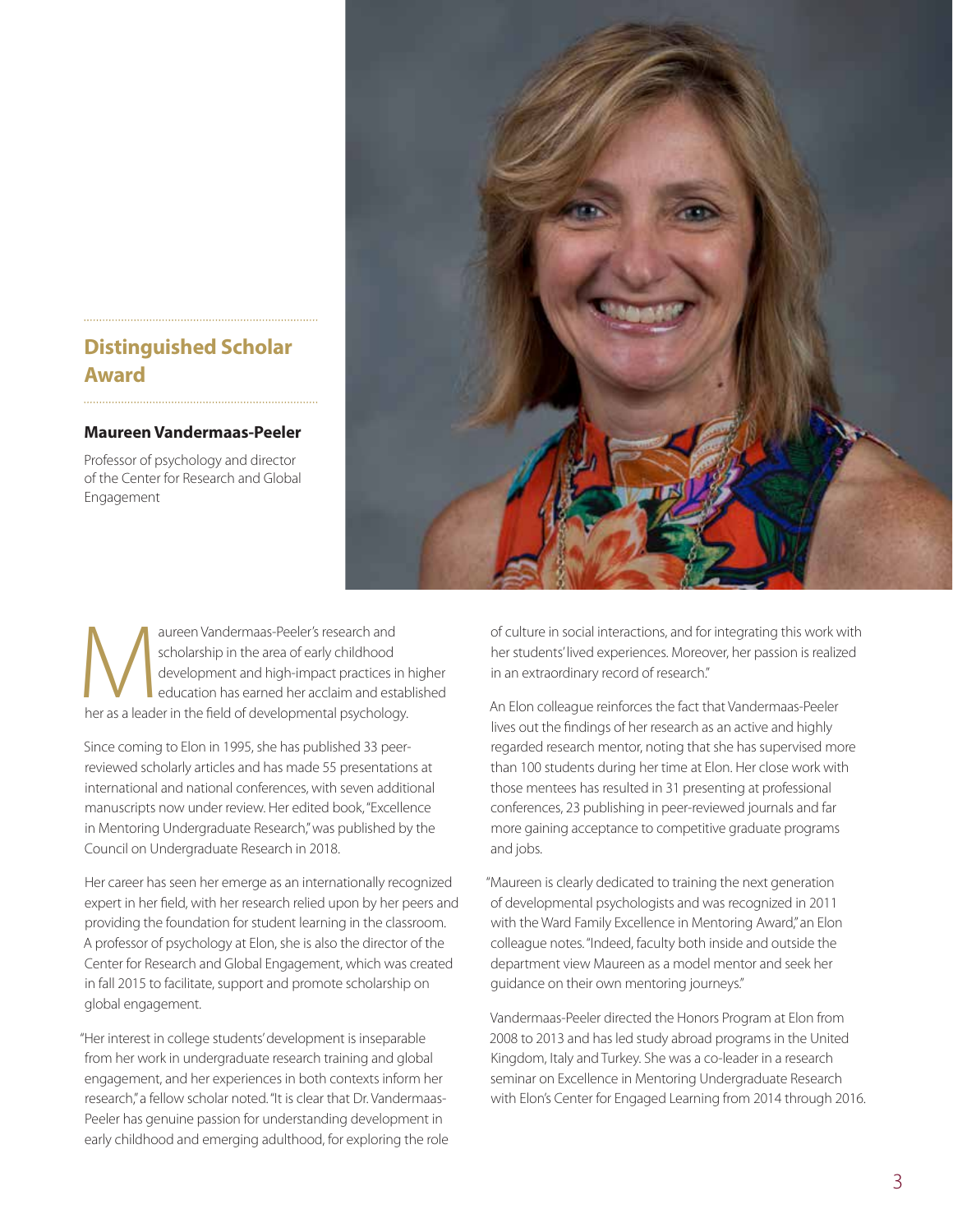<span id="page-5-0"></span>

# **Periclean Award for Civic Engagement and Social Responsibility**

### **Sylvia Muñoz**

Associate director for the Center for Race, Ethnicity and Diversity Education and director of El Centro

ylvia Muñoz has served as a prime example of civic<br>engagement and social responsibility at Elon and<br>beyond. As an instructor, she has taught multiple Spanish<br>conversation classes at El Centro as well as several<br>sections of ylvia Muñoz has served as a prime example of civic engagement and social responsibility at Elon and beyond. As an instructor, she has taught multiple Spanish conversation classes at El Centro as well as several students how important it is to be an active participant in the local community.

Muñoz has worked with the Master of Education degree program on international experiences in Costa Rica in a way that one colleague said helped the students understand "the critical role of culture and language in teaching" and the importance of having "global skills in cultural awareness and competence beyond the classroom."

A leader in the Center for Race, Ethnicity and Diversity Education, Muñoz was the driving force behind the creation of the Latinx/ Hispanic Employee Resource Group and the Elon Latinx-Hispanic Alumni Network and has co-led the work of the Hispanic/Latinx Working Group. She has established a connection between the "It Takes a Village" Project, which works with students in the Alamance-Burlington School System, and El Centro, has supported the Latinx-Hispanic Union student organization and has served on the president's Diversity Council.

Students and alumni point to the extensive support Muñoz has provided to them in multiple ways throughout their times at Elon, with many saying that she became part of their families. "Sylvia was always pushing me to be a better student and a better man — she always demanded the best of me," one alumnus said. "She taught me important values like respect, hard work and responsibility and she also taught me to always care for others, and most importantly, to live life to the fullest. … Sylvia's passion and energy to make Elon a better place for everyone is contagious."

A colleague notes that her work within the CREDE and El Centro speaks to the fact that participatory citizenship is an essential part of Elon's educational experience. "I am humbled by what I have seen and experienced firsthand in Sylvia's consistent and ongoing contributions to our community," the colleague notes. "She is a passionate educator who models the importance of taking interest in wider social issues that have long-standing impact, both here on our campus and beyond our Elon community."

Muñoz has been very active in the broader community, serving as a coordinator of events such as the "Immigrant Realities" series, of conferences such as "Intersect" and "Perspectivas," and of workshops such as the ALANAM Women's Institute.

"One day I hope to have the rapport with students, alumni, parents and community members that Sylvia has been able to establish," a colleague says, "the type of relationship where alumni and community members visit her constantly at El Centro or the CREDE to introduce their parents, to show her their babies, to ask her to come to their weddings, to thank her for helping them get jobs, to tell her that she has been THE one person who made the biggest difference in their lives while at Flon"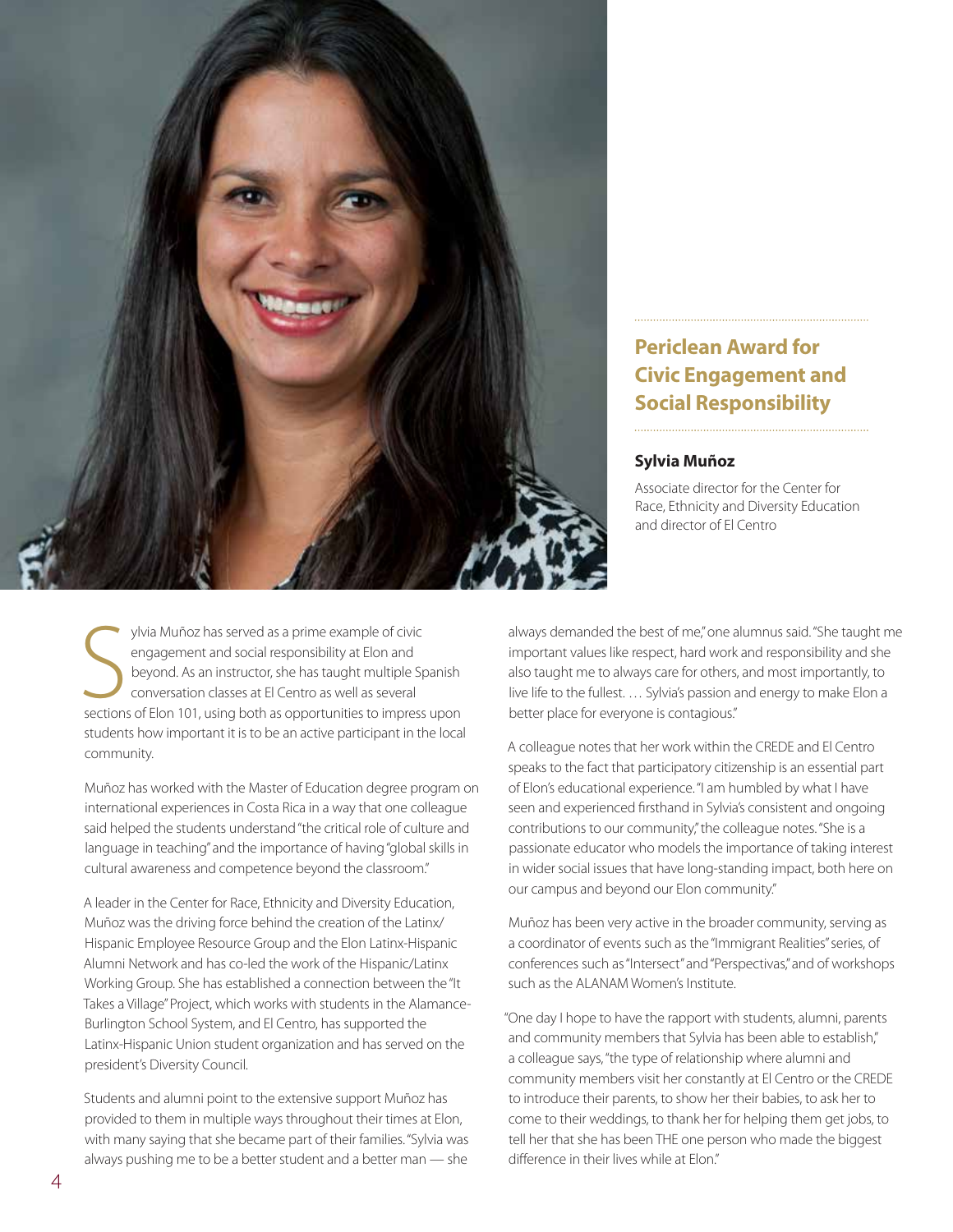# **Ward Family Excellence in Mentoring Award**

### **Shereen Elgamal**

Lecturer in Arabic in the Department of World Languages and Cultures

<span id="page-6-0"></span>

The influence that Shereen Elgamal has had on the live<br>her students is evident from the glowing comments a<br>rave reviews they offered in supporting her nominatio<br>the Ward Family Excellence in Mentoring Award. She b<br>challeng he influence that Shereen Elgamal has had on the lives of her students is evident from the glowing comments and rave reviews they offered in supporting her nomination for the Ward Family Excellence in Mentoring Award. She brings students a love for what she's teaching.

"It is noteworthy that every student whom I contacted responded promptly and enthusiastically with comments like 'YES! She has changed my life,'" a colleague wrote in nominating Elgamal for the award.

A member of the Elon faculty since 2008, Elgamal has taught Arabic courses, coordinated the Middle East Studies program and served as the faculty adviser for the Arabic Language Organization and the Muslim Student Association. "She is prompting her students to think beyond the course, the semester, the year and the Elon experience," a colleague said. "More than any colleague in our department, Shereen is continuously looking for study abroad, service-learning, internship, volunteer and job opportunities for her students because she sees them as 'amazing young adults' (her words) who have remarkable achievements ahead."

Students and alumni point to the influence that Elgamal has had on their lives and their learning, as she guided them through their coursework as well as helped them look far beyond a specific course or their university education. Elgamal has encouraged students to pursue summer internships and helped students secure application to law school, a Fulbright award or acceptance into Teach for America. Several of her former students point to the countless hours she spent reading application essays for scholarships, internships, study abroad opportunities or jobs. "Every spring semester, she starts class with, 'So what are my children doing with their summer?'" one former student said. "She asks this to make sure we are having strong academically/professionally relevant experiences during our summers. But she is always there to help us apply for incredible opportunities year-round, and especially post-graduation."

One student notes that her own "most profound connection to the institution" comes from the relationship that she fostered with Elgamal. "Dr. Elgamal stands as the finest example of professional initiative and personal dedication that I witnessed in my privileged position as her student and mentee," she said. "Through her diligent mentorship, careful advising and the familiar care she demonstrates for students, Dr. Elgamal is an irreplaceable asset to the Department of World Languages and Cultures and the university as a whole."

Exemplifying the characteristics of a mentor, Elgamal has provided the motivation that her students need to fully develop and pursue their goals. One student notes that Elgamal "opened my eyes and made me realize that I was not only failing to reach my full potential, but my drive was lacking. Hearing this motivated me to regroup and set all of my priorities in order. By challenging me, she reignited my internal motivation to succeed and I have not looked back since."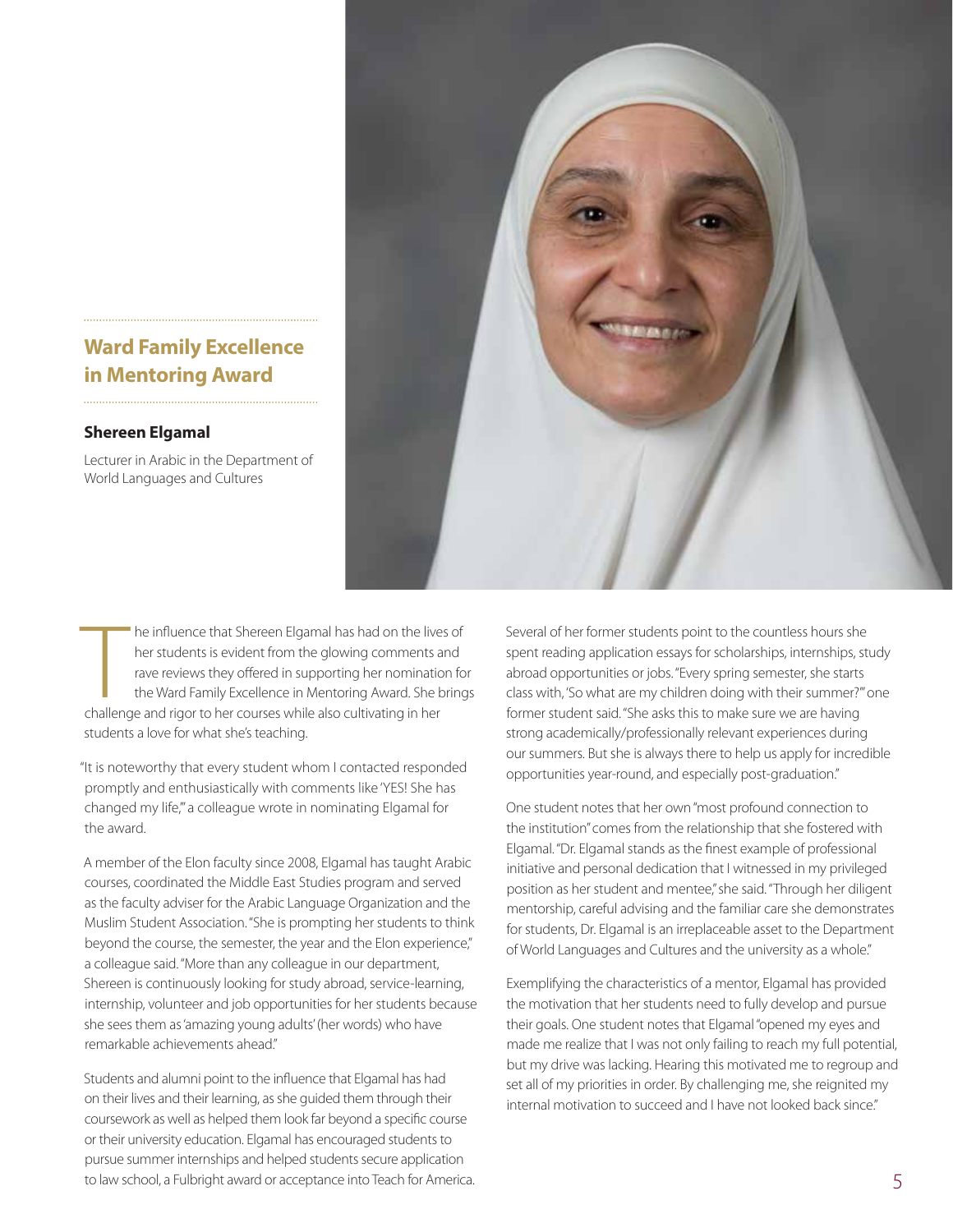# Publications

## **Books**

<span id="page-7-0"></span>

| Amy L. Allocco                                                                                                                                                         | Associate Professor, Religious Studies            |
|------------------------------------------------------------------------------------------------------------------------------------------------------------------------|---------------------------------------------------|
| Ritual Innovation: Strategic Interventions: in South Asian Religion, with B.K. Pennington (Eds.), SUNY Press, Albany, NY, 2018.                                        |                                                   |
| Lee A. Bush                                                                                                                                                            | Associate Professor, Communications               |
| The Student-Run Agency: Transitioning from Student to Professional, with J. Ranta & H. Vincent, Kendall Hunt Publishing:<br>Dubuque, IA, 2018.                         |                                                   |
| <b>Mark T. Enfield</b>                                                                                                                                                 | Associate Professor, Education and Wellness       |
| Taking science home: Reflexivity on becoming a teacher insider in an after-school science program, with S. Rosenthal,<br>Leiden: Brill/Sense Publishers, 2018.         |                                                   |
| <b>Steven I. Friedland</b>                                                                                                                                             | Professor, Law                                    |
| Evidence Law and Practice, with P. Bergman and D. Benham, Lexis Publishing Co., Durham, NC, 7th Ed. 2018.                                                              |                                                   |
| Principles of Criminal Procedure, with R. Weaver, J. Burkoff, and C. Hancock, West Pub. Co., St. Paul, MN, 6th Ed. 2018.                                               |                                                   |
| Criminal Law: Quick Review, West Pub. Co., St. Paul, MN, 6th Ed. 2018.                                                                                                 |                                                   |
| Supplement to Constitutional Law: Cases, Materials & Problems, with R. Weaver, C. Hancock, B. Fair, J. Knechtle, and R.<br>Rosen, Wolters Kluwer, N.Y., 3rd Ed., 2018. |                                                   |
| <b>Mina Garcia Soormally</b>                                                                                                                                           | Associate Professor, World Languages and Cultures |
| Idolatry and the Construction of the Spanish Empire, University Press of Colorado, Louisville, CO, 2018.                                                               |                                                   |
| <b>Charity Johansson</b>                                                                                                                                               | Professor, Physical Therapy Education             |
| Mobility in Context: Principles of Patient Care Skills, with S. Chinworth, Philadelphia: F.A. Davis Publishers, 2018. 2nd ed.                                          |                                                   |
| Ryan J. Johnson                                                                                                                                                        | Assistant Professor, Philosophy                   |
| The Deleuze-Lucretius Encounter, Edinburgh University Press, March 2018.                                                                                               |                                                   |
| Contemporary Encounters with Ancient Metaphysics, with J.A. Greenstine, Edinburgh University Press, August 2018.                                                       |                                                   |
| <b>Brian A. Kremer</b>                                                                                                                                                 | Assistant Professor, Performing Arts              |
| The Singing Teacher's Guide to Transgender Voices, with L. Jackson Hearns, Plural Publishing, San Diego, CA, 2018.                                                     |                                                   |
| <b>Paul C. Miller</b>                                                                                                                                                  | Professor, Exercise Science                       |
| Excellence in Mentoring Undergraduate Research, with M. Vandermaas-Peeler and J.L. Moore (Eds.), Council on<br>Undergraduate Research, Washington, D.C., 2018.         |                                                   |
| Jessie L. Moore                                                                                                                                                        | Professor, English                                |
| Excellence in Mentoring Undergraduate Research, with M. Vandermaas-Peeler and P.C. Miller (Eds.), Council on                                                           |                                                   |
| Undergraduate Research, Washington, D.C., 2018.                                                                                                                        |                                                   |
| <b>Brian K. Pennington</b>                                                                                                                                             | Professor, Religious Studies                      |
| Ritual Innovation: Strategic Interventions: in South Asian Religion, with A.L. Allocco (Eds.), SUNY Press, Albany, NY, 2018.                                           |                                                   |
|                                                                                                                                                                        |                                                   |
| <b>Rebecca Todd Peters</b>                                                                                                                                             | Professor, Religious Studies                      |

Encountering the Sacred: Feminist Reflections on Women's Lives, with G.Y. Kao (Eds.), London: Bloomsbury, 2018.

### **Laura J. Roselle** *Professor, Political Science and Policy Studies*

Forging the World: Strategic narratives and International Relations, with A. Miskimmon and B. O'Loughlin (Eds.). University of Michigan Press, paperback, 2018.

# 6 2018 Publications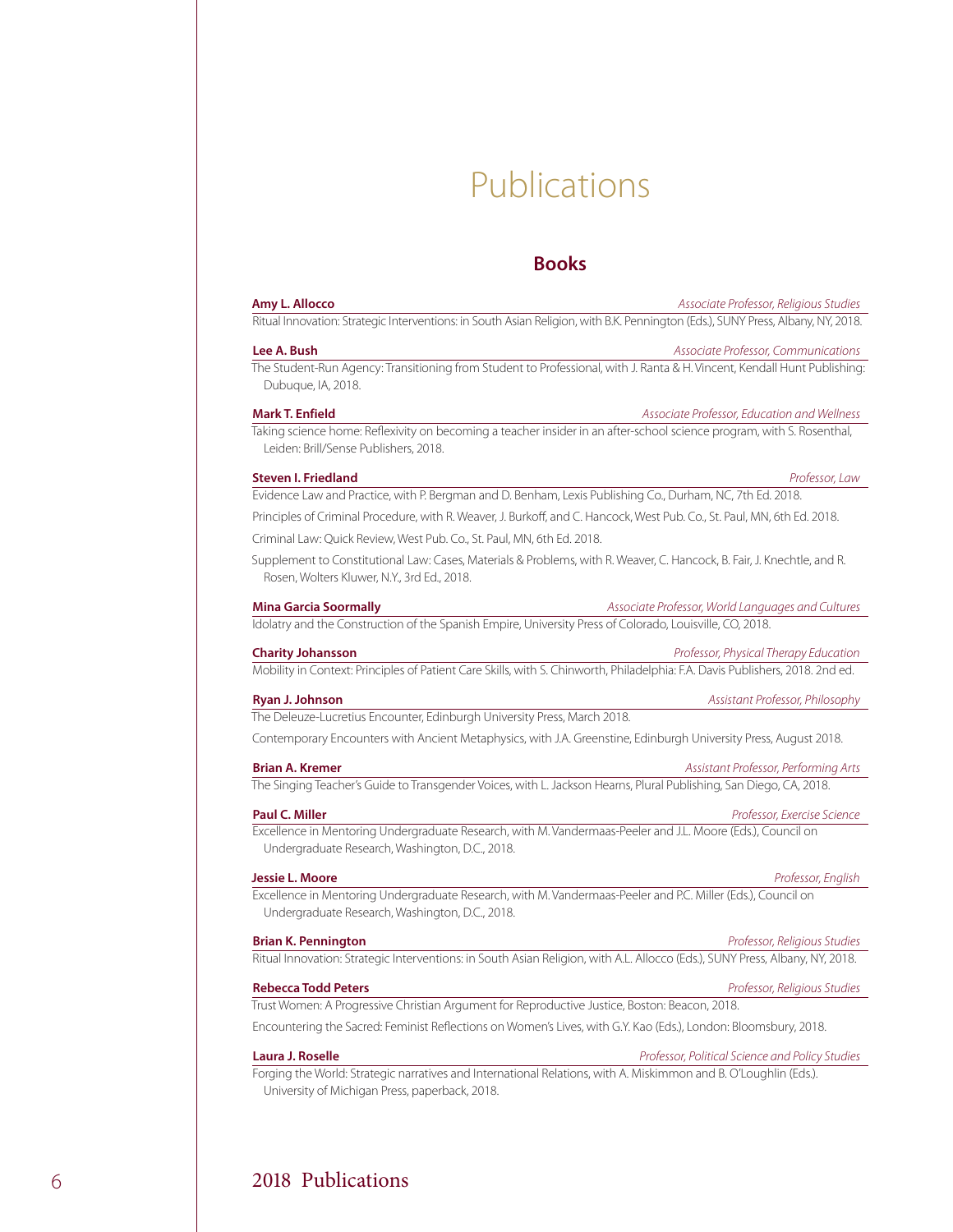### <span id="page-8-0"></span>**Maureen Vandermaas-Peeler** *Professor, Psychology*

Excellence in mentoring undergraduate research, with P.C. Miller and J. L. Moore (Eds). Council for Undergraduate Research: Washington, D.C., 2018.

### **Karen A. Yokley** *Associate Professor, Mathematics and Statistics*

Mathematical Modeling: Branching Beyond Calculus, with C. Arangala and N.S. Luke, CRC Press/Chapman and Hall, 2018.

# **Articles & Book Chapters**

### **Meredith Allison** *Professor, Psychology*

"Perspectives of Americans and Canadians on the Use and Function of Sex Offender Registries." With S. Jung and E. Martin. International Journal of Law, Crime and Justice, 52 (2018): 106-117.

"Resource Review: Insights for Academic Developers from Three International Undergraduate Research Program Resources." With P.C. Miller. International Journal for Academic Development, 23 (2018): 65-68.

### **Amy L. Allocco** *Associate Professor, Religious Studies*

- "Constructing Interreligious Studies: Thinking Critically about Interfaith Studies and the Interfaith Movement." With G. Claussen and B.K. Pennington. In Towards a Field of Interfaith Studies, E. Patel, J.H. Peace, and N. Silverman (Eds.), Beacon Press, (2018): 36-48.
- "Introduction." With B.K. Pennington. In Ritual Innovation in South Asia, B.K. Pennington and A.L. Allocco (Eds.), Albany, NY: SUNY Press, (2018): 1-14.

"Flower Showers for the Goddess: Borrowing, Modification, and Ritual Innovation in Tamil Nadu." In Ritual Innovation: Strategic Interventions in South Asian Religion, B.K. Pennington and A.L. Allocco (Eds.), Albany: SUNY Press, (2018): 129-148.

- "What to Know Before You Go: Benefits and Challenges of Conducting Undergraduate Research in Global Contexts." With C. Fair and M. Vandermaas-Peeler. Perspectives on Undergraduate Research and Mentoring (PURM) 7.1, (2018).
- "Mentoring in Global Contexts: Embodying Feminist Ethnography in South India." With A. Fredsell. Perspectives on Undergraduate Research and Mentoring (PURM) 7.1, (2018).

**Bill Anderson** *Associate Professor, Communications*

"Counter framing: Implications for public relations." Public Relations Inquiry, 7 (2018): 111-126.

"'The next great plague to go': How the U.S. Surgeon General used public relations to fight venereal disease during the Great Depression." Journalism History, 44 (2018): 62-68.

**Janna Q. Anderson** *Professor, Communications*

- "Artificial Intelligence and the Future of Humans: Experts Have Concerns About How Advances in AI Will Affect What It Means to Be Human." With L. Rainie and A. Luchsinger. Pew Internet and Technology Project of the Pew Research Center, (December 10, 2018).
- "Stories About the Impact of Digital Life: Most Technology Experts and Scholars Report That Their Own Experience Has Been Mostly Positive." With L. Rainie. Pew Internet and Technology Project of the Pew Research Center, (July 3, 2018).

"Experts List Faults of and Fixes for Toxic Tech and Digital Dangers." Medium, (April 20, 2018).

"The Future of Well-Being in a Tech-Saturated World: A Third of Experts Think Digital Life Will be More Harmful Than Helpful in the Coming Decade." With L. Rainie. Pew Internet and Technology Project of the Pew Research Center, (April 17, 2018).

**Bill Andrews** *Professor, Physical Therapy Education* "Efficacy of inpatient rehabilitation for a patient with a cerebellar stroke: A case report." With C. High. Physiotherapy

Theory and Practice, (September 2018): 1-7. doi: 10.1080/09593985.2018.1519007.

"Improvement During Inpatient Rehabilitation Among Older Adults With Guillain-Barr Syndrome, Multiple Sclerosis, Parkinson Disease, and Stroke." With J. A. Middleton. American Journal of Physical Medicine and Rehabilitation, 97 (December 2018): 879-884.

### **Enrique Armijo** *Associate Professor, Law*

"The Freedom of Non-Speech." Constitutional Commentary, Volume 33, Number 2 (Summer 2018), 291-329.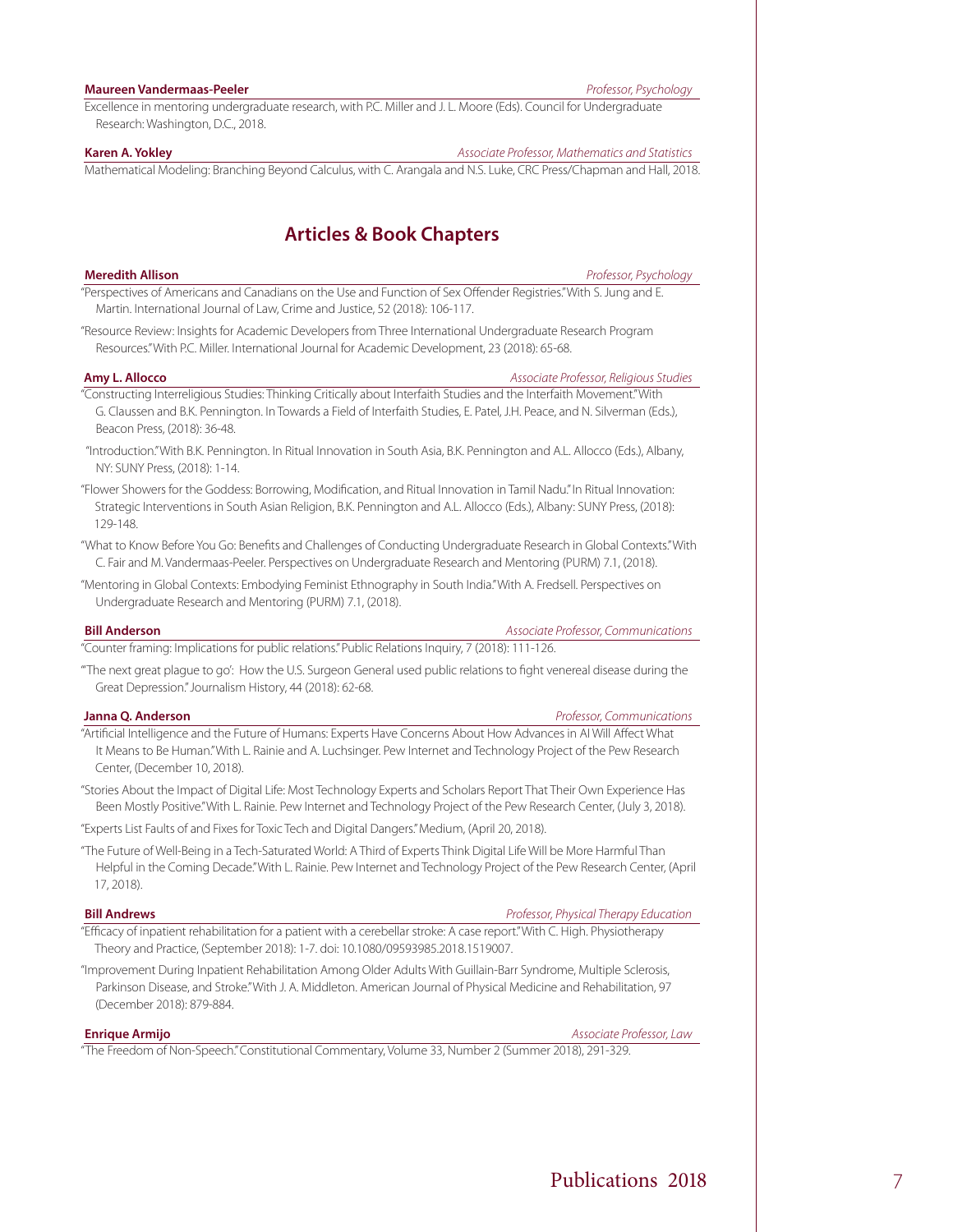"Subfields and Galois groups of solvable sextic polynomials." With P. Jakes. North Carolina Journal of Mathematics and Statistics, 4 (January 2018): 1-11.

### **Katherine A.G. Baker** *Assistant Professor, Education and Wellness*

"How group hires help prevent teacher burnout." ASCD Express, 13 (20), (2018).

### **Stephanie L. Baker** *Assistant Professor, Public Health Studies*

"Its like you don't have a roadmap really: using an antiracism framework to analyze patients encounters in the cancer system." With K.Z. Black, A.F. Lightfoot, J.C. Schaal, M.S. Mouw, C. Yongue, C.A. Samuel, Y.F. Faustin, K.L. Ackert, B. Akins, K. Foley, A.R. Hilton, L. Mann-Jackson, L.B. Robertson, J.Y. Shin, M. Yonas, and E. Eng. Ethnicity & Health. (December 2018): 1-21. DOI: 10.1080/13557858.2018.1557114

### **Steven Bednar** *Associate Professor, Economics*

"Campaigning and Election Outcomes in a Presidential Primary Election." Applied Economics Letters, 25 (10), (2018): 713-717.

"Career Implications of Having a Female-Friendly Supervisor." With D. Gicheva. Industrial and Labor Relations Review, 71 (2), (2018) 426-457.

**Cynthia C. Bennett** *Assistant Professor, Physician Assistant Studies* "Atomic Body Painting as a Teaching Tool in Physician Assistant Education." Medical Science Educator, 28 (3), (September 2018): 525-532.

### **Jim Bissett** *Professor, History and Geography*

"War Mobilization and 'Purposeful Loyalty': North Carolina's Council of Defense." In North Carolina's Experience during the First World War, S.W. McKinley and S. Sabol (eds.), (2018): 93-108.

"New Motions of the Flesh: Pamela, Chocolate, and the Making of the Novel." In The Routledge Companion to Literature and Food, D.L. Brien and L. Piatti-Farnell (Eds.), Routledge, (2018).

"Mapping the Literature Survey: Locating London in British Literature I." In Teaching the Literature Survey Course: New Strategies for College Faculty, G. Dujardin, J. Lang and J. Staunton (Eds.), West Virginia University Press, (2018).

"After the Fall of the Dictatorship." Prairie Schooner, 92 (3), (Fall 2018).

"Late 20s, Unmarried." Prairie Schooner, 92 (3), (Fall 2018).

"Chiquita Brands: Its illegal payments to paramilitary groups in Colombia and the transnational public relations crisis that followed." With J.C. Molleda, A.F. Giraldo- Dávila, and L.H. Botero. In Cases in Public Relations Ethics: Translating Ethics into Action, B. Brunner and C. Hicker (Eds.), New York: Oxford University Press, 343-348, (November 2018).

### **Brittany K. Mercado** *Assistant Professor, Magement and Entrepreneurship*

"Influence of family presence on expatriate outcomes." With A.G. Albrecht, F. Paulus, S. Dilchert, D.S. Ones, and J. Deller. In Managing expatriates: Success factors in private and public domains, B.M. Wiernik, H. Rger, and D.S. Ones (Eds.), Leverkusen, Germany: Budrich, (2018): 255-270.

"Counterproductive work behaviors." With S. Dilchert, C. Giordano, and D.S. Ones. In The SAGE Handbook of Handbook of Industrial, Work, and Organizational Psychology: Vol. 1., D.S. Ones, N. Anderson, C. Viswesvaran, and H.K. Singil (Eds.), Thousand Oaks, CA: Sage. (2018): 109 - 211.

"Context-dependent transprejudice: Attitudes toward transgender individuals in gender-integrated and gendersegregated settings." With T. Obzud. Psychology of Sexual Orientation and Gender Diversity, 5 (2018): 117-121.

"Refusing to Wait: Just-in-Time Teaching." With T. Mould. Radical Teacher 111 (July 2018): 88-102.

"Toward Intervocality: Linklater, the Body, and Contemporary Feminist Thought." With C. Hamel. Voice and Speech Review, (November 10, 2018), DOI: 10.1080/23268263.2019.1543151.

**Susan E. Camilleri** *Assistant Professor, Political Science and Policy Studies*

"An Experimental Analysis of Modifications to the Survivor Benefit Information within the Social Security Statement." With J.C. Diebold. Journal of Pension Economics and Finance, (March 2018), doi:10.1017/S1474747218000082.

### **Kevin J. Bourque** *Assistant Professor, English*

**Kevin Boyle** *Professor, English*

**Vanessa Bravo** *Associate Professor, Communications*

**David M. Buck** *Associate Professor, Psychology*

**Ann J. Cahill** *Professor, Philosophy*

### **Chad Awtrey** *Associate Professor, Mathematics and Statistics*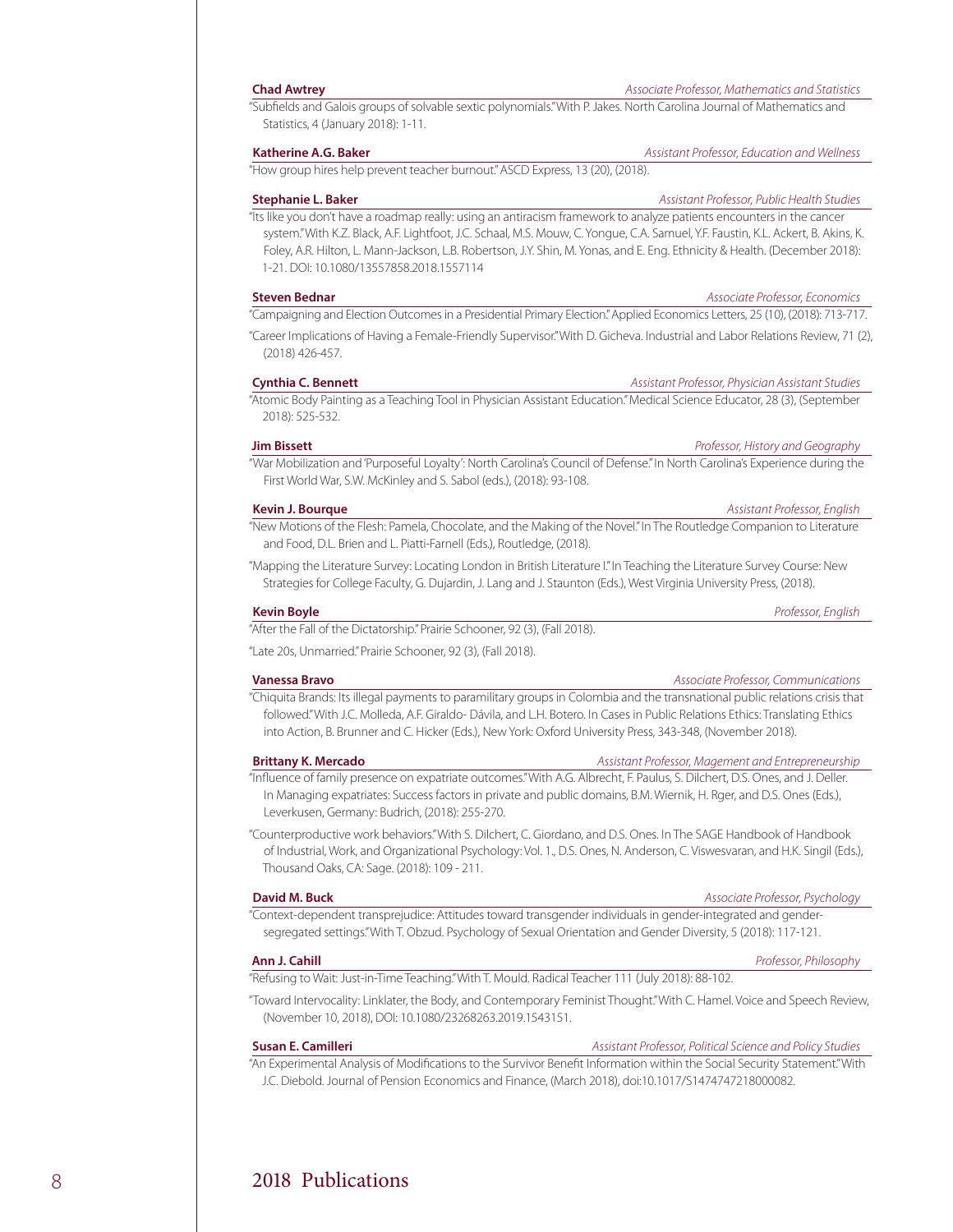**Jennifer J. Carroll** *Assistant Professor, Sociology and Anthropology*

- "HIV Physicians and Chronic Opioid Therapy: It's Time to Raise the Bar." With J. Colasanti, M.C. Lira, C. del Rio, and J. Samet. AIDS and Behavior, (December 5 2018), doi: 10.1007/s10461-018-2356-2.
- "Sovereign Rules and Rearrangements: Banning Methadone in Occupied Crimea Medical Anthropology." Medical Anthropology, (November 2018), DOI: 10.1080/01459740.2018.1532422.
- "Evidence-Based Strategies for Preventing Opioid Overdose: What's Working in the United States." With T.C. Green and R.K. Noon. National Center for Injury Prevention and Control, Centers for Disease Control and Prevention, U.S. Department of Health and Human Services, (2018).
- "Methadone Maintence Treatment Among Patients Exposed to Illicit Fentanyl in Rhode Island; Safety, Dose, Retention, and Relapse at 6 Months." With A. Stone, J.D. Rich, and T.C. Green. Drug and Alcohol Dependence, 192 (2018): 94-97.
- "The More Things Change: Buprenorphine/loxone Diversion Continues While Treatment Remains Unavailable." With J.D. Rich and T.C. Green. Journal of Addiction Medicine, 12(6) (2018): 459-465.

**Jeffrey P. Carpenter** *Associate Professor, Education and Wellness*

- "Self-directed professional learning and educator self-efficacy: The case of Voxer." With T. Green. In Self-efficacy in Instructiol Technology Contexts, C. Hodges (Ed)., Dordrecht, Netherlands: Springer, (2018): 163-181.
- "Enhancing teacher education…with Twitter?" With S.A. Morrison. Phi Delta Kappan. 100(1) (2018): 25-28.
- "Mining social media divides: An analysis of K-12 U.S. school uses of Twitter." With R. Kimmons, G. Veletsianos, D. Krutka. Learning, Media and Techology, 43(3) (2018): 307-325.
- "Leading by learning: Exploring the professional learning networks of instructional leaders." With T. Trust and D. Krutka. Educational Media International, 55(2) (2018): 137-152.
- "Educator perceptions of district-mandated Edcamp unconferences." With M. MacFarlane. Teaching and Teacher Education, 75 (2018): 71-82.
- "Educators perspectives on the impact of Edcamp unconference professional learning." With J. Linton. Teaching and Teacher Education, 73 (2018): 56-69.
- "Why havent I tried Twitter until now?: Using Twitter in teacher education." With M.P. Cook, S.A. Morrison, and B.L. Sams. Learning Landscapes, 11(1) (January 2018): 51-64.
- "Can technology support teaching for global readiness?: The case of the Global Read Aloud." With J. Justice. Learning Landscapes, 11(1) (January 2018): 65-85.

**Olivia J. Choplin** *Associate Professor, World Languages and Cultures*

"Traces of Trauma in Bones that Speak: Wajdi Mouawads Forts." The French Review, 91.4 (May 2018): 105-116.

### **Amanda J. Chunco** *Associate Professor, Environmental Studies*

"Is the future already here? The impact of climate change on the distribution of the eastern coral ske (Micrurus fulvius)." With J. Archis, C. Akcali, B. Stuart, D. Kikuchi. PeerJ, (May 2018) DOI: 10.7717/peerj.46472/25

**Justin G. Clar** *Assistant Professor, Chemistry*

"Assessing the Release of Copper from nocopper-treated and Conventional Copper-treated Lumber into Marine Waters: Forms and Bioavailability." With A.N. Parks, M.G. Cantwell, D.R. Katz, M.A. Cashman, T.P. Luxton, M.M. Perron, L.P. Charron, K.T. Ho, and R.M. Burgess. Environmental Toxicology and Chemistry, 37(7), (March 2018): 1969-1979.

**Geoffrey Claussen** *Associate Professor, Religious Studies*

- "War, Musar, and the Construction of Humility in Modern Jewish Thought." Interreligious Studies and Interreligious Theology, 2 (2018): 216-242.
- "Two Orthodox Approaches to Vulnerability and the Exodus Narrative: The Stranger in the Writings of Irving Greenberg and Meir Kahane." Studies in Judaism, Humanities, and the Social Sciences 2 (2018): 46-60.
- "Constructing Interreligious Studies: Thinking Critically about Interfaith Studies and the Interfaith Movement." With A. Allocco and B. Pennington. In Interreligious/Interfaith Studies: Defining a New Field, E. Patel, J. Peace, and N. Silverman (Eds.), Beacon Press (2018), 36-48.
- "Angels, Humans, and the Struggle for Moral Excellence in the Writings of Meir Simhah of Dvinsk and Simhah Zissel of Kelm." In Jewish Religious and Philosophical Ethics, C. Hutt, H. Kim, and B.D. Lerner (Eds.), Routledge (2018), 27-50.

**David A. Copeland** *Professor, Communications*

"Historiography of Religion and Media." Historiography in Mass Communication, 4(4), (2018): 1-14.

### **Jennifer A. Dabrowski** *Assistant Professor, Chemistry Assistant Professor, Chemistry*

"Homogeneous catalysis for the production of low-volume, high-value chemicals from biomass." With T. A. Bender and M. R. Gagné. Nature Reviews Chemistry, 2 (2018): 35-46.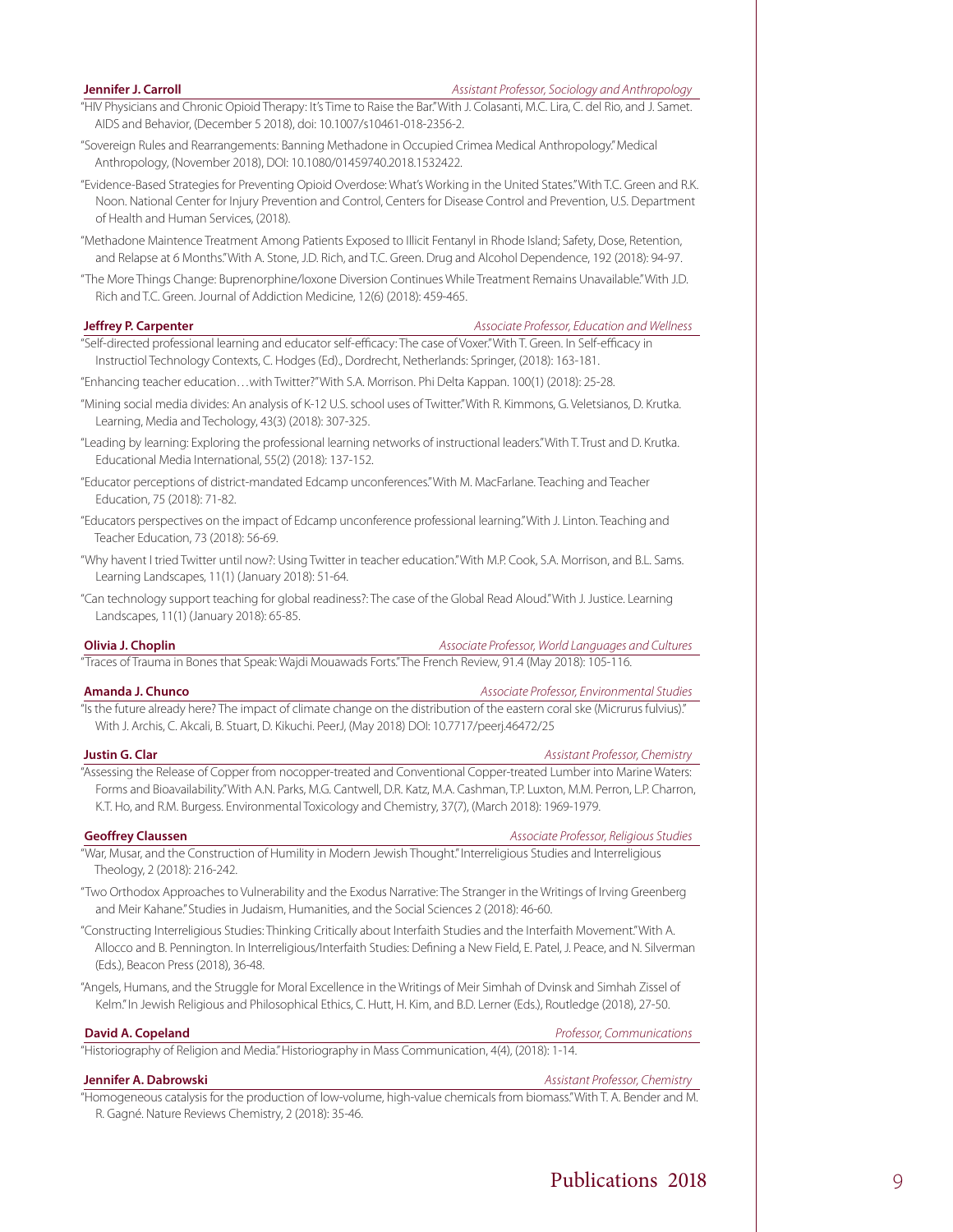### **Andrew E. Dellinger** *Assistant Professor, Mathematics and Statistics*

"Domain Surface for Object Scanning." Proceedings of the 13th International Joint Conference on Computer Vision, Imaging and Computer Graphics Theory and Applications - Volume 5 VCEA, (2018): 616-625.

### **Steve DeLoach** *Professor, Economics*

"The Role of Savings and Credit in Coping with Idiosyncratic Household Shocks." With M. Smith-Lin. The Journal of Development Studies, 54(9), (2018): 1513-33.

"On-the-Job Search, Mismatch and Worker Heterogeneity." With M. Kurt. Journal of Labor Research, 39, (2018):219-233.

### **Brooks M. Depro** *Assistant Professor, Economics*

"Environmental Justice Concerns and the Proposed Atlantic Coast Pipeline Route in North Carolina." With S. Wraight, J. Hoffman, and J. Allpress. RTI Press Publication No. MR-0037-1803, (March 2018).

### **Cassandra E. DiRienzo** *Professor, Economics*

"Compliance with Anti-Human Trafficking Policies: The Mediating Effect of Corruption." Crime, Law and Social Change, 70 (December 2018): 525-541.

### **Kirsten A. Doehler** *Associate Professor, Mathematics and Statistics*

"Successful Service-Learning for Statistics Students Studying Survey Sampling." Statistics Education Research Journal, 17 (November 2018): 82-103.

"Diversity-Related Projects in an Introductory Statistics Course." With L. Taylor. In Looking back, looking forward. Proceedings of the Tenth International Conference on Teaching Statistics, M.A. Sorto, A. White, and L. Guyot (Eds.), (July 2018).

### **Jonathan C. Dooley** *Associate Professor, Education*

"Afterword." With P. Felten. In Living-learning communities that work: A research-based model for design, delivery, and assessment, K.K. Inkelas, J. Jessup-Anger, M. Benjamin, and M. Wawrzynski (Eds.), Sterling, VA: Stylus, (2018).

### **Carrie P. Eaves** *Assistant Professor, Political Science and Policy Studies*

"Running in Someone Else's Shoes: The Electoral Consequences of Running as an Appointed Senator." Social Sciences 7 (May 2018): 1-12.

"Authenticity through altertive practicums: What can be known?" In Proceedings of the Science Education at the Crossroads Conference, J. Settlage and A. Johnston (Eds.), Alta, UT, (2018).

"STEAMing up after-school science: Promoting girls science identity development." New Perspectives in Science Education, 7th Edition. Florence, Italy, (2018).

### **L. Kimberly Epting** *Associate Professor, Psychology*

- "Pedagogy of Academic Narrative: Insights from They Say/I Say: The Moves that Matter in Academic Writing by Graff and Birkenstein (2014)." Perspectives on Behavior Science, 41 (November 2018): 561-568.
- "Rarely Say Never: Essentialist Rhetorical Choices in College Students' Perceptions of Persuasive Writing." With L. K. Salig and L. A. Rand. Journal of Writing Research, 9 (February 2018): 301-331.

### **Thomas R. Erdmann** *Professor, Music*

"Going To The Source: Claudio Roditi." International Trumpet Guild Journal. 43(1) (October 2018): 49-61.

"Herb Robertson: Defying Categorization." International Trumpet Guild Journal. 42(4) (June 2018): 25-34.

"Jay Daversa: Putting in the Time." International Trumpet Guild Journal. 42(3) (March 2018): 26-34.

"Mentor in Chief: A Conversation with Etienne Charles." International Trumpet Guild Journal. 42(2) (January 2018): 14-24.

### **Brandon K. Essary** *Associate Professor, World Languages and Cultures*

"Expanding the Dimensions of Learning a Language: Assignments That Emphasize Intercultural Competence and Balance It with Linguistic Proficiency." Interdisciplinary Humanities, 34(2) (Fall 2018).

"Non-Monotonicity in the Influence of Nanoparticle Concentration on SAR in Magnetic Nanoparticle Hyperthermia." With M.D. Bausch, K.D. Sienerth, and M. Davern. Journal of Magnetism and Magnetic Materials, 456 (November 2018): 559-565.

### **Mark T. Enfield** *Associate Professor, Education and Wellness*

### **Benjamin A. Evans** *Associate Professor, Physics*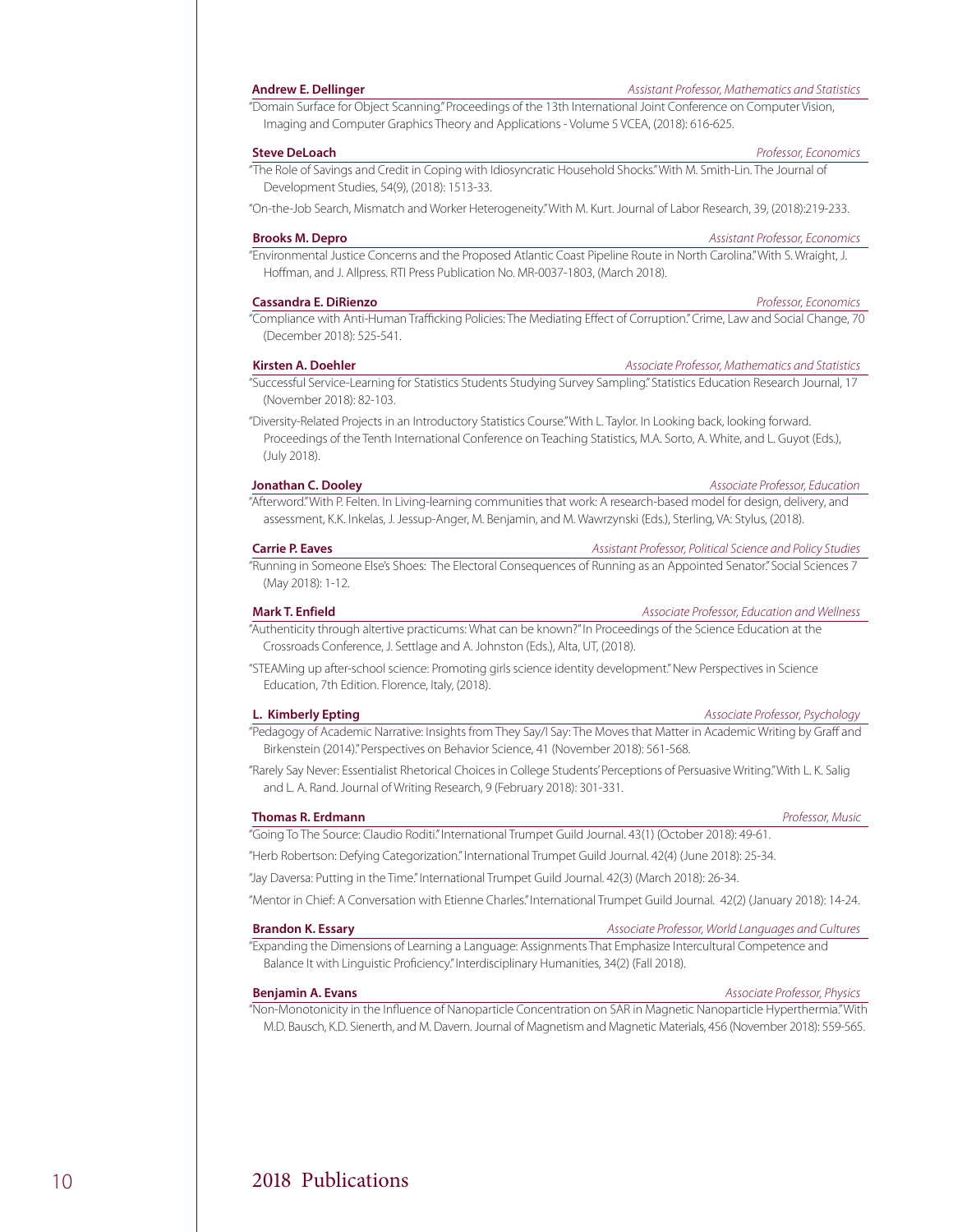### **Cynthia D. Fair** *Professor, Public Health Studies*

"Defining successful transition: Pediatric provider perspective." With S. Rupp, L. Hart, A. Alvarez, M. Perry, and M. Ferris. In Establishing a healthcare transition program for adolescents and young adults with chronic illness and disability, A. Hergenroeder and C. Wiemann (Eds.), New York, NY Springer Nature, (2018): 191-200.

- "Now I know I love me: The trajectory to self-acceptance among HIV positive adults in a southeastern US community center." With J. Albright. SAGE Open (2018). doi.org/10.1177/2158244018804963
- "Factors that influence sexual and reproductive health information offered to adolescents with perinatally acquired HIV: An ecological analysis of provider perspectives." With L. Culy and J. Albright. Journal of the Association of Nurses in AIDS Care. 29 (6) (2018): 822-834.
- "What to know before you go: Benefits and challenges of conducting undergraduate research in global contexts." With M. Vandermaas-Peeler and A. Allocco. PURM, 7.1 (2018): 1-15.
- "The influence of family systems theory obesity treatment on adolescents and parents perspectives of family dynamics." With M. Rogliano, L. Byrne, D. Garner-Edwards, and J. Skelton. Journal of Adolescent Health, 62 (2018): S57.

### **Peter Felten** *Professor, History and Geography*

- "Theories, Constructs, and Metaphors: Conceptual Frameworks for Students as Partners in Higher Education." With K. Matthews, A. Cook-Sather, A. Acia, S. Dvorakova, E. Marquis, and L. Mercer-Mapstone. Higher Education Research and Development 38:2 (2018).
- "Student Engagement with Community." With M. Knight-McKenna and A. Darby. In Student Engagement: New Directions for Teaching and Learning 154, J. Groccia and W. Buskitt (Eds.). Jossey-Bass (2018): 65-74.

"Is SoTL a Signature Pedagogy of Educational Development?" With N. Chick. To Improve the Academy, 37:1 (2018): 4-16.

- "Iterative Practices and Academic Development." With S. Sheffield. International Journal for Academic Development 23:3 (2018): 162-164.
- "Partnering with Students in Teaching and Learning." With P. Gutierrez and S. Abbot. The Toolbox: National Resource Center for The First-Year Experience and Students in Transition 17:1 (September 2018): 1-4.
- "Mentors Play Critical Role in Quality of College Experience, New Poll Suggests." With L. Lambert and J. Husser. The Conversation (22 August 2018).
- "Academic Development in Support of Mentored Undergraduate Research and Inquiry." With J. Moore. International Journal for Academic Development 23:1 (2018) 1-5.

### **Mary Jo Festle** *Professor, History and Geography*

"Learning and Interpreting History through Deliberative Dialogue." In Creating Engaging Discussions: Strategies for Avoiding Crickets in any Size Classroom and Online, J.H. Herman and L.B. Nilson (Eds.), Sterling, VA: Stylus (2018): 71-80.

### **Eric M. Fink** *Associate Professor, Law*

"'Just When I Thought I Was Out…Post-Employment Repayment Obligations'." With S. Lichten. Washington and Lee Journal of Civil Rights and Social Justice, vol. 25 (Fall 2018)

"Actuarial prediction of psychotherapy retention among Iraq-Afghanistan veterans with posttraumatic stress disorder." With T. Kholodkov, K.H. Dillion, B. Belvet, and E.F. Crawford. Psychological Services, 15(2), (2018): 172-180.

## Book Review for "A Field Guide to Mushrooms of the Carolinas." North Carolina Libraries, 76 (Spring/Summer 2018): 45-46.

### **Rochelle L. Ford** *Professor, Communications*

"Rochelle Ford", in Diverse Voices: Profiles in Leadership, S. Spector and B. Spector (Eds.), PRMuseum Press, LLC: New York, (2018).

### **Alexis T . Franzese** *Associate Professor, Sociology and Anthropology*

### "The Parental Experience of Mothers Who Have Children With Developmental Disabilities: Qualitative Reflections on Marginalization and Resiliency." With K. Stober. In Marginalized Mothers, Mothering From the Margins, T. Taylor and K. Bloch (Eds.) Advances in Gender Research Book Series: EmeraldInsight, (2018): 73-88.

"Symbolic Interactionism." With C.P. Seigler. In Springer encyclopedia of personality and individual differences, V. Zeigler-Hill and T.K. Shackelford (Eds.), New York, NY: Springer, (2018).

"Gratitude." With C.P. Seigler. In The Wiley-Blackwell encyclopedia of personality and individual differences: Vol. IV., B.J. Carducci (Editor-in-Chief); J.S. Mio and R.E. Riggio (Vol. Eds.), Clinical, applied, and cross-cultural research. Hoboken, NJ: John Wiley & Sons, (2018).

### **Dianne E. Ford** *Associate Librarian, Belk Library*

**CJ E. Fleming** *Assistant Professor, Psychology*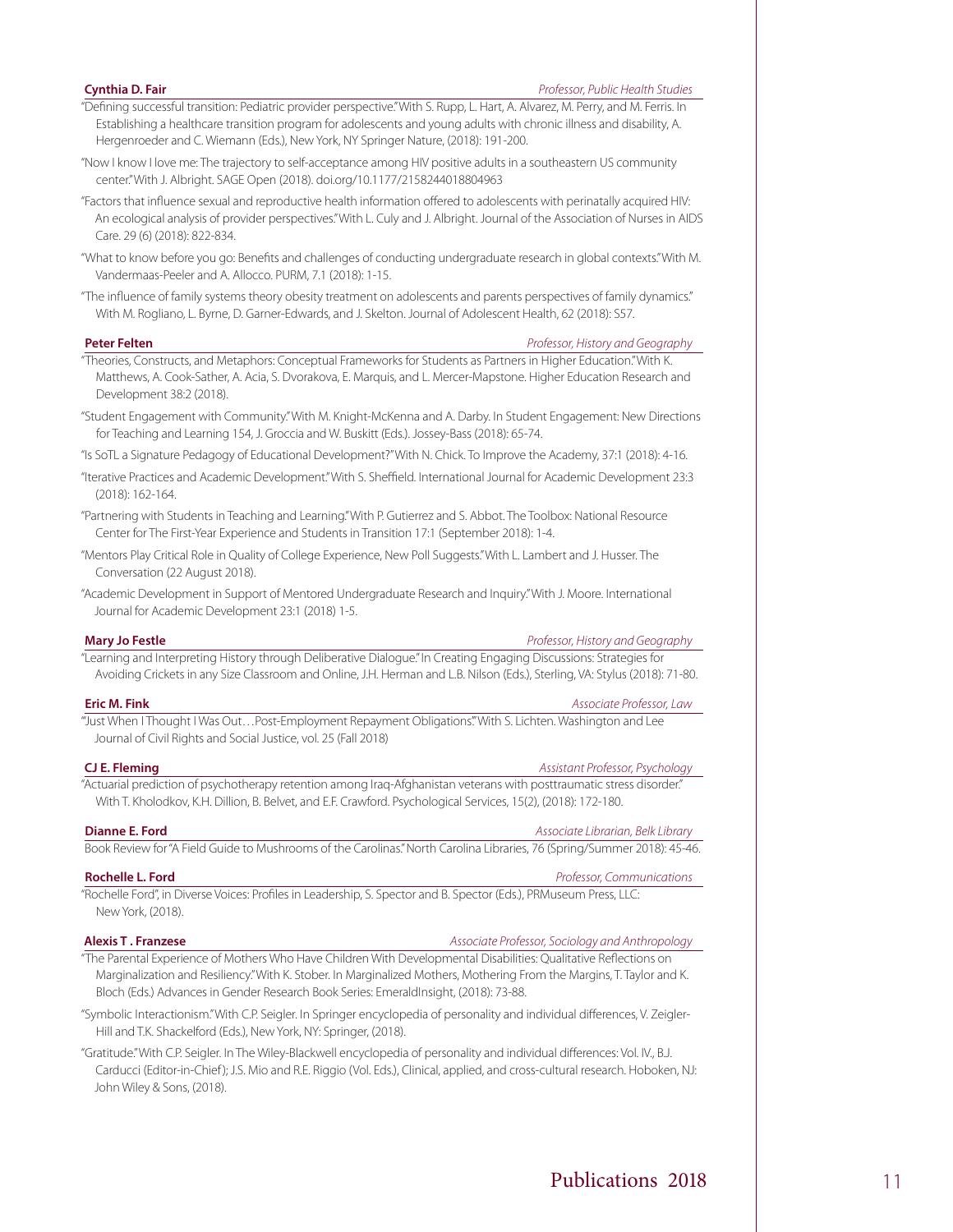# 12 2018 Publications

### **Steven I. Friedland** *Professor, Law*  "Rescuing Pluto from the Cold: Creating an Assessment-Centered Legal Education." J. of Legal Ed. (2018): 67-592.

**Stephen A. Futrell** *Associate Professor, Music*

"Vocal Technique: Developing Chest." Volume 19/Issue 2, The Carolina Caroler, NC ACDA newsletter, (Summer, 2018).

### **Henry D. Gabriel** *Professor, Law*

- "Uniform Commercial Code Article Two Revisions: The View Of The Trenches." Barry Law Review: Vol. 23 : Iss. 2 , Article 4, (2018).
- "UNIDROITs Work in Contract Farming and Land Investment in the Broader Context of Agricultural Development and Food Security." Uniform Law Review, Volume 23, Issue 2, (June 2018): 270–281.
- "The International Harmonization of Security Rights Law: Its Successes and Challenges." In A Commitment to Excellence : Essays in Honour of Emeritus Professor Gabriël A. Moens, A. Zimmerman (Ed.), Connor Court Press, (2018).

### **Barbara Miller Gaither** *Professor, Communications*

- "Delineating CSR and Social Change: Querying Corporations as Actors for Social Good." With L. Austin and M. Schulz. PR Inquiry, 7(1): (2018).
- "Examining the Case of DICKS Sporting Goods: Realignment of Stakeholders through Corporate Social Advocacy." With L. Austin and M. Collins. Journal of Public Interest Communications, 2(2): (2018).
- "Redefining Fit: Examining CSR Company-issue Fit in Stigmatized Industries." With L. Austin. Journal of Brand Management, (2018). https://doi.org/10.1057/s41262-018-0107-3
- "The Ethics and Boundaries of Industry Environmental Campaigns." In Ethics and Practice in Science Communication, S. Priest, J. Goodwin, and M. Dahlstrom (Eds.), The University of Chicago Press, (2018).
- "A Tale of Two Case Studies: Comparing Coca-Colas Divergent Corporate Social Responsibility Initiatives and the resulting Ethical Implications." In Cases in Public Relations: Translating Ethics into Action, B. Brunner and C. Hickerson (Eds.), Oxford, (2018).

### **David E. Gammon** *Professor, Biology*

"Oil in the Amazon: Is Sustainable Development Possible?" National Center for Case Study Teaching in Science, National Center for Case Study Teaching in Science, University at Buffalo (2018).

### **Lawrence L. Garber, Jr.** *Associate Professor, Marketing*

"Hypotheses of Equivalence and Their Testing." With Ü.Ö. Boya and E.M. Hyatt. Journal of Marketing Theory and Practice, 26(3), (2018): 280-288.

- "Constituting, Testing and Validating the Gender Learner Profiles of Serious Game Participants." With E.M. Hyatt and Ü.Ö. Boya. International Journal of Management Education, 16(2), (2018): 205-223.
- "Packaging in Context." with E.M. Hyatt and Ü.Ö. Boya. in Context: The Effects of Environment on Product Design and Evaluation, H. Meiselman (Ed.), Amsterdam: Elsevier, (2018).

### **Mathew H. Gendle** *Professor, Psychology*

"Total Cholesterol Levels and Sustained Attention in University Undergraduates." With K.R. Snapp and A.T. Shuback. North American Journal of Psychology, 20 (2018): 81-90.

"Perfectionism in Past and Present Anorexia Nervosa." With M. Donner, Z. Ross-Nash, M. Hayward, M. Pinto, and T. DeAngelis. North American Journal of Psychology, 20(3) (2018): 671-690.

"Testing for Discrimination: Teaching Audit Studies in Quantitative Methods Courses." Teaching Sociology, 46(4), (2018): 309-23.

### **Andrew J. Haile** *Associate Professor, Law*

"Reconsidering Selective Conscientious Objection." University of Richmond Law Review, 52 (May 2018): 831-886.

### **Eric E. Hall** *Professor, Exercise Science*

"Prediction of adherence to a 9-Week corporate wellness walking program." With M. Flynn. Health, 10 (2018): 1734-1748. "Influence of resistance exercise on appetite and affect following pre-sleep feeding." With T.A. Madzima, J.T. Melanson, J.R.

Black, and S. Nepocatych. Sports, 6 (2018): 172.

"Evolution of a gap semester program: An experiential challenge." With E. Coder and R. Parks. College and University, 93 (2018): 37-42.

### **Bilal M. Ghandour** *Assistant Professor, Psychology*

### **Raj A. Ghoshal** *Assistant Professor, Sociology and Anthropology**Assistant Professor, Sociology and Anthropology*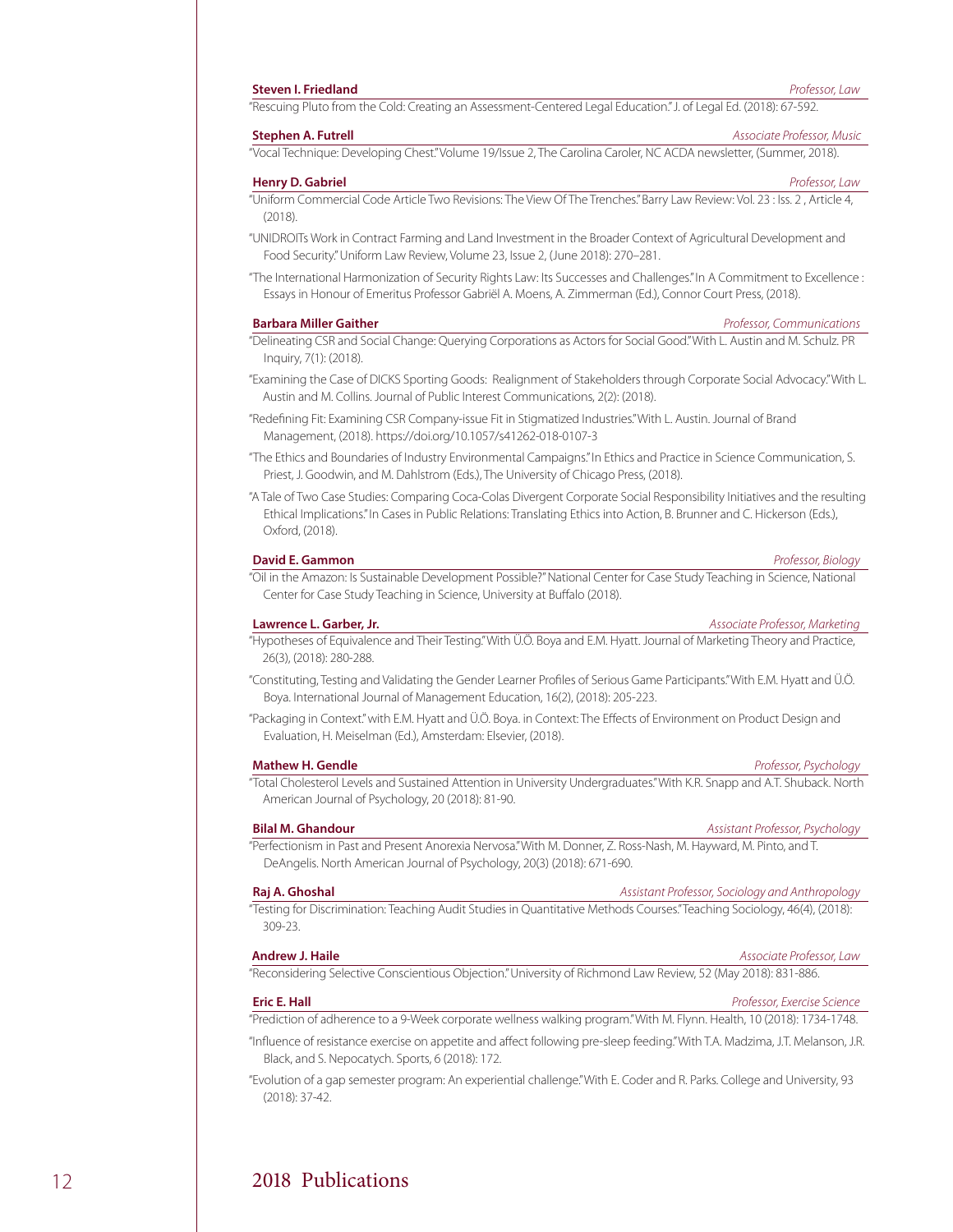- "Enhancing short-term undergraduate research experiences in study abroad: curriculum design and mentor development." With H. Walkington, M. Vandermaas-Peeler, J.O. Shanahan, R.K. Gudiksen, and M.M. Zimmer. Perspectives on Undergraduate Research and Mentoring, 7 (2018): 1-17.
- "Navigating the new landscape of apps: Overcoming the challenge of poor quality apps in sport and exercise medicine." With O.H. Ahmed, H. Lee, H. Marchant, and R. Jones. British Journal of Sports Medicine, 52 (2018): 1283-1284.
- "No performance or affective advantage of drinking versus rinsing with water during a 15-km running session in female runners." With L. Shaver, E. O'Neal, and S. Nepocatych. International Journal of Exercise Science, 11 (2018): 910-920.
- "Social support provided to injured student-athletes." With A. de Groot, A. Weaver, and S. Brown. Journal of Issues in Intercollegiate Athletics, 11 (2018): 168-188.

"The acute effects of resistance exercise on affect, anxiety, and mood - practical implications for designing resistance training programs." With D. Cavarretta and W.R. Bixby. International Review of Sport and Exercise Psychology, 0 (2018): 1-30.

"Genetics influence neurocognitive performance at baseline but not concussion history in collegiate student-athletes." With G. Cochrane, M. Sundman, M. Kostek, K. Patel, K. Barnes, and C. Ketcham. Clinical Journal of Sports Medicine, 28 (2018): 125-129.

- "Influence of concussion history and genetics on event-related potentials in athletes: Potential use in concussion management." With T. Guth and C.J. Ketcham. Sports, 6 (2018): 5.
- "Mentor perspectives on the place of undergraduate research mentoring in academic identity and career development: An analysis of award winning mentors." With H. Walkington, J.O. Shanahan, E. Ackley, and K.A. Stewart. International Journal of Academic Development, 23 (2018), 15-27.

"Striving for excellence in undergraduate research mentoring: The challenges and approaches to ten salient practices." With H. Walkington, J.O. Shanahan, E. Ackley, K. Stewart. In Excellence in Mentoring Undergraduate Research, M. Vandermaas-Peeler, P.C. Miller and J.L. Moore (Eds). Council on Undergraduate Research: Washington D.C., (2018): 105- 129.

"Co-mentoring in undergraduate research: A faculty development perspective." With C.J. Ketcham, H.M. Fitz-Gibbons, and H. Walkington. In Excellence in Mentoring Undergraduate Research, M. Vandermaas-Peeler, P.C. Miller and J.L. Moore (Eds). Council on Undergraduate Research: Washington D.C., (2018): 155-179.

**Simon Higgins** *Assistant Professor, Exercise Science*

"Predicting diaphyseal cortical bone status using measures of muscle force capacity." With C.M. Sokolowski, M. Vishwathan, J.G. Anderson, M.D. Schmidt, R.D. Lewis, and E.M. Evans. Medicine and Science in Sports and Exercise, 50 (7); (February 2018): 1433-1444.

"Interactive associations of physical activity, adiposity, and oral contraceptive use on C-reactive protein levels in young women." With M.V. Fedewa, E.D. Hathaway, B.M. Das, R.L. Forehand, M.D. Schmidt, and E.M. Evans. Women & Health, 58 (2); (February 2018): 129-144.

"Moderate, but not vigorous, intensity exercise training reduced C-reactive protein." With M.V. Fedewa, E.D. Hathaway, R.L. Forehand, M.D. Schmidt, and E.M. Evans. Acta Cardiologica, 73 (3); (June 2018): 283-290.

**Heidi L. Hollingsworth** *Associate Professor, Education and Wellness* "'I am now confident': Academic service-learning as a context for addressing math anxiety in preservice teachers." With M. Knight-McKenna. Journal of Early Childhood Teacher Education, 39 (October 2018): 312-327.

"Scrumage: A Method for Incorporating Multiple, Simultaneous Pedagogical Styles in the Classroom." With S. Duvall and R. C. Duvall. Proceedings of the 49th ACM Technical Symposium on Computer Science Education (SIGCSE 2018): 928-933.

### **Charles F. Irons** *Professor, History and Geography*

"Urban Black Protestants and the Predicament of Emancipation." In Reconstruction and the Arc of Racial (In)Justice, A. Goethals and J. Hayter (Eds.). Cheltenham, UK: Edward Elgar Publishing, 2018.

### **Megan L. Isaac** *Associate Professor, English*

### "A Character of Ones Own: The Perils of Female Authorship in the Young Adult Novel from Alcott to Birdsall." Childrens Literature 46, (2018): 133-168.

"Surveillance as a Topic of Study in the Work of E. Lockhart and Cory Doctorow." Childrens Literature in Education, (2018). DOI 10.1007/s10583-018-9367-5, 1-17.

### **Charity Johansson** *Professor, Physical Therapy Education*

"Functional measures show improvements after a home exercise program following supervised balance training in older adults with elevated fall risk." With K. Tisher, K. Mann, S. VanDyke, and S. Vallabhajosula. Physiotherapy Theory and Practice, 5 (March 2018): 1-13.

**Dugald R. Hutchings** *Associate Professor, Computer Science*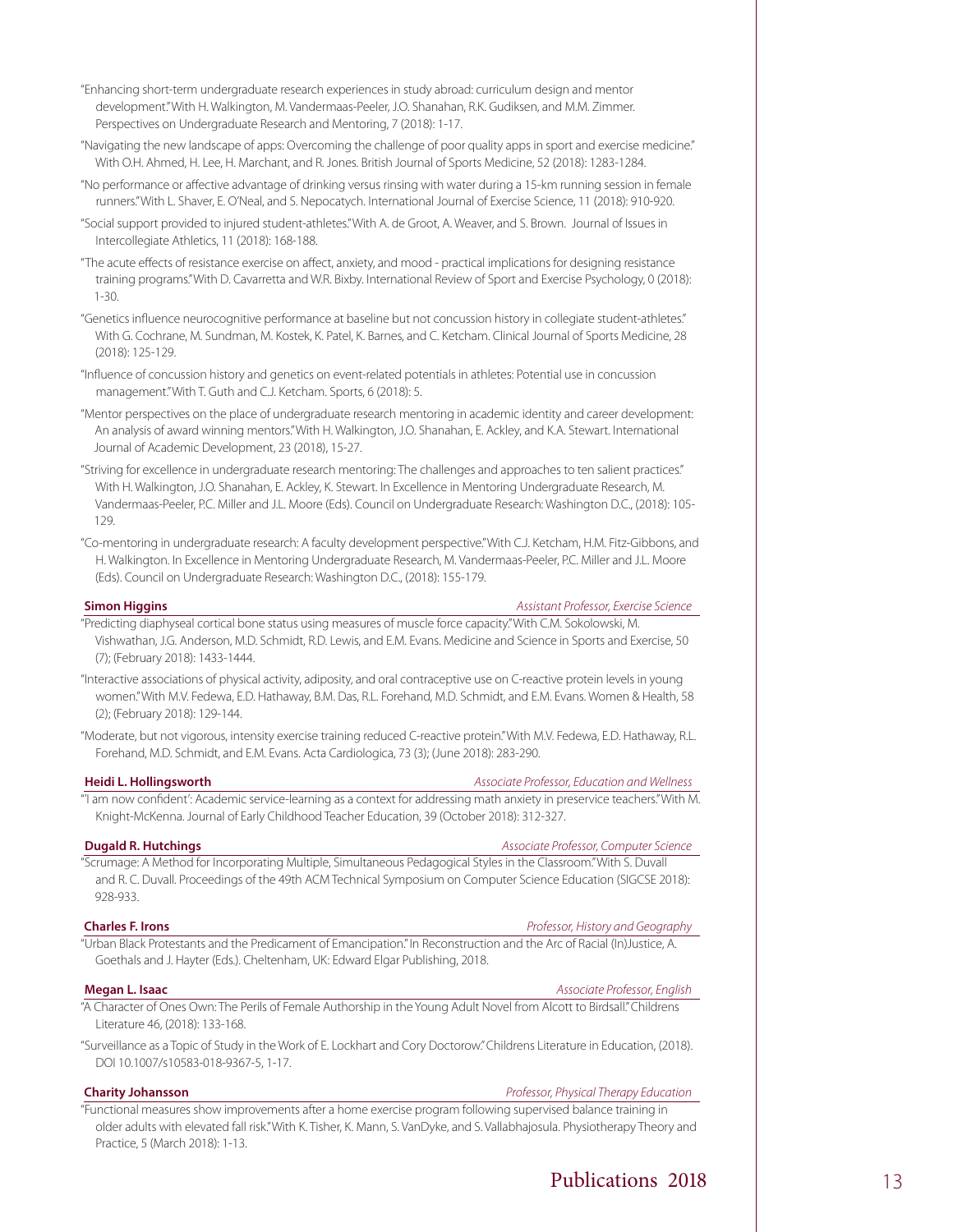"One size may not fit all: Exploring how the intersection of race and gender and stigma consciousness predict effective identity-safe cues for Black women." With E.S. Pietri and E. Ozgumus. Journal of Experimental Social Psychology, 74, (2018): 291-306.

"Maybe she is relatable: Increasing women's awareness of gender bias encourages their identification with women scientists." With E.S. Pietri, E. Ozgumus, and A.I. Young. Psychology of Women Quarterly, 42, (2018): 192-219.

### **Ryan J. Johnson** *Assistant Professor, Philosophy*

"The Cartesian Eye-without-Organs: the Shaping of Subjectivity in Cartesian Optics." The Journal of Philosophy and Rhetoric, Vol. 51, No. 5, 2018.

### **Margarita Kaprielyan** *Associate Professor, Finance*

"The role of dividend policy in cross-border mergers and acquisitions." With K. Brady. Journal of Multinational Financial Management, 47 (December 2018): 14-30.

### **Caroline J. Ketcham** *Professor, Exercise Science*

- "Cerebellar transcranial direct current stimulation and dual-task performance." With K. Oberle. Neurology and Neurotherapy, 3(1) (2018): 1-8.
- "Neurocognitive performance, concussion history and balance performance during a distraction dual-task in collegiate student-athletes." With G.D. Cochrane, L Brown, S. Vallabhajosula, K. Patel, and E.E. Hall. Athletic Training and Sport Health (October 2018). doi:10.3928/19425864-20180313-02

"Genetics have influence on neurocognitive performance at baseline but not concussion history in collegiate studentathletes." With G.D. Cochrane, M. Sundman, E.E. Hall, M.C. Kostek, K. Patel, and K.P. Barnes. Clinical Journal of Sports Medicine, 28(2) (2018): 125-129.

"Influence of concussion history and genetics on event-related potentials in athletes: Potential use in concussion management." With T. Guth and E.E. Hall. Sports 6 (1), (2018): 5.

- "The effects of unstable surface balance training on postural sway, functional ability, and flexibility in women." With S. Nepocatych, S. Vallabhajosula, and G. Balililonis. Journal of Sports Medicine and Physical Fitness, 58 (1-2) (2018): 27-34.
- "Co-mentoring in undergraduate research: A faculty development perspective." With E.E. Hall, H.M. Fitz-Gibbon, H. Walkington. In Excellence in Mentoring Undergraduate Research, M. Vandermaas-Peeler, P.C. Miller and J.L. Moore (Eds). Council on Undergraduate Research: Washington D.C., (2018): 155-179.

### **Elena D. Kennedy** *Assistant Professor, Management and Entrepreneurship*

- "Forging ahead or grasping at straws: Legal structure change in social enterprises and its outcomes." With N. Haigh. Journal of Social Entrepreneurship, (November 2018). DOI: 10.1080/19420676.2018.1541002
- "Start with what you have: A leader's path to innovation." With D. Parris, K. Alexiou, and M. Linne. Organizational Dynamics, 47:4 (October-December 2018): 219-228

**Jason A. Kirk** *Associate Professor, Political Science and Policy Studies* 

"State Homophobia? India's Shifting UN Positions on LGBTQ Issues." With V. Yadav. Globalizations, 15(5), (2018): 670-684.

### **Ray A. Knight** *Professor, Accounting*

### "New Rules for Foreign Branch Currency Gains or Losses." With L.G. Knight and K. Knight. Taxes - The Tax Magazine (January 2018): 43-48.

"What to Do When One Spouse Doesn't Sign the Return - - Understanding the Intricacies of Joint Filing." With L.G. Knight. CPA Journal (May 2018): 50-54.

"How Do Partnerships Treat Options, Short Sales, and Unmatured Claims." With L.G. Knight. Journal of Taxation (May 2018): 34-38.

### **Mary Knight-McKenna** *Associate Professor, Education and Wellness*

"Student engagement with community." With P. Felten and A. Darby. In Student engagement: A multidimensional perspective, J. E. Groccia and W. Buskitt (Eds.), San Francisco, CA: Jossey-Bass, (2018): 45-54.

"I am now confident: Academic service-learning as a context for addressing math anxiety in preservice teachers." With H. L. Hollingsworth. Journal of Early Childhood Teacher Education, 39(4) (2018): 312-327.

**Ketevan Kupatadze** *Senior Lecturer, World Languages and Cultures*

"Course Redesign with Student-Faculty Partnership: A Reflection on Opportunities and Vulnerabilities," Teaching and Learning Together in Higher Education, 1(24), (2018).

14 2018 Publications

### **India R. Johnson** *Assistant Professor, Psychology*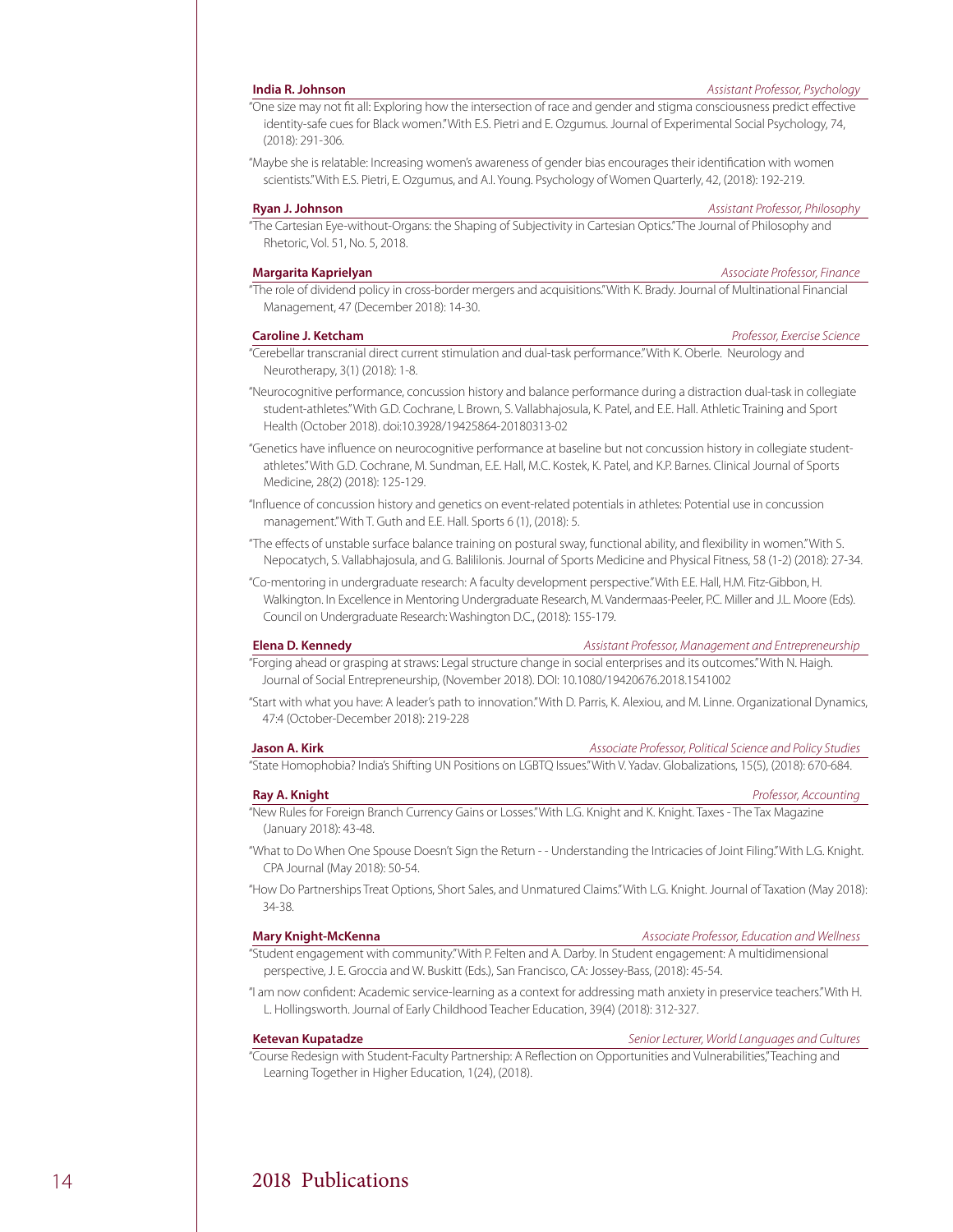### "Varimax Rotation and Thereafter: Tutorial on PCA Using Linear Algebra, Visualization, and Python Programming for R and Q analysis." Journal of Research Methodology, 3(1) (2018): 79-130.

### **Teresa W. LePors** *Assistant Librarian, Belk Library*

### Book Review - "Carolina Catch: Cooking North Carolina Fish and Shellfish," by Debbie Moose. North Carolina Libraries. 76, 1 (Spring/Summer 2018): 45.

### **David S. Levine** *Associate Professor, Law*

"The DTSA at One: An Empirical Study of the First Year of Litigation Under the Defend Trade Secrets Act." With C. Seaman. 53 Wake Forest Law Review, 106 (2018).

### **Heather M. Lindenman** *Assistant Professor, English*

"Challenging Audiences to Listen: The Performance of Self-Disclosure in Community Writing Projects." With J. Lohr. Community Literacy Journal, 13 (1), (2018): 71-86.

"Revision and Reflection: A Study of (Dis)Connections between Writing Knowledge and Writing Practice." With M. Camper, L.D. Jacoby, and J. Enoch. College Composition and Communication, 69(4), (2018): 581-611.

"What Changes When We 'Write for Change?': Considering the Consequences of a High School-University Writing Partnership." With J. Lohr. Reflections: A Journal of Public Rhetoric, Civic Writing, and Service-Learning, 18(1), (2018): 8-38.

"From the Center to the Sidelines: Responsive Leadership in a High School-College Writing Partnership." In Writing for Engagement: Responsive Practice for Social Action, M.P. Sheridan, M. Bardolph, M.F. Hartline, and D. Holladay (Eds.), Lexington Press, (2018): 153-166.

"A lasting impression: the influence of prior disciplines on educational developers research." With D.A. Green and C. Hoption. International Journal for Academic Development, 23:4, (2018): 324-338.

"Bringing study abroad back to campus: A collaborative student project on acquiring, researching and exhibiting artifacts?" With X. Duan, S. Williams, S. Wagner, and K. Moritz. Mentoring Undergraduate Research in Global Contexts, a special issue of Perspectives on Undergraduate Research and Mentoring. Vol 6:2.

**Buffie Longmire-Avital** *Associate Professor, Psychology*

"Between resiliency and depression: The roles of identity, sexual identity, and social support on well-being for Black LGB young adults." With J. Walker. Journal of Black Sexuality and Relationships, 4(4), (2018): 1-15.

- "Exploring how race-related stress is related to the eating behaviors of emerging adult Black American women." With C. McQueen. Women & Health, (2018): DOI:10.1080/03630242.2018.1478361
- "Race and Exercise: Investigating the High Calorie Burning Activities of Collegiate Females." With T. Madzima and E. Bierut. Women in Sport and Physical Activity Journal, 26(2), (2018): 69-75.

"Young, depressed and Black: A comparative exploration of depressive symptomatology among Black and White emerging adult women." With R. Robinson. Journal of College Student Psychotherapy, 32(1), (2018): 53-72.

**Shaun Lynch** *Assistant Professor, Physician Assistant Studies* "Acute Epididymitis - Quick Recertification Series." Journal of the American Academy of Physician Assistants (JAAPA), 31(3), (March, 2018): 50-51.

**Brian D. Lyons** *Associate Professor, Management and Entrepreneurship* 

"Recruitment and selection in an Internet context." With K.M. Lukaszewski and D.N. Dickter. In Human resources information systems: Basics, applications, and future directions, 4th ed., M. J. Kavanagh and R. D. Johnson (Eds.), Thousand Oaks, CA: Sage, (2018): 257-288.

### **Takudzwa A. Madzima** *Assistant Professor, Exercise Science*

"Influence of Resistance Exercise on Appetite and Affect Following Pre-Sleep Feeding." With J.R. Black, J.T. Melanson, S. Nepocatych, and E.E. Hall. Sports, 6(4), (2018): 172.

- "Pre-Sleep Consumption of Casein and Whey Protein: Effects on Morning Metabolism and Resistance Exercise Performance in Active Women." With J.T. Melanson, J.R. Black, and S. Nepocatych. Nutrients, 10, (2018): 1273.
- "Race and Exercise Engagement: Investigating the High Calorie Burning Activities of Collegiate Women." With B. Longmire-Avital and E.A. Bierut. Women in Sport and Physical Activity Journal, 26(2), (2018): 69-75.
- "Body composition and bone mineral density in breast cancer survivors and non-cancer controls: A 12- to 15-month follow-up." With A.A. Artese, E. Simovice, J-S. Kim, B.H. Armandi, J.Z. Ilich, and L.B. Panton. European Journal of Cancer Care., 27(2): (2018).

### **Deandra J. Little** *Associate Professor, English*

### **Byung S. Lee Associate Professor, Communications Associate Professor, Communications**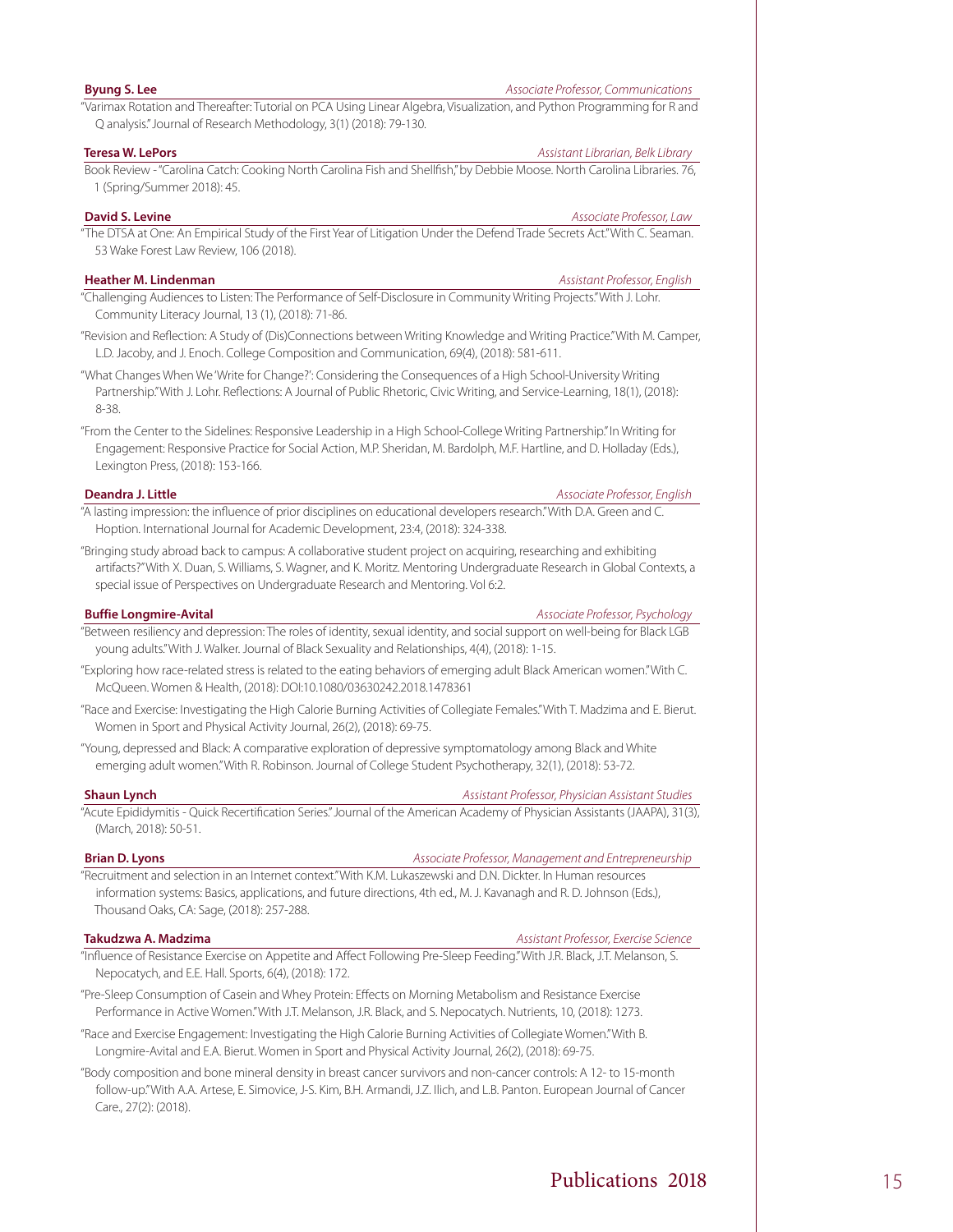"Resource Configurations for New Family Venture Growth." With S. Lanivich and R. Klinger. International Journal of Entrepreneurial Behavior & Research, (24) 2: 521-537.

### **Kristen L. Mazur** *Assistant Professor, Mathematics and Statistics*

"Approval Voting in Product Societies." With M. Sondjaja, M. Wright, and C. Yarnall. The American Mathematical Monthly, 125:1, 29-43.

### **Paul C. Miller** *Professor, Exercise Science*

- "Introduction: Considering Excellence in Mentoring Undergraduate Research in Context." With M. Vandermaas-Peeler and J.L. Moore. In Excellence in Mentoring Undergraduate Research, M. Vandermaas-Peeler, P.C. Miller, and J.L. Moore (Eds.), Washington, D.C.: Council on Undergraduate Research, (2018): 1-18.
- "Resource Review: Insights for Academic Developers from Three International Undergraduate Research Program Resources." With M. Allison. International Journal for Academic Development, 23 (2018): 65-68.

- "Academic development in support of mentored undergraduate research and inquiry." With P. Felten. International Journal for Academic Development, 23(1) (2018): 1-5.
- "An international conversation about mentored undergraduate research and inquiry and academic development." With S. Larson, L. Partridge, H. Walkington, and B. Wuetherick. International Journal for Academic Development, 23(1), (2018): 6-14.
- "Introduction: Considering Excellence in Mentoring Undergraduate Research in Context." With M. Vandermaas-Peeler and P.C. Miller. In Excellence in Mentoring Undergraduate Research, M. Vandermaas-Peeler, P.C. Miller, and J.L. Moore (Eds.), Washington, D.C.: Council on Undergraduate Research, (2018): 1-18.
- "Afterword." In Excellence in Mentoring Undergraduate Research, M. Vandermaas-Peeler, P.C. Miller, and J.L. Moore (Eds.), Washington, D.C.: Council on Undergraduate Research, (2018): 215-219.
- "Writing SoTL." In Doing SoTL: Thin Slices of the Scholarship of Teaching and Learning in Action, N. Chick (Ed.), Sterling, VA: Stylus Publishing, (2018).
- "Not Just Another Assignment: How Long Term Integrated Portfolio Practice has Evolved to Impact Ongoing Program Refinement, Curricular Integrity, and Development of Student Professional Identity.'' With R. Pope-Ruark and M. Strickland. In Catalyst in Action: Case Studies of High-Impact ePortfolio Practice, L. Gambino and B. Eynon (Eds.), Sterling, VA: Stylus Publishing, (2018).
- "Designing, Building, and Connecting Networks to Support Collaborative Empirical Writing Research.'' With B. Brunk-Chavez, S. Pigg, J. Grabill, and P. Rosinski. Composition Studies, 46.1 (2018): 81-101.

### **Robert H. Moorman** *Professor, Marketing and International Business*

"Understanding How Perceived Leader Integrity Affects Follower Trust: Lessons From the Use of Multidimensional Measures of Integrity and Trust." With G. Blakely and T. Darnold. Journal of Leadership & Organizational Studies, 25(3), 277-289.

### **Linda M. Niedziela** *Associate Professor, Biology*

"No Matter if You are Black or White: Race and Skin Color Variation." With S. Chandrasekaran. National Center for Case Study Teaching in Science, National Center for Case Study Teaching in Science, University at Buffalo (2018).

- "Bonus Gift Card Programs: A Methodology to Measure the Impact on Revenue and Profit." With A. Horky. The International Review of Retail, Distribution and Consumer Research, 28(4), (2018): 397-413.
- "The Long-Term Impact of Service Failure and Recovery." With P. Kumar and M. Dass. Cornell Hospitality Quarterly, March 26, 59(4), (2018): 376-389.
- "Assessing the Customer-Based Impact of Up-Selling Versus Down-Selling." With P. Kumar and S. Contractor. Cornell Hospitality Quarterly, 59(3), (2018): 215-227.

### **Jane O'Boyle** *Assistant Professor, Communications*

- "Twitter diplomacy between India and the U.S.: Agenda-building analysis of tweets during Presidential state visits." Global Media and Communication, 15(1), (2018).
- "The New York Times and The Times of London on India Independence leaders Gandhi and Ambedkar, 1920-1948." American Journalism, 35(2), (2018): 1-22.
- "Outside the Sports Closet: News Discourses of Professional Gay Male Athletes in the Mainstream." With L. Moscowitz, A. Billings, and K. Ejaz. Journal of Communication Inquiry, 42, (2018).
- "TV news in India: Journalists in transition." With I. Somani. In Critical Perspectives on Journalistic Beliefs and Actions: Global Experiences, E. Freedman, R. Goodman, and E. Steyn (Eds.), New York: Routledge, (2018).

## 16 2018 Publications

**Tim Norvell** *Assistant Professor, Marketing*

### **Jessie L. Moore** *Professor, English*

### **Mark R. Mallon** *Assistant Professor, Management and Entrepreneurship*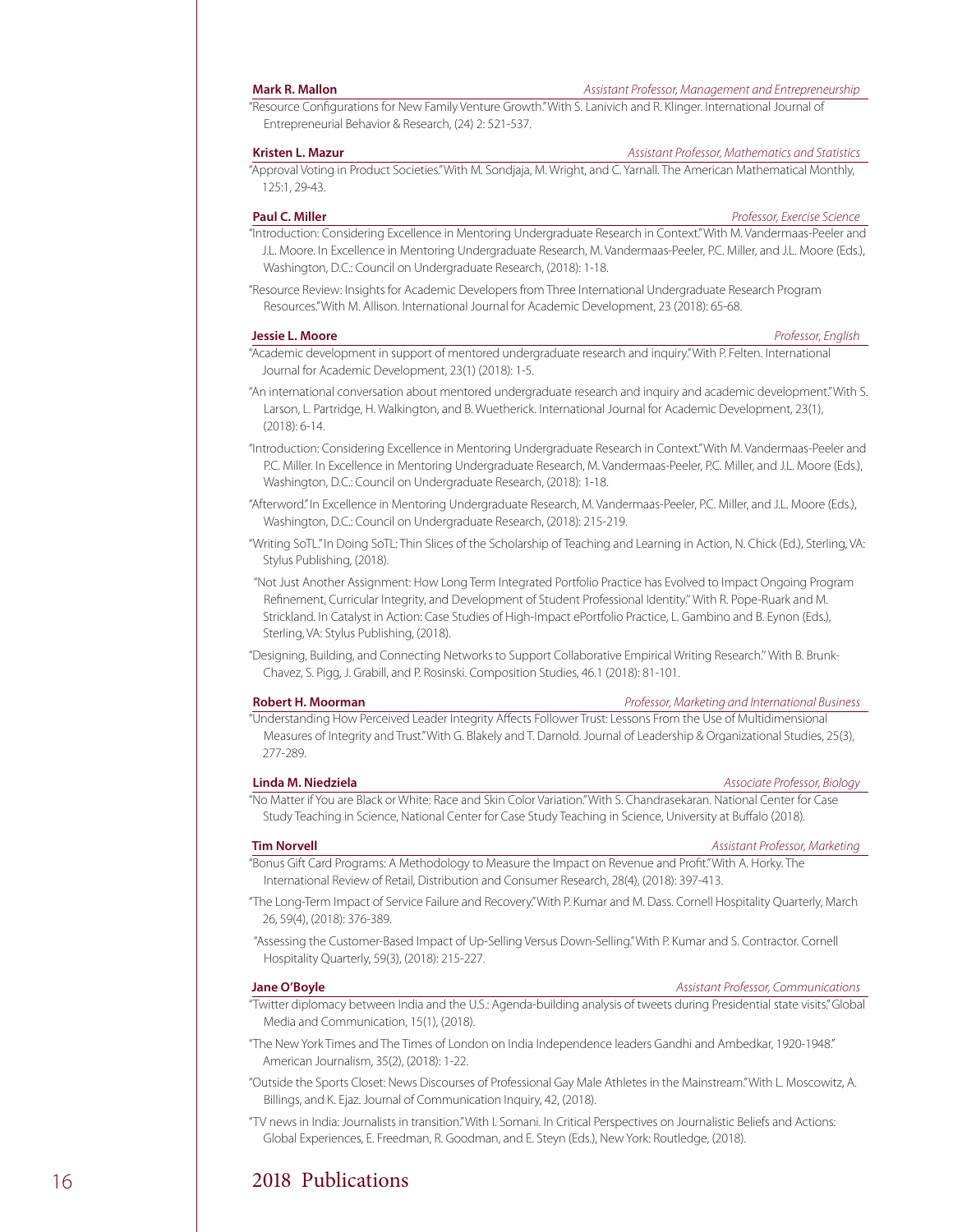### **Sara L. Ochs** *Assistant Professor, Law*

"What Hun Sen's Re-Election Means for the Fate of Cambodian Justice." Virginia Journal of International Law Digest, 59(1) (2018).

### **Amy A. Overman** *Professor, Psychology*

- "Older adults associative memory is modified by manner of presentation at encoding and retrieval." With J.M. Huhn III, N.A. Dennis, J.M. Salerno, and A.P. Giglio. Psychology and Aging, (2018): 82-92.
- "Modeling age differences in effects of pair repetition and proactive interference using a single parameter." With J.D.W. Stephens. Psychology and Aging, (2018): 182-194.

### **Cora S. Palfy** *Assistant Professor, Music*

"The Hidden Curriculum in the Music Theory Classroom." With E. Gilson. Journal of Music Theory Pedogogy, 32 (2018).

### **Rodney L. Parks** *Assistant Professor, Registrar*

"Developing an inclusive community: An Elon University Case Study." SACRAO: 31, (2018): 28-36.

"Workspaces: The final frontier." With J. Parrish. College and University, 93(1), (2018): 41-44.

"Latino students and degree attainment." With J. Elliott. College and University, 93(1), (2018): 11-18.

"Bridging student systems to impact diversity event attendance." With J. Parrish. In Recruiting and retaining a diverse student body. AACRAO, 157-171, (2018).

"Creating a digital credential strategy." With J. Parrish and A. Taylor. College and University, 93(2), (2018): 69-74.

"Want to expand global education programs? Ask the Registrar!" With J. Parrish and A. Taylor. College and University, 93(3), (2018): 45-47.

"Authentic Engagement: Deepening Students Experience in Short-term Study Abroad Programs." With C. Rodriguez and J. Parrish. College and University, 93(3), (2018): 24-38.

- "Evolution of a semester Gap program: An experiential challenge." With E. Coder and E. Hall. College and University, 93(4), (2018): 37-42.
- "Gender pronouns to support identity: Creating a campus of difference." With R. Straka. Phi Kappa Phi Forum Journal, (Fall 2018): 8-11.

"Innovation to inquiry: Deriving additional value from credential expansions." With A. Taylor, R. Brown, J. Parrish and C. Hayes. College and University. 93(4), (2018): 43-49.

"Time to consider the benefits of Credential Engine." With A. Taylor and J. Parrish. The Successful Registrar, 18(9), (2018).

### **Paula N. Patch** *Senior Lecturer, English*

Surviving Sexism in Academia: Strategies for Feminist Leadership, K. Cole and H. Hassel (Eds.) – Review, Peitho, 21(1), (2018): 240-3.

### **Brian K. Pennington** *Professor, Religious Studies*

"Constructing Interreligious Studies: Thinking Critically about Interfaith Studies and the Interfaith Movement." With A.L. Allocco and G. Claussen. in Towards a Field of Interfaith Studies, E. Patel, J. Peace, and N. Silverman (Eds.), Beacon Press,  $(2018)$ 

"Village Widow/Town Priestess: Innovating Ritual Power in a Pilgrimage Economy." in Ritual Innovation in South Asia, B.K. Pennington and A.L. Allocco (Eds.), SUNY Press, Albany, NY, (2018): 171-189.

"Introduction." With A.L. Allocco. in Ritual Innovation in South Asia, B.K. Pennington and A.L. Allocco (Eds.), Albany, NY: SUNY Press, (2018): 1-14.

**Robert T. Perdue** *Assistant Professor, Sociology and Anthropology**Assistant Professor, Sociology and Anthropology* 

 "Linking Environmental and Criminal Injustice: The Mining to Prison Pipeline in Central Appalachia." Environmental Justice, 11(5), (2018): 177-182.

"Can Big Data Predict the Rise of Novel Drug Abuse?" With J. Hawdon and K.M. Thames. Journal of Drug Issues 48(4): (2018): 508-518.

### **Rebecca Todd Peters** *Professor, Religious Studies*

"The Mystification of Capitalism and the Mis-direction of White Anger." In Religion in the Age of Obama, J.M. Floyd-Thomas and A. Pinn (Eds.), New York: Bloomsbury, (2018).

"Introduction." With G.Y. Kao. In Encountering the Sacred: Feminist Reflections on Women's Lives, R.T. Peters and G.Y. Kao (Eds.), London: Bloomsbury, (2018).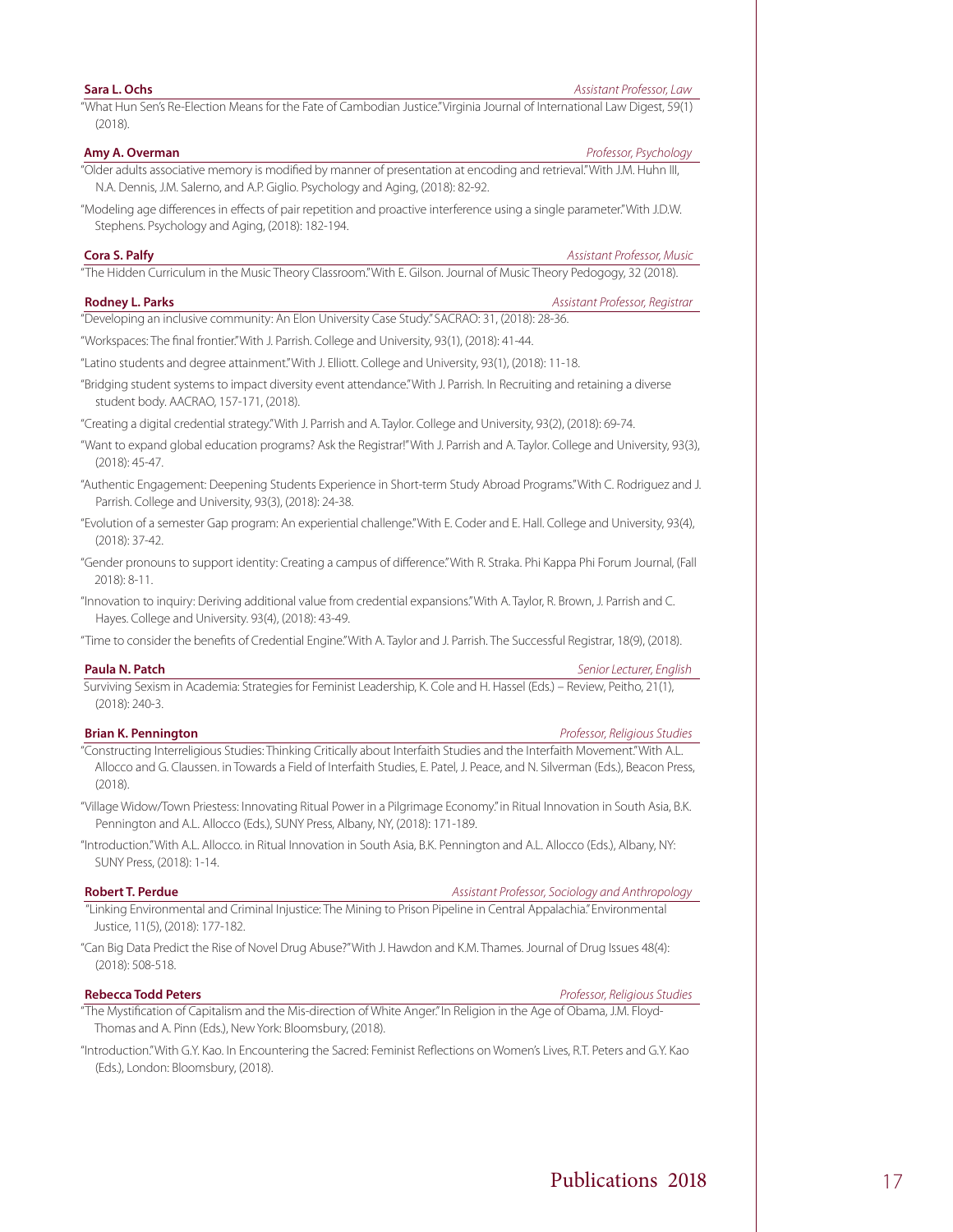### **Patricia D. Ragan** *Associate Professor, Physician Assistant Studies*

"The North Carolina Physician Assistant Program Director Council: Collaboration, Collegiality, Scholarship." With K. Hills, R. Bushardt, T. Colletti, L. Sekhon, R. Becker, C. Beard, and A. Gindoff. The Journal of Physician Assistant Education, 29(2), (2018): 132–134.

### **Kirstin Ringelberg** *Professor, Art History*

"Anime and manga." Grove Art Online/Oxford Art Online (March 2018). https://doi.org/10.1093/oao/9781884446054.013. 2000000047

"Tabaimo." Grove Art Online/Oxford Art Online (March 2018). https://doi.org/10.1093/oao/9781884446054.013.20000000 50

"Charge-Transfer-to-Solvent Spectrum of Thiocyanate at the Air/Water Interface Measured by Broadband Deep Ultraviolet Electronic Sum Frequency Generation Spectroscopy." With H. Mizuno and R. Saykally. Journal of Physical Chemistry Letters, 9 (August 2018): 4753-4757.

"Two-photon absorption of soft X-ray free electron laser radiation by graphite near the carbon K-absorption edge." With R. Lam, S. Raj, T. Pascal, C. Pemmaraju, L. Foglia, A. Simoncig, N. Fabris, P. Miotti, C. Hull, J. Smith, R. Mincigrucci, C. Masciovecchio, A. Gessini, G. De Ninno, B. Diviacca, E. Roussel, S. Spampinati, G. Penco, S. Di Mitri, M. Trovo, M. Danailov, S. Christensen, D. Sokaras, T. Weng, M. Coreno, L. Poletto, W. Drisdell, D. Prendergast, L. Giannessi, E. Principi, D. Nordlund, R. Saykally, and C. Schwartz. Chemical Physics Letters, 703 (May 2018): 112-116.

"Soft X-Ray Second Harmonic Generation as an Interfacial Probe." With R. Lam, S. Raj, T. Pascal, C. Pemmaraju, L. Foglia, A. Simoncig, N. Fabris, P. Miotti, C. Hull, J. Smith, R. Mincigrucci, C. Masciovecchio, A. Gessini, E. Allaria, G. De Ninno, B. Diviacca, E. Roussel, S. Spampinati, G. Penco, S. Di Mitri, M. Trovo, M. Danailov, S. Christensen, D. Sokaras, T. Weng, M. Coreno, L. Poletto, W. Drisdell, D. Prendergast, L. Giannessi, E. Principi, D. Nordlund, R. Saykally, and C. Schwartz. Physical Review Letters, 120, (2018): 023901-023906.

### **Kristin C. Roland** *Assistant Professor, Accounting*

"Expected benefit payments and asset allocations in defined benefit plans post-SFAS 132 (R)." With A. Blankley and K. Hong. Accounting Horizons, 32, (September 2018): 71-82.

### **Laura J. Roselle** *Professor, Political Science and Policy Studies*

"Contentious Narratives and Europe: Conspiracy Theories and Strategic Narratives Surrounding RTs Brexit News Coverage." With E. Flaherty. Journal of International Affairs 71, no. 1.5 (2018): 53-60.

"Strategic Narrative: 21st Century Diplomatic Statecraft." With A. Miskimmon and B. O'Loughlin. Revista Mexica de Politica Exterior, Revista Mexicana de Política Exterior, núm. 113, mayo-agosto (2018).

### **Kathryn Rouse** *Associate Professor, Economics*

 "Teacher Turnover, Composition and Qualifications in the Year-Round School Setting." With J. Graves and S.N. McMullen. The B.E. Journal of Economic Analysis & Policy, 18(3), (July 2018).

"Appreciative Inquiry and Shared Values: a Case Study." Journal of New Librarianship, 3, (2018): 224-228.

"Rural Theatrical Protest: A Note from Muskrat Falls." Theatre Topics, 28(2), (2018): E7-E13.

"Protest Occupations and Thinking Tactically as a Democratic Practice." Theatre Journal, 70(4), (2018): 453-454.

"Point of View: An exploration of one Meisner teachers journey to character", The Player's Journal (March 2018).

Book Review of "The Professional Actors Workbook" for Methods Journal, Vol. 4, Pace University (Fall 2018).

### **Karl D. Sienerth** *Professor, Chemistry*

"Non-monotonicity in the influence of nanoparticle concentration on SAR in magnetic nanoparticle hyperthermia." With B.A. Evans, M.D. Brausch, and M.J. Davern. Journal of Magnetism and Magnetic Materials, 465 (2018): 559-565.

### **Barjinder Singh** *Assistant Professor, Management and Entrepreneurship*

"Job-spouse demands and work-family conflict: Role of religiosity and spirituality." With T.T. Selvarajan and D.Y. Stringer. Psychology of Religion and Spirituality, (August 2018). https://psycnet.apa.org/doi/10.1037/rel0000226

"Performance appraisal fairness, leader member exchange and motivation to improve performance: A study of US and Mexican employees." With T.T. Selvarajan and S. Solansky. Journal of Business Research, 85, (2018): 142-154.

"Antecedents of organizational and community embeddedness: The roles of support, psychological safety, and need to belong." With M.A. Shaffer and T.T. Selvarajan. Journal of Organizational Behavior, 39(3), (2018): 339-354.

### **Anthony Rizzuto** *Assistant Professor, Chemistry*

**Joan D. Ruelle** *Associate Professor, Belk Library*

**Susanne E. Shawyer** *Assistant Professor, Performing Arts*

### **Kim Shively** *Assistant Professor, Performing Arts*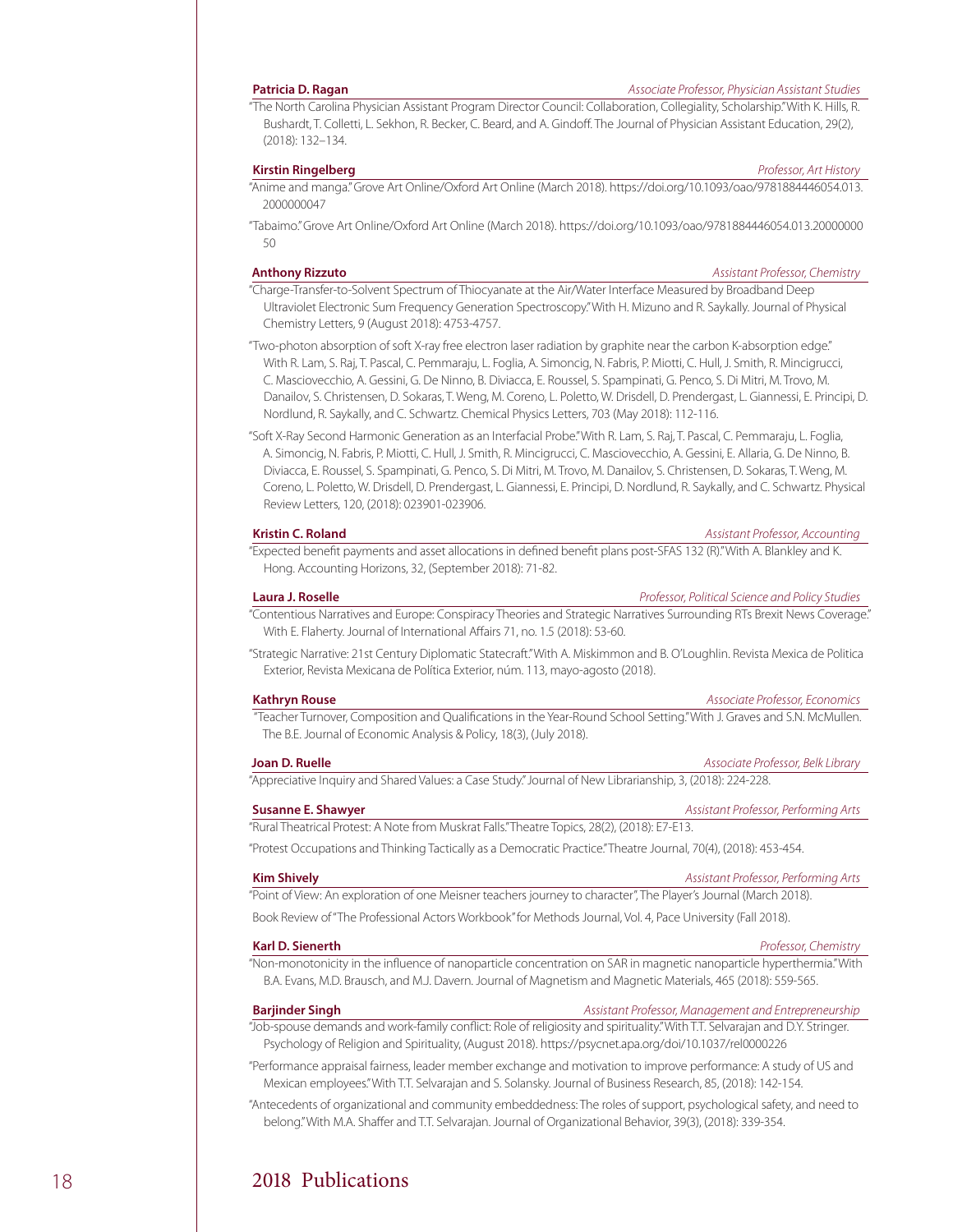### **Andrea A. Sinn** *Assistant Professor, History and Geography*

"Landscapes of the Uprooted: Displacement in Postwar Europe." With A.R. Seipp. Holocaust and Genocide Studies, 32(1), (2018): 1-7.

"In the Shadow of Antisemitism: Jewish Women and the German Home Front during World War I." In Between Inclusion and Exclusion: Jews in Central Europe and the First World War, J. Crouthamel, M. Geheran, J.B. Kahne, and T. Grady (Eds.), Oxford/New York: Berghahn, (2018).

"Restoring and Reconstructing Jewish Communities: Munich for Jews after World War II," Studies in Contemporary Jewry, 30 (2018): 78-99.

**Carol A. Smith** *Associate Professor, Education and Wellness*

"Disruptive silence: Deepening experiential learning in the absence of sustaining technologies." With R.L. Parks, J. Parrish and R. Swirksy. Journal of Adventure Education & Outdoor Learning, 18(1), (2018): 1-14.

### **Megan Squire** *Professor, Computing Sciences*

"Network Alysis of Anti-Muslim Groups on Facebook." 10th International Conference on Social Informatics (SocInfo 2018), St. Petersburg, Russia, Springer, (September 26-28, 2018): 403-419.

**Safia N. Swimelar** *Associate Professor, Political Science and Policy Studies*

"Nationalism and Europeanization in LGBT Rights and Politics: Croatia and Serbia." East European Politics and Societies, (November 2018). https://doi.org/10.1177/0888325418805135

**Laura L. Taylor** *Associate Professor, Mathematics and Statistics*

"Student Outcomes Associated with Short-term and Semester Study Abroad Programs." With J. Coker and E. Heiser. Frontiers: The Interdisciplinary Journal of Study Abroad, 30(2), (2018): 92-105.

"Diversity-Related Projects in an Introductory Statistics Course." With K. Doehler. International Conference on Teaching Statistics (ICOTS10), Proceedings, (2018).

**Sabrina L. Thurman** *Assistant Professor, Psychology* "The embodied origins of infant reaching: Implications for the emergence of eye-hand coordination." With D. Corbetta, R.

"Directing gaze on a scene prior to reaching for an object: Changes over the first year of life." With R.F. Wiener and D. Corbetta. Journal of Motor Learning and Development, 6 (April 2018): S105-125.

F. Wiener, and E. McMahon. Kinesiology Review, 7 (February 2018): 10-17.

"Learning to reach in infancy." With D. Corbetta and R.F. Wiener. In Reach-To-Grasp Behavior: Brain, Behavior, and Modelling Across the Life Span, D. Corbetta and M. Santello (Eds.), Routledge, (20187).

**Carri Reisdorf Tolmie** *Assistant Professor, Marketing and International Business*

"Millennials Green Consumption Behavior: Exploring the Role of Social Media." With S.A.N. Bedard. Corporate Social Responsibility and Environmental Management, 25(6), (2018): 1388-1396.

"Corporate social responsibility typology: The influence of cross-cultural dimensions." With Y-H. Park and J.C. Blewitt. International Journal of Social Entrepreneurship and Innovation, 5(1), (2018): 25-38.

"Steel String Brewery: To Bottle or Not to Bottle." With T. Tiemann. Ivey ID: 9B18M010. London, ON: Ivey Publishing, (2018).

**Ifeoma A. Udeh** *Assistant Professor, Accounting*

"Perspectives about audit review notes." With J. Kindy. Journal of Finance and Accountancy, Volume 23, (2018).

### **Maureen Vandermaas-Peeler** *Professor, Psychology*

"Introduction: Considering excellence in mentoring undergraduate research in context." With P.C. Miller and J.L. Moore. In Excellence in mentoring undergraduate research, M. Vandermaas-Peeler, P.C. Miller, and J.L. Moore (Eds.), Council for Undergraduate Research: Washington, D.C., (2018): 1-19.

"What to know before you go: Benefits and challenges of conducting undergraduate research in global contexts." With A. L. Allocco and C.F. Fair. Perspectives on Undergraduate Research Mentoring 7.1, (2018).

"The importance of mentoring for the creation of undergraduate research opportunities during global learning." With E. E. Hall, H Walkington, J.O. Shanahan, R.K. Gudiksen and M.M. Zimmer. Perspectives on Undergraduate Research Mentoring 7.1, (2018).

"Parental guidance of young childrens mathematics and scientific inquiry in games, cooking, and nature activities." With L. Westerberg, H. Fleishman, K. Sands and M. Mischka. International Journal of Early Years Education, 26(4), (2018): 369–386.

"I have a better sense of how interconnected the world is: Student perceptions of learning and global engagement during study abroad." With J. Duncan-Bendix and M.S. Biehl. Frontiers: The Interdisciplinary Journal of Study Abroad, 30(2), (2018): 117-135.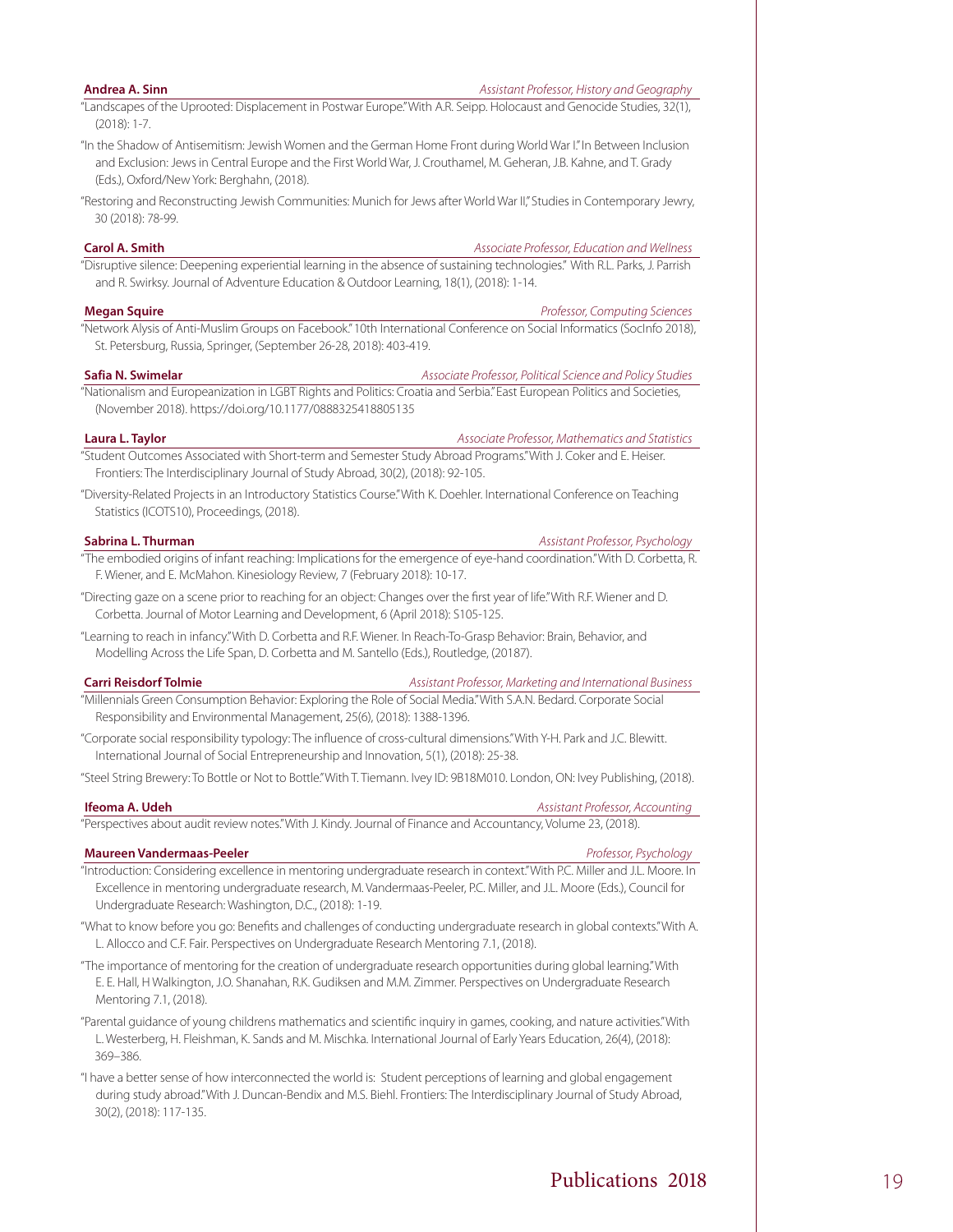"WhereYat?: Accents of New Orleans: Yat, Uptown, and Cajun French Accents in English." With A. Preeshl. Voice and Speech Review (VSR), 12(3), (November 2018).

**Mark A. Weaver** *Assistant Professor, Mathematics and Statistics*

"Efficacy of Misoprostol Alone for First-Trimester Medical Abortion: A Systematic Review." With E.G. Raymond and M.S. Harrison. Obstetrics and Gynecology, 133 (January 2019): 137-147.

### **Allison R. Wente** *Assistant Professor, Music*

"Better Music at Smaller Cost: Selling Mechanical Instruments to American Motion Picture Houses in the 1910's." With J. Buhler. In Music and Sound in Silent Cinema: From the Nickelodeon to The Artist, R. Barton and S. Trezise (Eds.), New York, NY, Routledge, (2018).

"Queue the Roll: Taylorized Labor Practices and Music of the Machine Age." Music Theory Online, 24(4), (December 2018).

### **Tedd A. Wimperis** *Assistant Professor, World Languages and Cultures*

"A Humanist Autograph Lost and Found: Mattia Lupis Anles Geminianenses." Humanistica Lovaniensia, 67(1), (March 2018): 47-68.

**Matthew W. Wittstein** *Assistant Professor, Exercise Science*

"Cardiac and gait rhythms in healthy younger and older adults during treadmill walking tasks." With J.M. Starobin, R.J. Schmitz, S.J. Shulz, F.J. Haran, and C.K. Rhea. Aging Clinical and Experimental Research, (May 2018). https://doi. org/10.1007/s40520-018-0962-5

"Changes in Posture Following a Single Session of Long-Duration Water Immersion." With S.M. Glass, C.K. Rhea, S.E. Ross, J.P. Florian, and F.J. Haran. Journal of Applied Biomechanics, 34(6), (2018): 435-441.

**Matthew Valle** *Professor, Management and Entrepreneurship*

"Ethical leadership, frustration, and humor: A moderated-mediation model." With K. Kacmar and M.A. Andrews. Leadership & Organization Development Journal, 39(5), (2018): 665-678.

"Abusive supervision, leader-member exchange and moral disengagement: A moderated-mediation model of organizational deviance." With K.M. Kacmar, S. Zivnuska, and T. Harting. (2018): 1-14. Journal of Social Psychology. https://doi.org/10.1080/00224545.2018.1466776

**Qian Xu** *Associate Professor, Communications*

- "User Engagement in Public Discourse on Genetically Modified Organisms: The Role of Opinion Leaders on Social Media." With N. Yu and Y. Song. Science Communication, 40(6), (2018): 691-717.
- "Getting Connected while Aging: The Effects of WeChat Network Characteristics on the Well-Being of Mature Chinese Adults." With J. Rui, N. Yu, and X. Cui. Chinese Journal of Communication, 11, (2018).

"Dynamics of Health Agency Response and Public Engagement during Public Health Emergency: A Case Study of CDC Tweeting Pattern during 2016 Zika Epidemic." With S. Chen, J. Buchenberger, A. Bagavathi, G. Fair, S. Shaikh, and S. Krishn. JMIR Public Health and Surveillance, 4(4), (2018): e10827.

### **Rena C. Zito** *Assistant Professor, Sociology and Anthropology*

"Institutional Anomie and Justification of Morally Dubious Behavior and Violence Cross-nationally: A Multilevel Examination." Australian and New Zealand Journal of Criminology, online first (June 2018): 1-22. DOI: 10.1177/0004865818785653

"Teenage Motherhood and Personal Transformation: A Counterfactual Analysis using Propensity Score Matching." SAGE Research Methods Cases, online (2018).

"Identifying Deviant Behavior." In Sociology in Action K. Korgen and M. Atkinson (Eds.), SAGE Publications (January 2018).

 "Racisms and Crime: Racialized Elaborations of General Theories of Offending." With S. De Coster and J. Lutz. In The Handbook on Race, Ethnicity, Crime, and Justice, R. Martinez, J. Stowell, and M. Hollis (Eds.), Wiley-Blackwell (August 2018).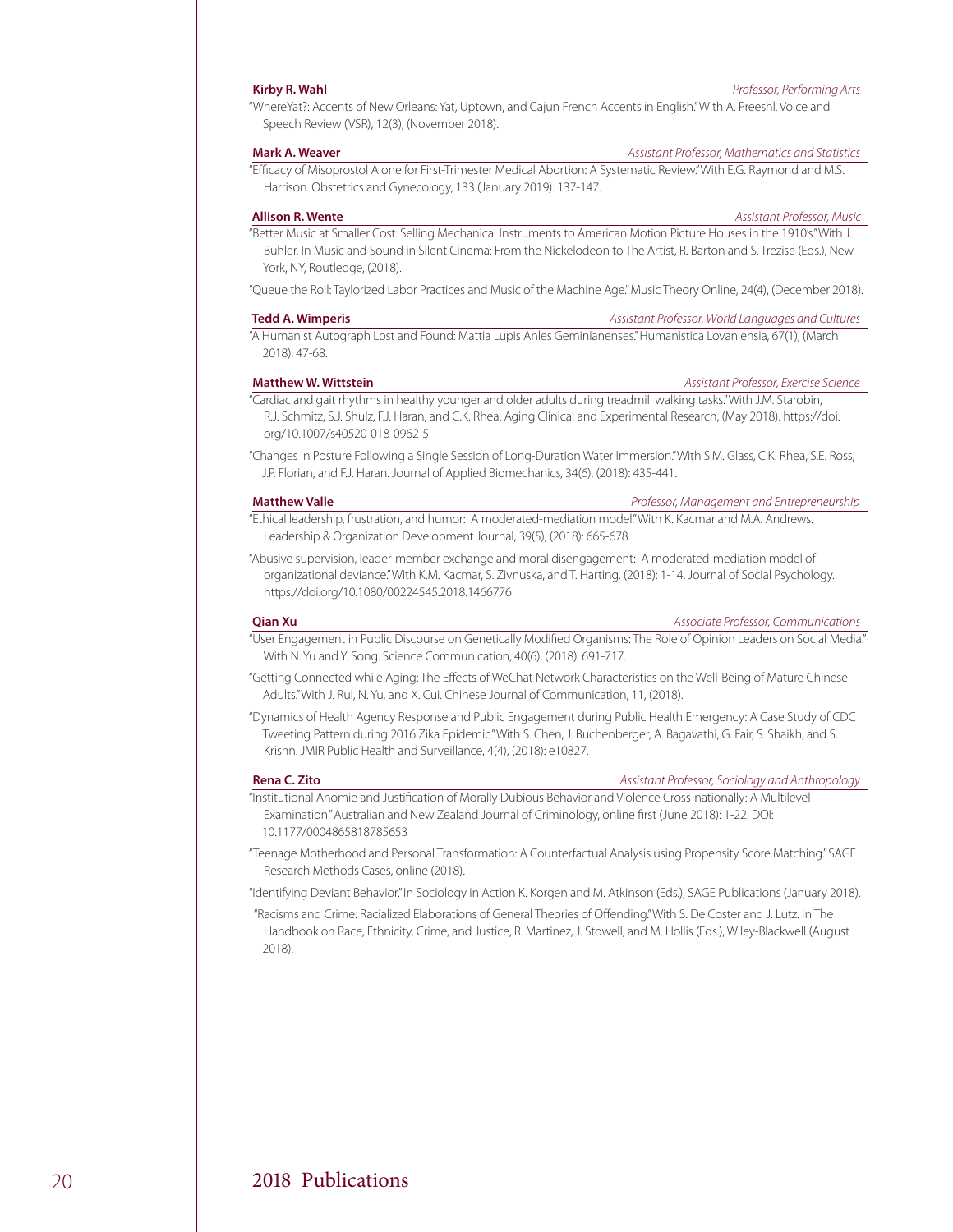# Presentations

<span id="page-22-0"></span>**Meredith Allison** *Professor, Psychology*

"Alibi Believability: The Impact of Timing of Disclosure, Strength of Evidence, and Severity of Crime." With S. Jung and A. Benjamin. American Psychology-Law Society, Memphis, TN, March, 2018.

| Amy L. Allocco |  |  | Associate Professor, Religious Studies |
|----------------|--|--|----------------------------------------|
|                |  |  |                                        |

"Establishing Connection, Navigating Difference, and the Contours of Slum Religion." Society for Hindu-Christian Studies at the American Academy of Religion Annual Meeting, Denver, CO, November 17-20, 2018.

"Ten Years, Few Certainties: Interpretive Ambivalence and Gendered Tensions in Death, Deification, and Domestication Narratives." The Annual Conference on South Asia, Madison, WI, October 11-14, 2018.

"'Tell us your name and do as we say!': Concealing and Revealing in the Making of Family Gods in Tamil Nadu." Conference on the Study of Religions of India, University of California at Davis, CA, June 21-24, 2018.

"Cultivating a culture of learning: Mentoring undergraduate research in global contexts." With E. Hall, B.K. Pennington, and M. Vandermaas-Peeler. International Society for the Scholarship of Teaching and Learning, Bergen, Norway, October 24-27, 2018.

"Women, Religion, Feminist Mentoring." Colgate University, Hamilton, NY, April 11-12, 2018.

- "The Dead Women as Family Gods in Tamil Nadu: An Ethnographic Approach to Tamil Rituals." University of Madras, Chennai, India, January 20, 2018.
- "Religious Practices and Women's Empowerment: Perspectives on Menstrual Practices." Stella Maris College, Chennai, India, January 16, 2018.

"Migration and Materiality: The 'Stuff' of the Hindu Diaspora." Respondent, American Academy of Religion Annual Meeting, Denver, CO, November 17-20, 2018.

"Multifaith Pedagogy, Blended Mentoring, and Undergraduate Research in Elon's Multifaith Scholars Program." With B.K. Pennington. The Interfaith Youth Corps/Wabash Interfaith Pedagogies Collaboration, Chicago, IL, October 4-7, 2018.

**Bill Anderson** *Associate Professor, Communications*

"'I Paid My Income Tax Today': How the U.S. government used public relations to ensure public acceptance of a personal income tax." International History of Public Relations Conference, Bournemouth, UK, July 11-12, 2018.

"How to keep Rosie the Riveter from contracting VD: A case study of how U.S. social reformers used public relations during World War II." International History of Public Relations Conference, Bournemouth, UK, July 11-12, 2018.

**Janna Q. Anderson** *Professor, Communications*

"AI and the Future of Humans." With L. Rainie. People-Centered Digital Future Conference, San Jose, CA, December 10, 2018.

"Documentary Coverage: The United Nations' 2018 Global Internet Governance Forum." With D. Bockino and A. Luchsinger. Paris, France, November 11-14, 2018.

"Skills Requirements for Future Jobs." With L. Rainie. International Telecommunications Union Capacity-Building Symposium for Digital Technologies, Santo Domingo, Dominican Republic, June 18, 2018.

- "The Future of Technology." With L. Rainie. ISTeC Future Visions Symposium Holmes Distinguished Lecture, Fort Collins, Colorado, April 13, 2018.
- "The Future of Truth." With L. Rainie. Media Literacy Symposium, Boise, Idaho, April 2, 2018.

"Crisis in Trust." With L. Rainie. Public Library Association Conference, Philadelphia, Pennsylvania, March 24, 2018.

"The Future of Truth." With L. Rainie. Imagine Solutions Conference, Naples, FL, February 26, 2018.

### **Bill Andrews** *Professor, Physical Therapy Education*

- "Comparing Typical Wheelchair Types and Clinimetric Properties of the Wheelchair Propulsion Test." Combined Sections Meeting of the American Physical Therapy Association, New Orleans, LA, February 2018.
- "Diagnostic Differences in Improvement during Inpatient Rehabilitation." Combined Sections Meeting of the American Physical Therapy Association, New Orleans, LA, February 2018.
- "Normative Gait Speed Stratified by Age and Sex: An Updated Meta-Analysis." Human Movement Science Research Symposium, UNC-Chapel Hill, NC, March 2018.
- "Comparing High Functioning Users Between Wheelchair Types and Speeds." Human Movement Science Research Symposium, UNC-Chapel Hill, NC, March 2018.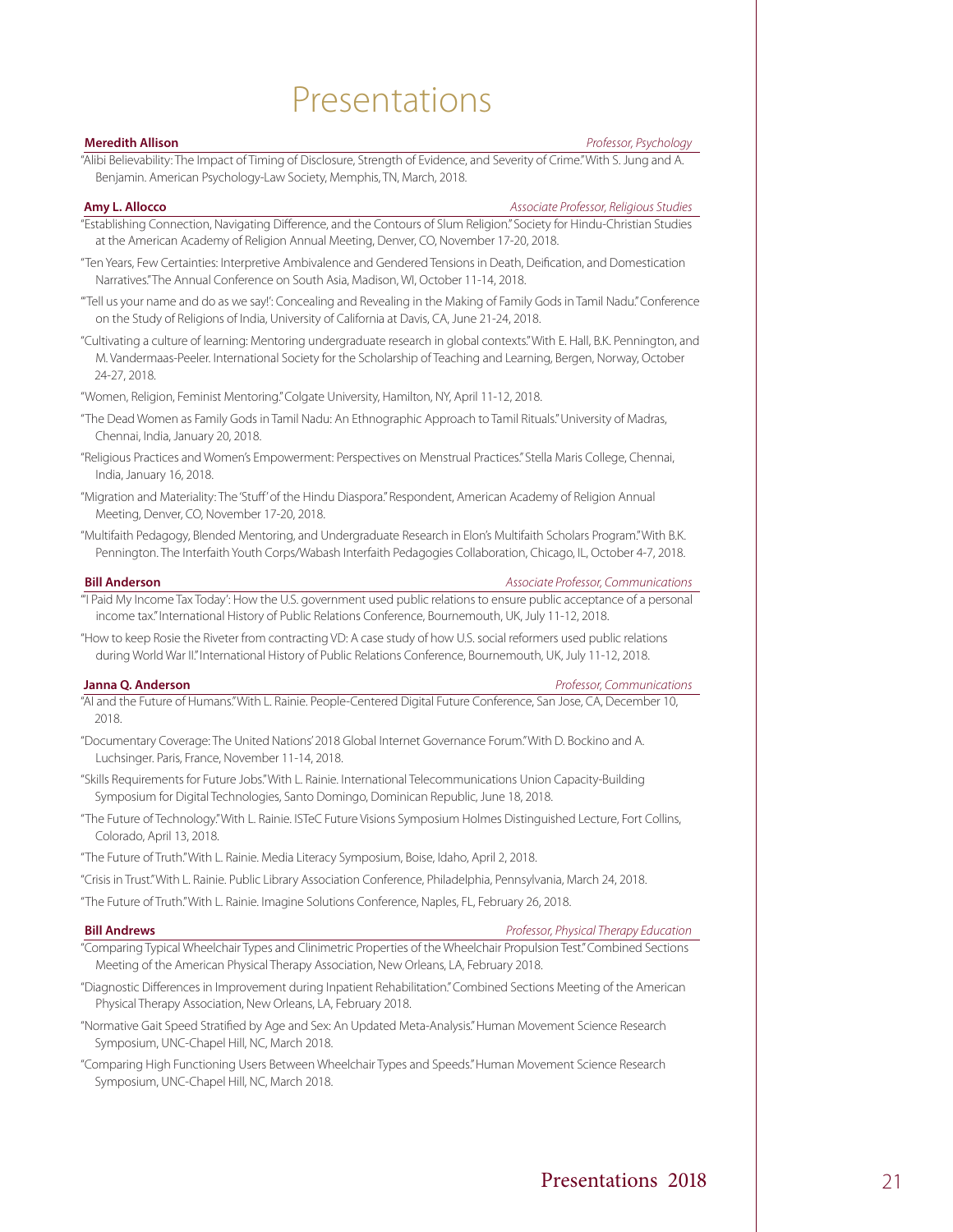"Fainthearted First Amendment Lochnerism." Constitutional Law Colloquium, Loyola University Chicago School of Law, November 2018.

- "The First Amendment and Social Media: What (If Any) Rules Apply?" UNC-Chapel Hill School of Law First Amendment Day Panel, September 2018.
- "Section 230, Social Media, and the First Amendment." Yale Law School Information Society Project First Amendment Salon, April 2018.
- "The Freedom of Non-Speech." Yale Law School Information Society Project Freedom of Expression Scholars' Conference, April 2018.
- "Freedom of Expression Infrastructure and the Role of the State." Global Congress on Intellectual Property and the Public Interest, Washington DC, September 2018.

### **Chad Awtrey** *Associate Professor, Mathematics and Statistics*

"Some open problems in computational Galois theory." Joint Mathematics Meetings, San Diego, CA, January 10-13, 2018.

### **Katherine A.G. Baker** *Assistant Professor, Education and Wellness*

"Supporting Prospective Teachers Engagement with Student Thinking About Fractions." National Council of Teacher of Mathematics Research Conference, Washington, D.C., April 2018.

"Reflection to Action." With M. Smithey. North Carolina Council of Teachers of Mathematics Annual Conference, Greensboro, NC, November 2018.

"Mathematics By Design." MAA MathFest, Denver, CO, August 1-4, 2018.

"Examining the role of perceived respect on racial disparities in cancer-related pain." With C.A. Samuel, J. Schaal, O. Mbah, E. Eng, L. Robertson, K.Z. Black, C. Dixon, K. Ellis, F. Guerrab, L. Jordan, A. Lightfoot, and S. Cykert. American Association for Cancer Research Conference on The Science of Cancer Health Disparities in Racial/Ethnic Minorities and the Medically Underserved, New Orleans, LA, November 2018.

"Racial and Educational Differences in Symptom Burden and Supportive Care among Breast Cancer Patients Undergoing Chemotherapy." With C.A. Samuel, J. Schaal, O. Mbah, W. Elkins, L. Robertson, K.Z. Black, C. Dixon, K. Ellis, E. Eng, F. Guerrab, L. Jordan, A. Lightfoot, N. Padilla, C. Younge, and S. Cykert. American Association for Cancer Research Conference on The Science of Cancer Health Disparities in Racial/Ethnic Minorities and the Medically Underserved, New Orleans, LA, November 2018.

### **Steven Bednar** *Associate Professor, Economics*

"The Effect of Breaks on Student Productivity: Evidence from Physical Education." With K. Rouse. Association for Education Finance and Policy, Portland, OR, March 15-17, 2018

### **Cynthia C. Bennett** *Assistant Professor, Physician Assistant Studies*

- "LGBT Health Education in Physician Assistant Curricula." With K. Vornheder. 2018 NCAPA Winter Conference, Durham NC, February 24-27, 2018.
- "Teaching Anatomy Using Anatomic Body Painting." 22nd IAMSE Conference on Medical Science Education, Las Vegas, NV, June 9-12, 2018.
- "Enhancing Anatomy Education Using Ultrasound and Anatomic Body Painting." With J. Bludorn. Sixth World Conference on Ultrasound in Medical Education, Winston-Salem NC, September 13-16, 2018.
- "An Ethically Sustainable Model for Anatomic Gifting at a Non-Medical School." PAEA Education Forum 2018, Anaheim CA, October 24-27, 2018.

### **Lynne Bisko** *Associate Librarian, Belk Library*

"Fun Library Programming." Triad Academic Library Association Paraprofessional Conference, Greensboro, NC, May 16, 2018.

"Outreach for First-Year Athletes." North Carolina Bibliographic Instruction Group, Elon, NC, July 25, 2018.

### **Julia Bleakney** *Assistant Professor, English*

"Lowering Barriers: Understanding Writers' Resistance to Feedback." With M. Mattison and J. Ryan. National Conference of Peer Tutors in Writing, South Padre Island, TX, November 2018.

"IWCA Mentor Match Special Interest Group." International Writing Centers Association, Atlanta, GA, October 2018.

"Writing Centers at the Nexus of Accreditation and Campus Change." With A. Beasley, F. Crawford, and J. Wilson. International Writing Centers Association, Atlanta, GA, October 2018.

### **Stephanie L. Baker** *Assistant Professor, Public Health Studies*

**Enrique Armijo** *Associate Professor, Law*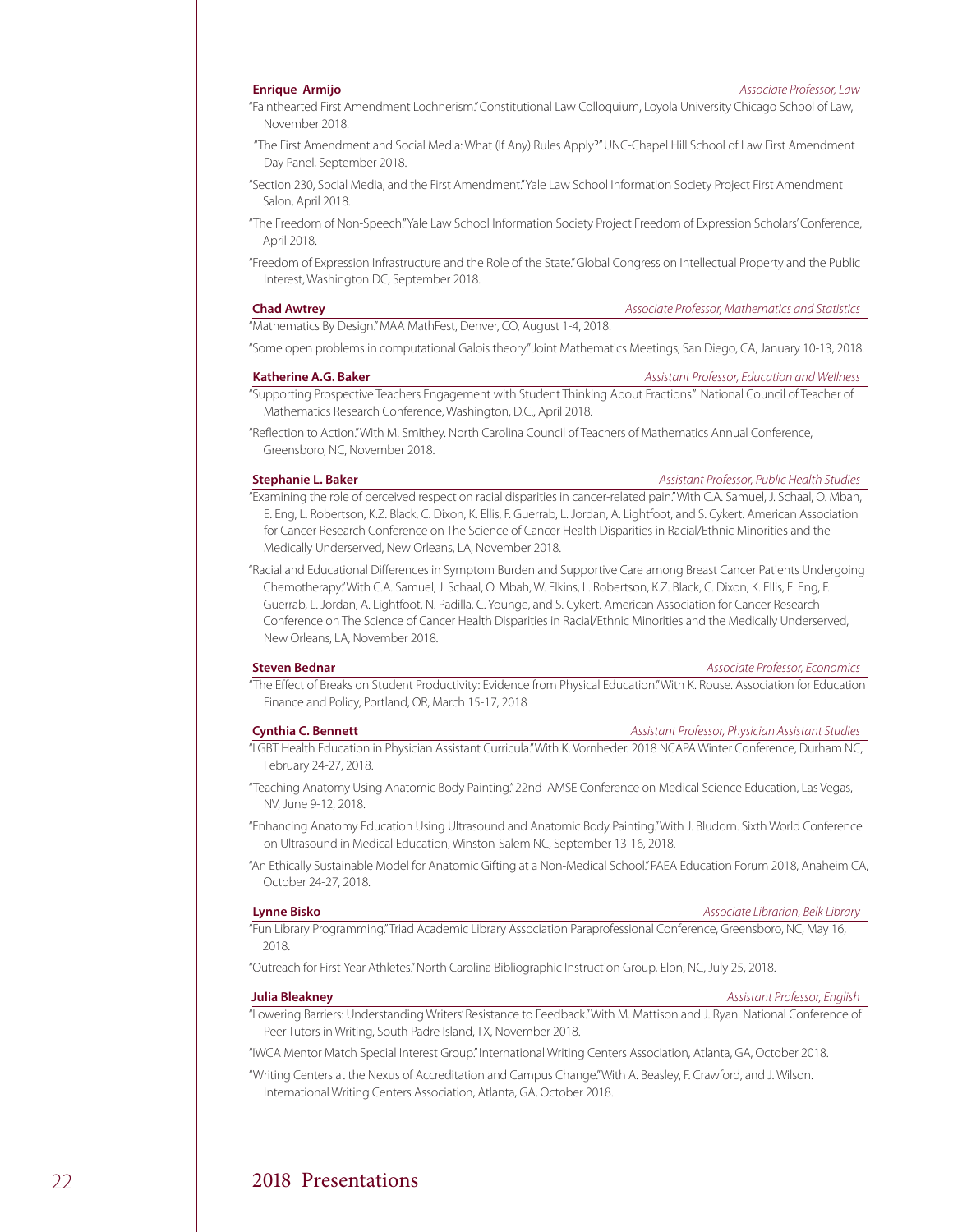"Writing Beyond the University: Fostering Students' Critical Transitions." With J. Moore and P. Rosinski. Conference of Writing Program Administrators, Sacramento, CA, July 29, 2018.

- "Transforming a Culture of Writing by Building Connections: A University-Wide, Multi-Year Writing Excellence Initiative." With P. Rosinski. International Writing Across the Curriculum Conference, Auburn, AL, June 2018.
- "Laboring to Transform the Culture of Writing at a Liberal Arts Institution." With T. Peeples and P. Rosinski. College Composition and Communication Conference, Kansas City, MO, March 2018.
- "Transforming Writing Center Research: IWCA Grant and Award Winners Discuss their Work." With R. Nowacek, B. Hughes, D. Scharold, and T. Rousculp. College Composition and Communication Conference, Kansas City, MO, March 2018.
- "Results from a Multi-Site Survey of Course-Embedded/ Peer-to-peer Writing Support Programs." With R. Carpenter, K. Dvorak, P. Rosinski, and S. Whiddon. Southeastern Writing Centers Association, Richmond, VA, February 2018.

### **Kevin Boyle** *Professor, English*

"The Art of Translating: Going from Good to Worse to Better in Creative Writing." 5th Annual International Conference on Humanities & Arts in a Global World, Athens, Greece, January 3-6, 2018.

### **Vanessa Bravo** *Associate Professor, Communications*

- "Contesting the 'bad hombres' narrative: How the U.S. and Mexican presidents attempt to shape migrants' image in the media." With M. De Moya. Association for Education in Journalism and Mass Communication (AEJMC) annual conference, Political Communication Interest Group (PCIG), Washington, D.C., August 6-9, 2018.
- "Engaging home audiences across the border: Message framing in the U.S. and Mexican embassies before and after the U.S. administration change." With M. De Moya. International Communication Association (ICA) annual conference, Public Diplomacy Division, Prague, Czech Republic, May 24-28, 2018.
- "'Bad Hombres' versus 'Good Migrants': The Media Construction of the Figure of the Migrant in the United States and Mexico in the Trump Era." With M. De Moya. International Studies Association (ISA)'s annual conference, International Communication Division (ICD), San Francisco, CA, April 4-7, 2018.
- "Unwanted Attention: The Reputational Costs of the Dominican Republic's Denial of Citizenship for People of Haitian Descent." With M. De Moya. International Studies Association (ISA)'s annual conference, International Communication Division (ICD), San Francisco, CA, April 4-7, 2018.

### **Brittany K. Mercado** *Assistant Professor, Management and Entrepreneurship*

"Bridging the academic-practitioner divide to improve I-O science." The Annual Conference of the Society for Industrial and Organizational Psychology, Chicago, IL, April 2018.

### **David M. Buck** *Associate Professor, Psychology Associate Professor, Psychology*

"Detecting inequality: Ally perceptions of social progress." Society for Personality and Social Psychology, Atlanta, GA, March 2018.

### **Matthew T. Buckmaster** *Associate Professor, Music*

"Designing for engagement: How faculty structure and assess 'participation' in global education courses." International Society for the Scholarship of Teaching and Learning Conference, Bergen, Norway, October 24-27, 2018.

"Intentionally Global: An Avenue to Critique Global Citizenship Through Intentional Connections Between the Core Curriculum and Study Abroad." Council on International Educational Exchange (CIEE) Annual Conference, Barcelona, Spain, November 8-11, 2018.

### **Lee A. Bush** *Associate Professor, Communications*

"Student-run Agencies and Their Role in Accelerating Students' Careers in Communication." Carolina Communications Association, Charlotte, NC, September 28-29, 2018.

"Student-Run Agencies: Building Students' Professional Identities and Boosting Career Confidence." Conference on Applied Learning in Higher Education, Wilmington, NC, March 8-10, 2018.

### **Ann J. Cahill** *Professor, Philosophy*

"Toward a Theory of (Inter)Vocal Liberation." Society for Analytic Feminism, Central Division of the American Philosophical Society, Kansas City, MO, February 21-24, 2018.

- "Teaching Discussion Skills: A Metacognitive Approach." Minorities and Philosophy-Penn Conference on Inclusive Methodology and Practice, Philadelphia, PA, April 16-18.
- "Toward a Theory of (Inter)Vocal Justice." University of North Carolina-Charlotte Philosophy Department, Charlotte, NC, March 21, 2018.
- "The Shimmering Moment of Disclosure: Ethics, Vulnerability, and the Role of the Confidant." The #metoo and Epistemic Injustice Interdisciplinary Conference, sponsored by CUNY Graduate Center Advanced Research Collaborative (ARC), the Center for the Humanities, and the CUNY Philosophy Program, New York, NY, October 5-6, 2018.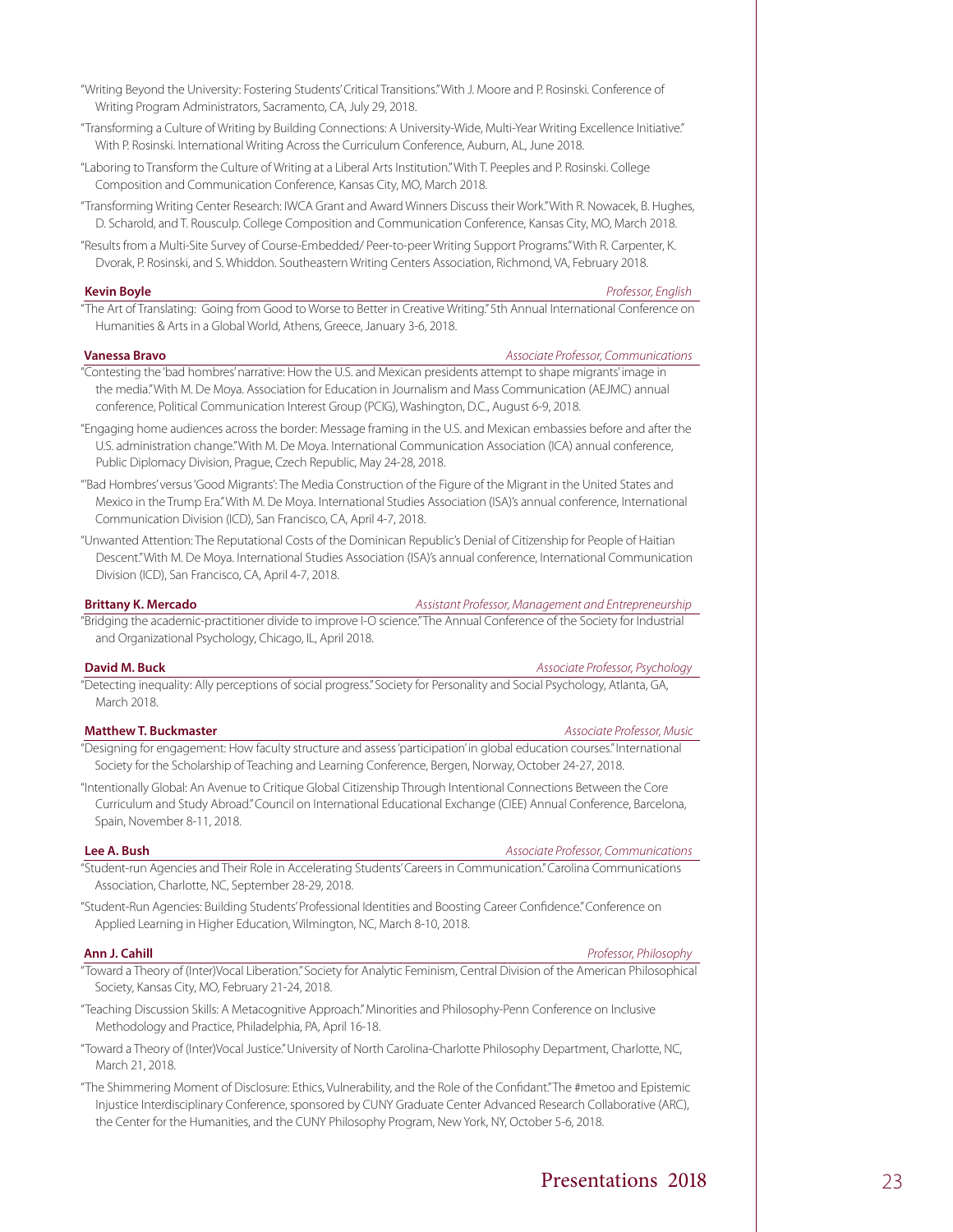**Susan E. Camilleri** *Assistant Professor, Political Science and Policy Studies*

"Hospital Financial Security and Patient Experience: An Instrumental Variable Approach." The Southeastern Conference for Public Administration. Birmingham, AL, September 20-23, 2018.

**Rozana Carducci** *Associate Professor, Education and Wellness*

- "Traditional Approaches to Examining Critical Questions: A Methodological Analysis of Higher Education Leadership Research." International Congress of Qualitative Inquiry, Urbana, IL, May 2018.
- "Using Professional Competencies to Improve Student Affairs Practice." NASPA Annual Conference, Philadelphia, PA, March 2018.

**Chrystal Carpenter** *Assistant Librarian, Belk Library*

- "Leading the Way: Transparency in Archives Management." Society of American Archivists (SAA) Annual Meeting. Washington, D.C. August 12-18, 2018.
- "Archiving a National Tragedy: Working with Collections Following an Emotionally Charged, High Profile Event." Council on Inter-Mountain Archivists (CIMA) Annual Conference. Salt Lake City, UT. May 23-25, 2018.

**Jeffrey P. Carpenter** *Associate Professor, Education and Wellness* "Is it time for you to go Edcamping?" Learning Forward Annual Conference, Dallas, TX, December 1-5, 2018.

- "Learning, leading, and advocacy: Professional learning tetworks for school & instructional leaders." International Society for Technology in Education Annual Conference, Chicago, IL, June 24-27, 2018.
- "Exploring How and Why Educators Use Pinterest." American Educational Research Association Annual Meeting in New York, NY, April 13-17, 2018.
- "K-12 School and Instructional Leaders' Descriptions and Perceptions of Their Professional Learning Networks." American Educational Research Association Annual Meeting in New York, NY, April 13-17, 2018.
- "Teachers Advice Seeking in the r/Teachers SubReddit." American Educational Research Association Annual Meeting in New York, NY, April 13-17, 2018.
- "Teacher-Led Networked Educational Organizing in the United States." American Educational Research Association Annual Meeting in New York, NY, April 13-17, 2018.
- "Exploring How and Why Educators Use Pinterest." Society for Information Technology in Teacher Education Annual Conference in Washington, DC, March 26-30, 2018.
- "Opportunities and Challenges of Using Technology to Teach for Global Readiness in the Global Read Aloud." Society for Information Technology in Teacher Education Annual Conference in Washington, DC, March 26-30, 2018.
- "Advice Seeking and Giving in the Reddit r/Teachers Online Space." Society for Information Technology in Teacher Education Annual Conference in Washington, DC, March 26-30, 2018.
- "Twitter + Voxer: Educators' Complementary Uses of Multiple Social Media." Society for Information Technology in Teacher Education Annual Conference in Washington, DC, March 26-30, 2018.
- "Expanding Professional Learning Networks through an Institutional Twitter Hashtag." Society for Information Technology in Teacher Education Annual Conference in Washington, DC, March 26-30, 2018.
- "Exploring the Education Twitter Hashtag Landscape." Society for Information Technology in Teacher Education Annual Conference in Washington, DC, March 26-30, 2018.

### **Jennifer J. Carroll** *Assistant Professor, Sociology and Anthropology*

- "Anthropological Interventions in the U.S. Opioid Crisis." Executive Session at the 117th Annual Meeting of the American Anthropological Association, San Diego, CA, November, 14-18, 2018.
- "Fentanyl and Feelings: A Bio-cultural Understanding of Synthetic Opioids in the Illicit Drug Market." The 117th Annual Meeting of the American Anthropological Association, San Diego, CA, November 14-18, 2018.
- "Structures, Successes, and Lessons Learned in the HIDTA/CDC Heroin Response Strategy." Fourth International Conference on Law Enforcement and Public Health,Toronto, Canada, October 21-24, 2018.
- "A Comprehensive Assessment of 911 Good Samaritan Laws: Attitudes, Implementation, and Effect." Fourth International Conference on Law Enforcement and Public Health,Toronto, Canada, October 21-24, 2018.

**Pablo G. Celis-Castillo** *Assistant Professor, World Languages and Cultures*

- "Remembering is Not Enough: Affect and Truth in Alfredo Pita's El rincón de los muertos." XXXVI Annual Congress of the Latin American Studies Association, Barcelona, Spain, May 23-26, 2018.
- "Magallanes (2015) and the Limits of Reconciliation." Annual Meeting of the American Comparative Literature Association (ACLA), Los Angeles, CA, March 29 - April 1, 2018.
- "The Role of Collaborative Course Design in Curriculum Development." With A. Post. 2018 Annual Convention of the American Council for the Teaching of Foreign Languages (ACTFL). New Orleans, LA, November 16-18, 2018.

## 24 2018 Presentations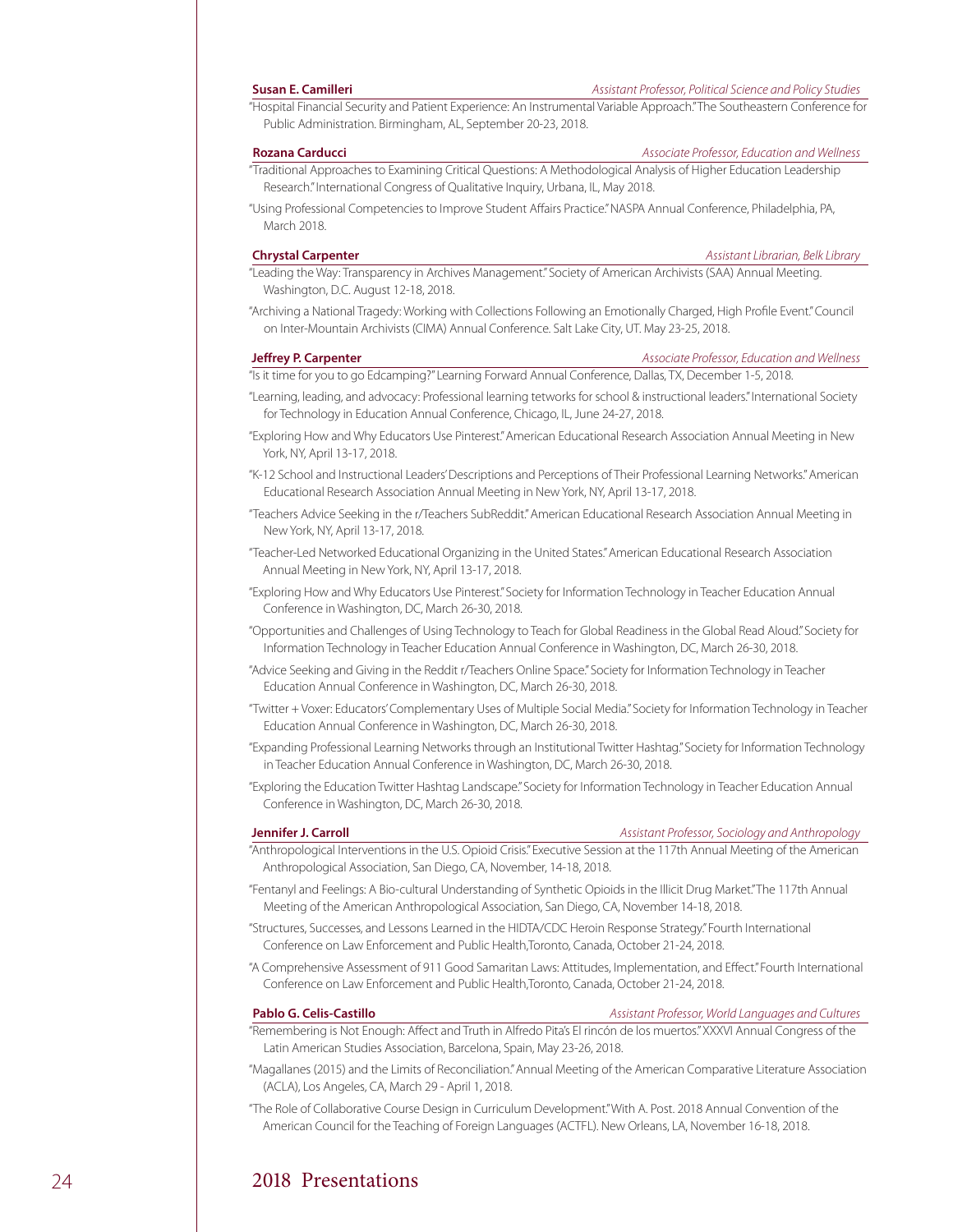### **C. Catherine Chiang** *Associate Professor, Accounting*

"Fraud Auditing in the Era of Big Data: Current Practice and Required Guidance." Hawaii Accounting Research Conference, Honolulu, HI, January 3-5, 2018.

"Steward Student Project Competition Award Presentation-This IS My Business." AIS Educator Conference, Denver, CO, June 21-24, 2018.

**Olivia J. Choplin** *Associate Professor, World Languages and Cultures* "'La littérature québécoise voyage': the World in Contemporary Québécois Texts." American Council for Québec Studies Biennial Colloquium, New Orleans, LA, November 1-4, 2018.

"History, Her Stories: Uncovering Women's History in the Works of Marie-Célie Agnant and Jan J. Dominique." AATF Annual Convention, Trois Îlets, Martinique, July 18-22, 2018.

"Modest Numbers, Major Impact: Strategies for Student Engagement in French on a Small Campus." AATF Annual Convention, Trois Îlets, Martinique, July 18-22, 2018.

### **Amanda J. Chunco** *Associate Professor, Environmental Sciences*

 "A genetic and ecological analysis of a disjunct amphibian population in southern Texas." US-IALE, Chicago, IL, April 8-12, 2018.

**Justin G. Clar** *Assistant Professor, Chemistry*

"The Relationship Between Nanoparticle Characterization and Risk." Quantifying Exposure to Engineered Nanomaterials from Manufactured Products Workshop, U.S. Department of Labor, NW, Washington, D.C., October 9-10, 2018.

"Release of ZnO Nanoparticles from Coated Surfaces: Effect of Particle Size and Surface Age." American Chemical Society (ACS) 256th Meeting, Boston, MA, August 21, 2018.

### **Naeemah Clark** *Associate Professor, Communications*

"Images of Advocacy in Jet Magazine during the Civil Rights Movement." With D. Deavens. The Joint Journalism and Communications History Conference, New York, NY, March 2018.

"Diverse Content on Streaming Sources." Broadcast Educators Association, April 2018.

"Teaching Diversity Courses in the Era of Trump." Association for Educators of Journalism and Mass Communication, Washington, D.C., August 2018.

**Geoffrey Claussen** *Associate Professor, Religious Studies*

"Moses and the Kid, Judah and the Calf, and the Disavowal of Compassion." American Academy of Religion Annual Meeting, Denver, CO, November 17-20, 2018.

**Janet M. Cope** *Professor, Physical Therapy Education*

"An Ethically Sustainable Model for Anatomic Gifting at a Non-Medical School." With C.C. Bennett, G. Balilionis, and D.M. Person. American Association of Anatomists National Meeting, San Diego, CA, April 2018.

"An Ethically Sustainable Model for Anatomic Gifting at a Non-Medical School." With C.C. Bennett, G. Balilionis, and D.M. Person. Physician Assistant Education Association National Meeting, Anaheim, CA, October 2018.

### **David A. Copeland** *Professor, Communications*

"Censorship, Information Control and Information Technologies from the Printing Press to the Internet." The Neubauer Collegium, University of Chicago, Chicago, IL, October 2018.

### **Anthony W. Crider** *Professor, Physics*

"Writing and Speaking in Reacting." With G. Galbraith & J. Worth. Annual Winter Institute at UGA, Athens, GA, January 12- 14, 2018.

"Why the World Needs Reacting." Annual Summer Institute at Barnard College, New York, NY, June 14-17, 2018.

"Creating Epic Finale Final Exams Using Play and Games." Serious Play Conference, Washington, DC, July 10-12, 2018.

"Serious Games in Higher Ed." With D. Siegel, B. Chang, & D. Gagnon. Serious Play Conference. Washington, DC, July 10-12, 2018.

**Shaina M. Dabbs** *Assistant Professor, Sport Management*

"Balancing work and family in mid and late career." With J. Graham and M. Dixon, The North American Society for Sport Management (NASSM), Nova Scotia, Canada, June 2018.

**Jennifer A. Dabrowski** *Assistant Professor, Chemistry Assistant Professor, Chemistry* 

"Combining Catalysis with Renewable Resources. Conversion of Sugars to Consumer Feedstock Precursors." 70th Southeast Regional American Chemical Society Meeting, Augusta, GA, November 2, 2018.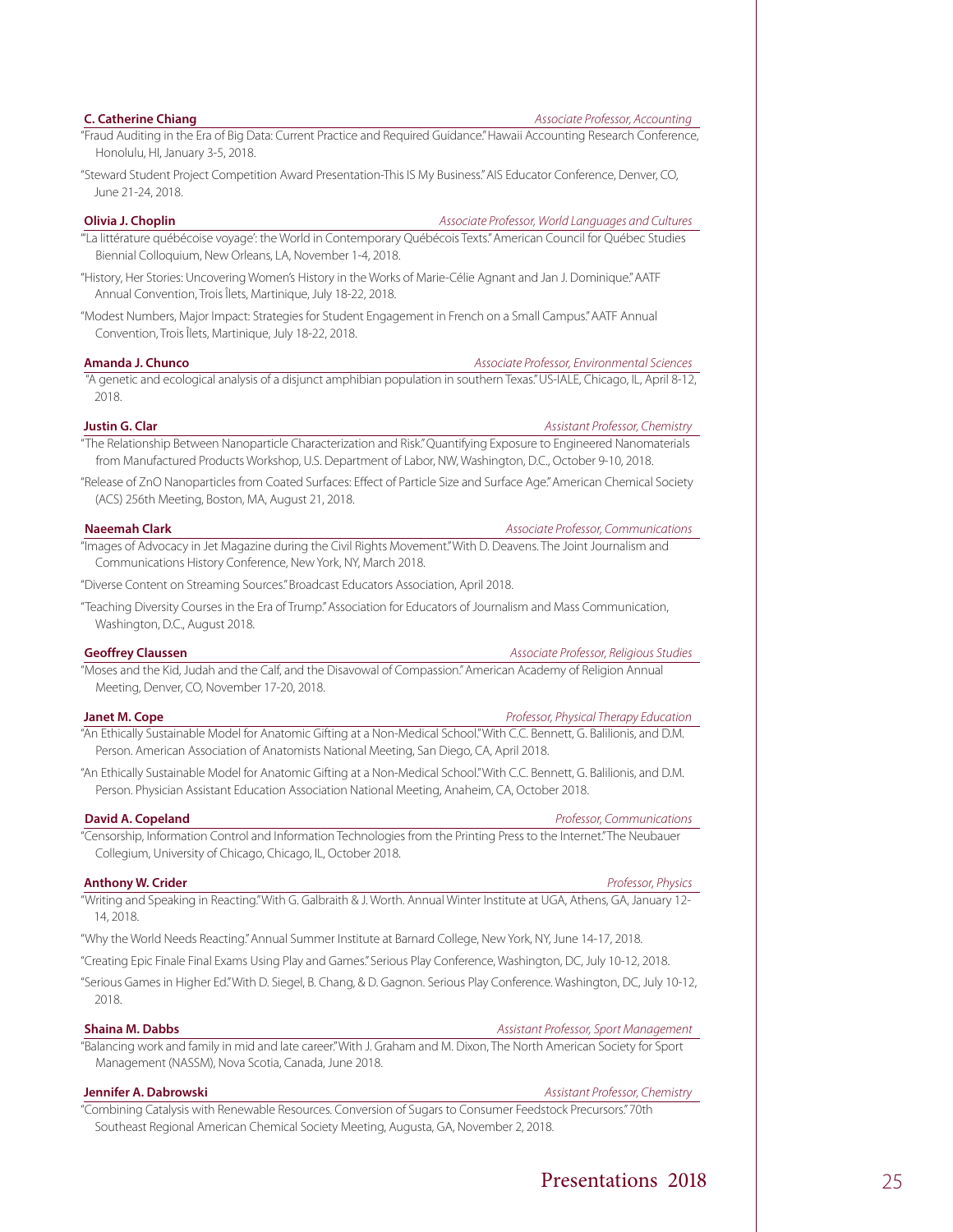"Smog Standards, Jobs, and the Great Recession: The Case of Pennsylvania." Southern Economic Association Conference 2018, Washington, DC, November 18-20, 2018.

### **Kirsten A. Doehler** *Associate Professor, Mathematics and Statistics*

"Diversity-Related Projects in an Introductory Statistics Course." 10th International Conference on Teaching Statistics, Kyoto, Japan, July 8-13, 2018.

"Efficacy of 'The Islands'-based Projects Compared to Student-Collected Data Projects in Introductory Statistics Courses." With L. Rosenberg, L. Taylor, and R. VanKrevelen. Electronic Conference on Teaching Statistics, May 2018.

### **Mark T. Enfield** *Associate Professor, Education and Wellness*

"Authenticity through alternative practicums: What can be known?" Science Education at the Crossroads Conference, Alta, UT, 2018.

"Alternative Practicums: A Freefall or Controlled Descent?" With C. Cody, M. Emmelot, D. Marzullo, E. Mutascio, K. O'Niel, E. Pippert, and A. Wrin. North Carolina Association for Colleges of Teacher Education, Raleigh, NC, 2018.

"Authenticity, Coteaching, and Reflexivity: Frameworks for aiming higher in elementary science teacher education." Educators Rising, Orlando, FL, 2018.

"STEAMing up after-school science: Promoting girls' science identity development." New Perspectives in Science Education, Florence, Italy, 2018.

**L. Kimberly Epting** *Associate Professor, Psychology*

"Linguistic Framing of Charitable Donation Requests as Verbal Behavior: An Exploratory Exercise in Translation." With A. Sotolongo, M. Davis, & J. Burchett. Southeastern Association for Behavior Analysis, Chattanooga, TN, October 25-27, 2018.

**Brandon K. Essary** *Associate Professor, World Languages and Cultures*

"'(E-)Life is (not) Strange': Video Game-Based Learning in Higher Education." Focus on Teaching and Technology Conference, Saint Louis, MO, September 27-28, 2018.

"Teaching Italian with (Video) Games." American Association of Italian Studies Conference, The Sant'Anna Institute, June 14-17, 2018.

"Dante's Inferno, Pop Culture, and Video Games." The Sant'Anna Institute, June 14-17, 2018.

**Elizabeth S. Evans** *Assistant Professor, Physical Therapy Education*

"Cardiopulmonary deficits and exercise intolerance in cancer survivors: implications for therapeutic interventions." North Carolina Physical Therapy Association Fall Conference, Greensboro, NC, October 2018.

"Using virtual reality to teach home assessment skills." Lilly National Conference: Innovative Strategies to Advance Student Learning, Asheville, NC, August 2018.

"Phase angle and body composition in breast cancer survivors compared to healthy age-matched women." 65th Annual Meeting of the American College of Sports Medicine, Minneapolis, MN, June 2018.

"The effect of acute aerobic exercise on attention and affect in middle-aged women." 65th Annual Meeting of the American College of Sports Medicine, Minneapolis, MN, June 2018.

"Do we need to introduce ultrasound training to our future PAs?" Annual Meeting of the American Association of Physician Assistants, New Orleans, LA, May 2018.

"Comparison of objective and subjective measures of cognitive function in women with and without a history of breast cancer." Experimental Biology, San Diego, CA, April 2018.

"Influence of chronic exercise on sleep and salivary melatonin responses in men." Human Movement Science Research Symposium, Chapel Hill, NC, March 2018.

### **Cynthia D. Fair** *Professor, Public Health Studies*

"'I pumped, I didn't breastfeed': Toward a more family-centered care culture for our NICUs and DHM banking system." With S. Holdren & A. Palmquist. American Public Health Association. San Diego, CA, November 2018.

"Village health teams' understanding and practices regarding patients' rights in Uganda: A qualitative, cross-sectional study." With S. Perry, D. Burrowes, S. Holcombe, & R. Kalyesubula. American Public Health Association. San Diego, CA, November 2018.

"Outsiders, Insiders, and Intermediaries: Village Health Teams' negotiation of roles to provide high quality HIV care in Nakaseke, Uganda." With S. Perry, D. Burrowes, S. Holcombe, & R. Kalyesubula. International AIDS Conference, Amsterdam, Netherlands, July 2018.

### **Brooks M. Depro** *Assistant Professor, Economics*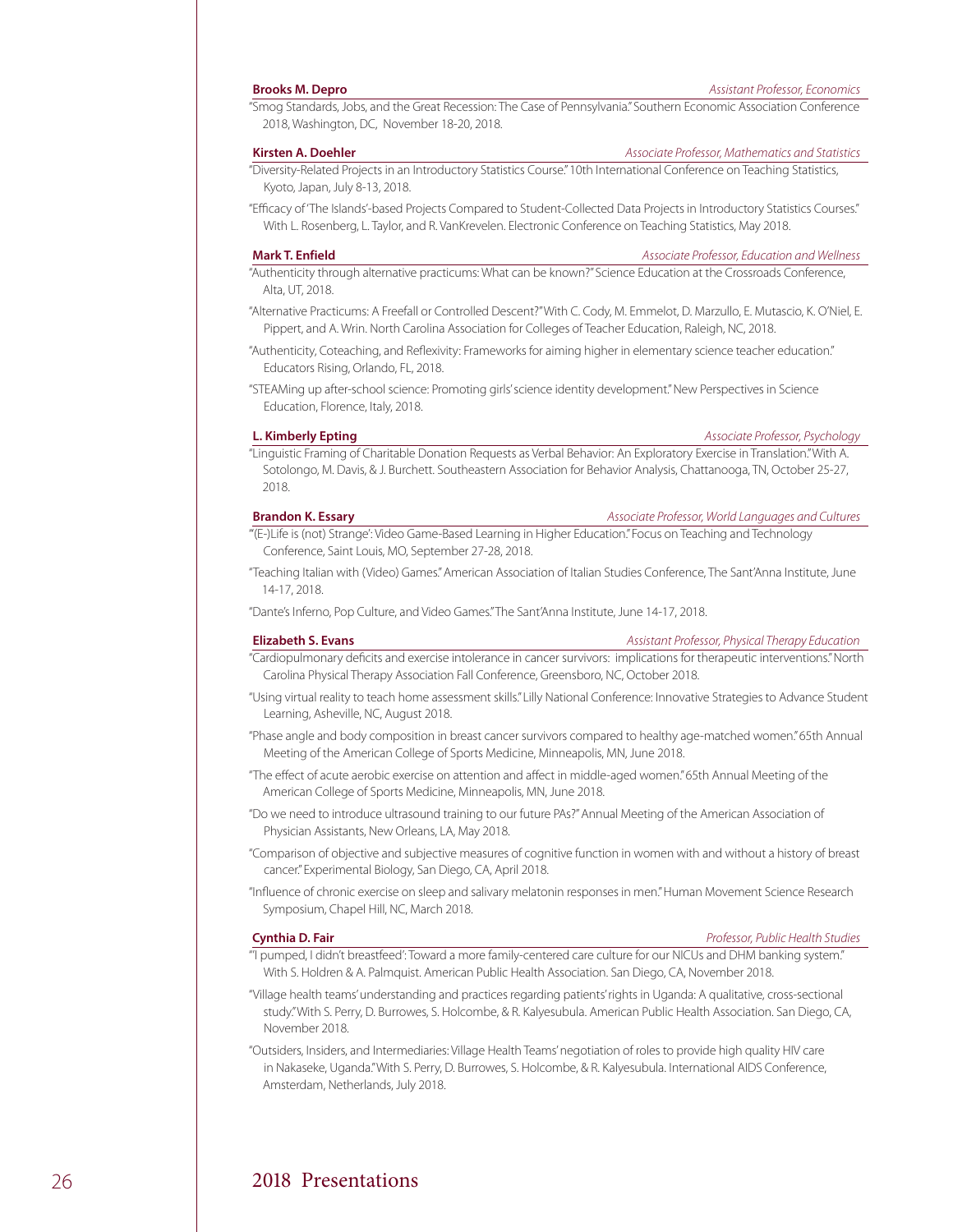- "Internationally adopted children with HIV in the U.S.: Exploring parent and provider views on anticipated sexual and reproductive health challenges in adolescence." With S. Alger. International AIDS Conference, Amsterdam, Netherlands, July 2018.
- "'These families did their research': A qualitative study of healthcare provider perspectives of US families who internationally adopt children with HIV." With S. Alger & E. Gibson. International AIDS Conference, Amsterdam, Netherlands, July 2018.
- "The influence of family systems theory obesity treatment on adolescents' and parents' perspectives of family dynamics." With M. Rogliano, L. Byrne, D. Garner-Edwards, J. Skelton. Society of Adolescent Health & Medicine, Seattle, WA, March 14-17, 2018.
- "Availability and accessibility of psychosocial service information on websites of top-rated children's cancer hospitals." With B. Krol, S. McCain, A. Moats, F. Music, and C. Ketcham. American Psychosocial Oncology Society. Tucson, AZ, February 22-24, 2018.
- "Translating psychosocial standards of care into assessment: A tool for advocacy." American Psychosocial Oncology Society. With B. Krol, S. McCain, A. Moats, F. Music, and C. Ketcham. Tucson, AZ, February 22-24, 2018.

### **Peter Felten** *Professor, History and Geography*

- "Raising the Curtain: Encouraging Backstage Conversations That Lead to Student Success." With J. Berg, J. Caulkins, & S. McGowan. POD Network Conference, Portland, November 17, 2018.
- "Love's Labors Lost? SoTL, Amateurism, and an Ethic of Care." With J. Geertsema. International Society for the Scholarship of Teaching and Learning, Bergen, Norway, October 27, 2018.
- "Assessing the Heart of High-Impact Practices: Transfer of Learning." Assessment Institute, Indianapolis, IN, October 22, 2018.

"Valuing Teaching." Perspectives on Teaching Conference, Western University, Ontario, Canada, August 30, 2018.

- "Engaging Students as Partners in Faculty Development on Signature Work." AAC&U Institute on Integrative Learning and Signature Work, Boston, July 17-20, 2018.
- "The Undergraduate Experience." 5th National Congress on Pedagogy in Higher Education, University of Minho, Portugal, July 13, 2018.
- "Designing Research Projects on Threshold Concepts." With S. Linkon. 7th Biennial Threshold Concepts Conference, Miami University, June 13, 2018.
- "Imagining the Place of Students in Educational Development." International Consortium for Educational Development Biennial Conference, Atlanta, GA, June 8, 2018.
- "How Do We Partner with Students in Learning and Teaching?" Conference on Teaching and Learning, University of South Alabama, May 7, 2018.
- "The Undergraduate Experience." Celebrate Learning Week, University of British Columbia, Canada, May 3, 2018.
- "Mentoring and Transforming." CNDLS-NHS Mentoring Initiative, Georgetown University, April 9, 2018.
- "Partnering with Students in Learning and Teaching." Faculty Innovations for Student Success Symposium, Florida International University, April 6, 2018.
- "Viewing Transformative Learning through the Lens of SoTL." Transformative Learning Conference, Oklahoma City, OK, March 10, 2018.
- "The Undergraduate Experience." Teaching for Learning Conference, University of Tartu, Estonia, January 24, 2018.
- "Learner Engagement." With M. Piatt & T. Lubicz-Nawrocka. Engage Network, University of Edinburgh, Scotland, January 18, 2018.
- "What Matters Most for Student Success?" King's Academy of Teaching and Learning. King's College London, England, January 15, 2018.

**Mary Jo Festle** *Professor, History and Geography*

- "Quality of Life: What Oral History with Lung Transplant Recipients Tells Us." Voicing Disability: Cultural Interventions, Ethical Dilemmas, and Methodological Possibilities/Cultural Studies Association, Pittsburgh, PA, June 1, 2018.
- "Deliberative Decision-Making in the History Classroom: The Place of Civics." With F. Burke. American Historical Association, January 5, 2018.

### **Victoria Fischer Faw** *Professor, Music*

"Articulating Bartók." Annual meeting of the Louisiana Music Teachers Association, Natchitoches, LA, October 25, 2018,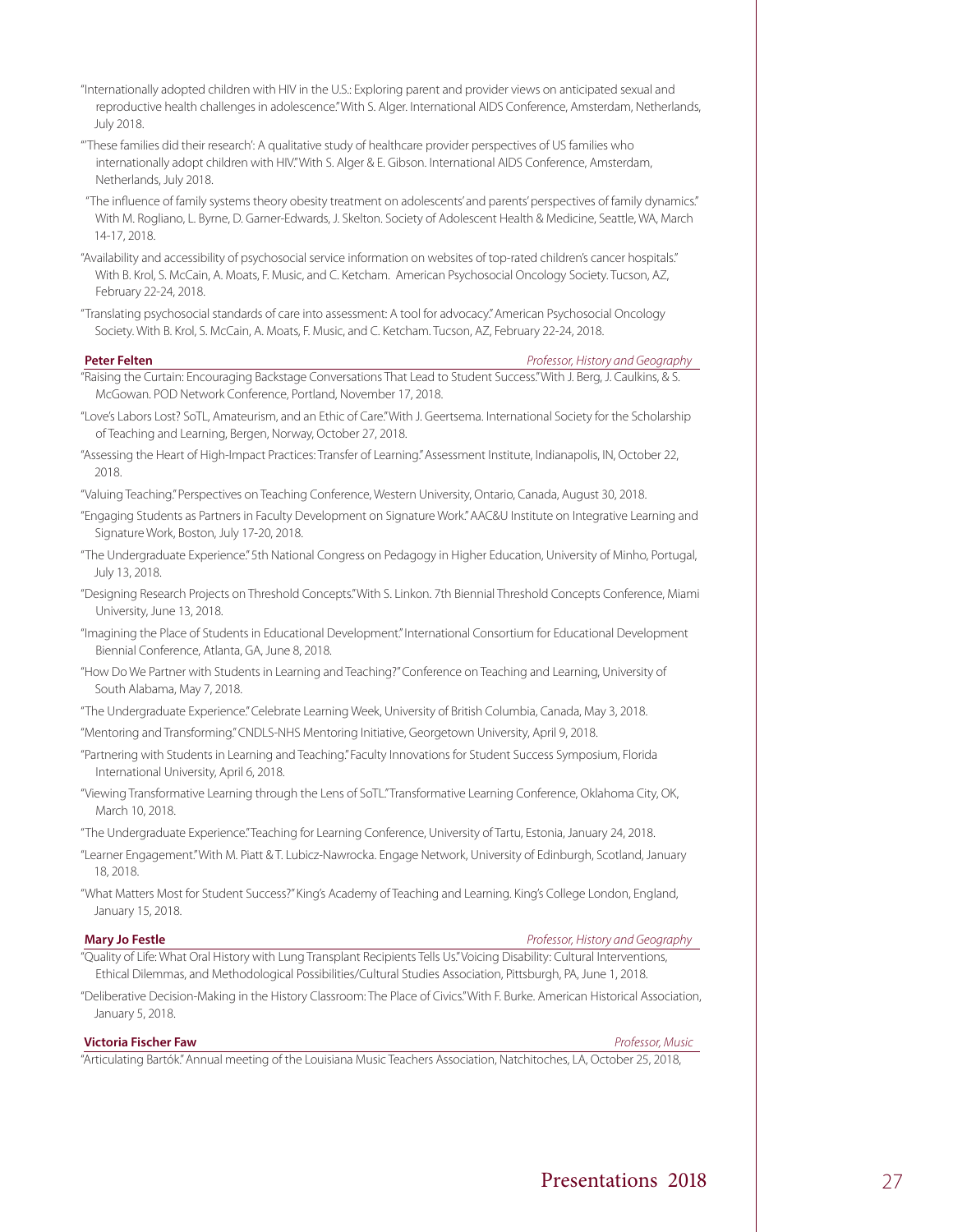"Resource use after unwanted sexual experiences in undergraduates: A comprehensive evaluation of factors related to the decision to seek help." The 52nd annual meeting of the Association for Behavioral and Cognitive Therapies, Washington, DC, 2018.

- "Barriers to and facilitators of sexual assault help-seeking behavior in undergraduates: A qualitative study." With E. Muscari. The 52nd annual meeting of the Association for Behavioral and Cognitive Therapies, Washington, DC, 2018.
- "Undergraduates' disclosures of unwanted sexual experiences: Who, why, and when?" With E. Muscari. The 64th annual Southeastern Psychological Association Conference, Charleston, SC, 2018.
- "Anxiety management on campus: An evaluation of a mobile health intervention." With A.M. Paul. The 64th annual Southeastern Psychological Association Conference, Charleston, SC, 2018.

### **Rochelle L. Ford** *Professor, Communications*

"Talking and Walking the Diversity and Inclusion Mandate." Public Relations Society of America, Austin, TX, Oct. 7, 2018.

### **Alexis T. Franzese** *Associate Professor, Sociology and Anthropology*

### "Using Contemplative Pedagogies to Enhance Authentic Engagement and Personal Authenticity in the Sociology Classroom." American Sociological Association, Philadelphia, PA, August 11-14, 2018.

"Incorporation of Contemplative Practices in Higher Education: Faculty Perspectives." With G.B. Flink. Contemplative Practices for the 21st Century Higher Education Conference, Chapel Hill, NC, March 9-10, 2018.

### **Steven I. Friedland** *Professor, Law*

- "Promoting Law School Learning That Lasts." Society of American Law Teachers Bi-Annual Teaching Conference, Penn State U. School of Law, Oct. 5, 2018.
- "Incorporating Technology in Legal Education." Southeastern Association of Law Schools Annual Meeting, Ft. Lauderdale, FL, August 8th, 2018.

"Teaching to Engage." Southeastern Association of Law Schools Annual Meeting, Ft. Lauderdale, FL, August 9th, 2018.

"Teaching to Promote Deep Learning." Faculty Presentation, NSU Law Center, Davie, FL, Nov. 16, 2018.

- "Engaged Forensic Science Training." The National Clearinghouse for Science, Technology and the Law Training the Trainers Program, Portland, OR, December 1, 2018.
- "Engaged Forensic Science Training." The National Clearinghouse for Science, Technology and the Law Training the Trainers Program, Knoxville, TN, Nov. 30, 2018.
- "Engaged Forensic Science Training." The National Clearinghouse for Science, Technology and the Law Training the Trainers Program, Erie, PA, Sept. 5, 2018.
- "Engaged Forensic Science Training." The National Clearinghouse for Science, Technology and the Law Training the Trainers Program, Austin, TX, Aug. 6, 2018.

"Covering the Unimaginable." Journalism Education Association, Chicago, IL, November 2, 2018.

### **Henry D. Gabriel** *Professor, Law*

- "The UNIDROIT Principles of International Commercial Contracts in the Teaching of Transnational Law." Global Legal Skills Conference, University of Melbourne, December 10, 2018.
- "The New United Nations Model Law on Electronic Transferable Records." Transnational Law Teacher Conference, Carlos III University in Madrid, Spain, Oct. 18, 2018.

"The Use of Soft Law in the Creation of Legal Norms in International Commercial Law: How Successful Has It Been?" Conference on Soft Law in International Commercial Law, The University of Michigan School of Law, September 21, 2018.

"Uniform Commercial Code Article Two Revisions: The View of the Trenches." 13th Annual Conference on Contract Law, Barry University Law School, Orlando, Florida, February 23, 2018.

### **Barbara Miller Gaither** *Professor, Communications*

"Examining the Case of DICK'S Sporting Goods: Realignment of Stakeholders through Corporate Social Advocacy." Association for Education in Journalism and Mass Communication, Washington, DC, August, 2018.

### **Kathleen K. Gallucci** *Associate Professor, Biology*

"Learning Gains in a Flipped Non-Majors Undergraduate Biology Course."The Annual Development Conference of the National Association of Biology Teachers (NABT), San Diego, CA, November 9-11, 2018.

### **Kelly R. Furnas** *Lecturer, Communications*

### **CJ E. Fleming** *Assistant Professor, Psychology*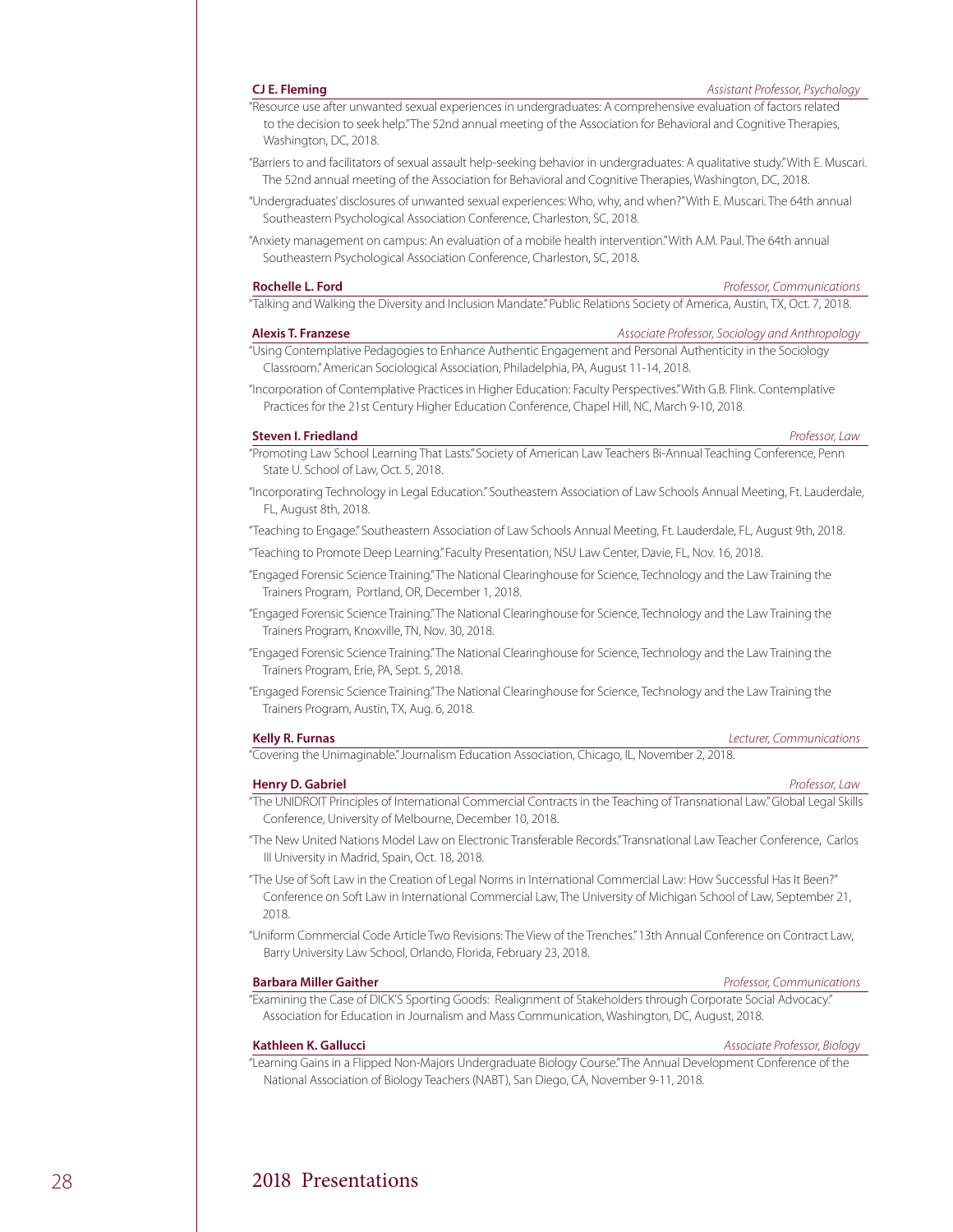### **David E. Gammon** *Professor, Biology*

"First documentation of vocal mimicry in female northern mockingbirds." With C. Stracey. International Society for Behavioral Ecology, International Meeting, Minneapolis, MN, Aug 11-16, 2018.

### **Lawrence L. Garber, Jr.** *Associate Professor, Marketing*

"The Effects of Food Color on Perceived Flavor." With E. Hyatt and L. Nafees. 2018 Food Technologists Annual Meeting, Chicago, July, 2018.

"Explaining Consumer Affinity for Primary Color as a Novel Brand Identifier." With K. Kim, L. Nafees, E. Hyatt, and Ü. Boya. 2018 Informs Marketing Science Conference, Philadelphia, PA, June, 2018.

"What Media do B2B Use?" With K. Kim. 2018 Global Marketing Conference, Tokyo, July 26-28, 2018.

### **Mina Garcia Soormally** *Associate Professor, World Languages and Cultures*

"El Trato de Argel and the immigrant crisis." Cervantes Society of America, Calgary, Canada, September 27-29.

"El burlador burlado: Intervenciones demoníacas en Barlaán y Josafat y La mesonera del cielo." International conference organized by UNC-Chapel Hill and University of Navarra-GRISO, Spain. UNC-Chapel Hill, NC. May 16-17.

"Social Justice in the Spanish Comedia." Association for Hispanic Classical Theater. El Paso, TX, April 12-14, 2018.

### **Betty Garrison** *Assistant Librarian, Belk Library*

"Use Quality Data and Analytics To Identify Donors, Clients and Community." With C. Hallam and J. Raynor, NCTech4Good Conference, Solution Center, Durham, NC, June 5, 2018.

"Before the Lightbulb: From Point and Click to Engaging Workshops with Elon MBA Students." Business Librarianship in North Carolina / CABAL joint conference, Richmond, VA, July 13, 2018.

"What's Our Story: Creating Compelling Visual Stories About Your Library and Your Community." With P. Rudd and A. Lenz, Joyner Library Paraprofessional Conference, East Carolina University, Greenville, NC, May 11, 2018.

### **Mathew H. Gendle** *Professor, Psychology*

"The primacy of consciousness in the universe: Are "funda-mental" theories of consciousness being over-emphasized?" The Science of Consciousness, Tucson, AZ, April 2-7, 2018.

### **Bilal M. Ghandour** *Assistant Professor, Psychology*

"Anorexia and Perfectionism." International Society for the Scientific Study of Subjectivity. Charlotte, NC, October 11-14, 2018.

**Raj A. Ghoshal** *Assistant Professor, Sociology and Anthropology**Assistant Professor, Sociology and Anthropology* 

"Seeing Race, Virtually: Racial Cues and Behavior on Craigslist and in Online Media." With S.M. Gaddis. American Sociological Association Media Sociology Preconference, Philadelphia, PA, August 10, 2018.

"Teaching Students to Conduct Online Audit Studies of Discrimination." Southern Sociological Society, New Orleans, LA, April 5, 2018.

"Call Your Representatives: Connecting Classroom Learning to Real-world Policy Issues." Eastern Sociological Society, Baltimore, MD, February 24, 2018.

"Missing the Mark: Overcorrecting for Distinctive Names in Audit Studies." Eastern Sociological Society, Baltimore, MD, February 24, 2018.

### **Jessica J. Gisclair** *Associate Professor, Communications*

"Educational design thinking: Disrupt the familiar narrative of study abroad." Popular Culture/American Culture Association, New Orleans, LA, October 5, 2018.

"Global Competence and Disruptive Narratives in the Digital Age." NAFSA: Association of International Educators 70th Annual Conference, Philadelphia, PA, May 30, 2018.

### **Barbara L. Gordon** *Associate Professor, English*

"Bridging Modes of Thinking: Traditional vs. Multimodal Composing." College English Association, St. Petersburg, FL, April 5-7, 2018.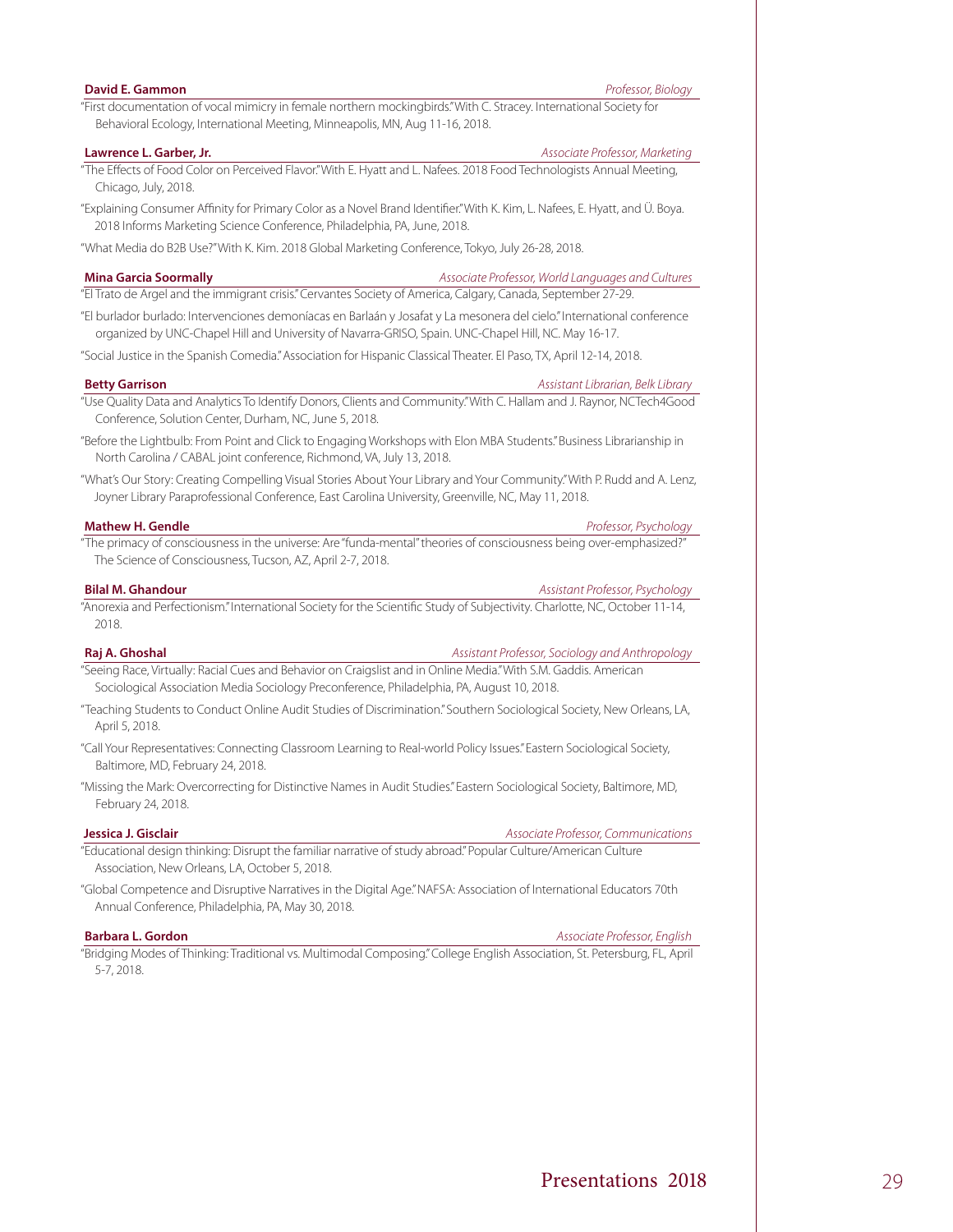- "Cultivating a culture of learning: Mentoring undergraduate research in global contexts." International Society for the Scholarship of Teaching and Learning, Bergen, Norway. October 24-27, 2018.
- "Salient practices of award-winning undergraduate research mentors: Excellence, freedom and control." International Society for the Scholarship of Teaching and Learning, Bergen, Norway. October 24-27, 2018.
- "Innovative strategies for the high impact practices: Access, success and the student-athlete." International Society for the Scholarship of Teaching and Learning, Bergen, Norway. October 24-27, 2018.
- "Developing international partnerships: Benefits and challenges of mentoring undergraduate research in a European Context." The Forum on Education Abroad - European Conference, Prague, Czech Republic. October 17-19, 2018.
- "Dance-specific balance confidence measurement for injuries." International Association of Dance Medicine and Science, Helsinki, Finland. October 25-28, 2018.
- "Use of resistance training-specific RPE scale for novice lifters: A validation experiment." National Strength and Conditioning Association, Indianapolis, IN. July 11-14, 2018.
- "Academic confidence and grit predict mindfulness in collegiate student-athletes." American College of Sports Medicine, Minneapolis, MN. May 28 - June 1, 2018.
- "Evaluating the effectiveness of applying grief-response models to sport injury in collegiate student-athletes." American College of Sports Medicine, Minneapolis, MN. May 28 - June 1, 2018.
- "Machine versus free weights: Does exercise mode influence affect and perceived exertion?" American College of Sports Medicine, Minneapolis, MN. May 28 - June 1, 2018.
- "Integration of a complex balance task into a concussion management protocol specific to dancers." American College of Sports Medicine, Minneapolis, MN. May 28 - June 1, 2018.
- "Test setting and ADHD influence baseline concussion testing neurocognitive performance in collegiate studentathletes." American College of Sports Medicine, Minneapolis, MN. May 28 - June 1, 2018.
- "The effect of acute aerobic exercise on attention and affect in middle-aged women." American College of Sports Medicine, Minneapolis, MN. May 28 - June 1, 2018.
- "No increased lower extremity injury risk following concussion in youth tackle football players." American College of Sports Medicine, Minneapolis, MN. May 28 - June 1, 2018.
- "Perspectives of parents and volunteers of special needs children in youth sport programs: Striking down barriers." Gatlinburg Conference, San Diego, CA. April 11-13, 2018.
- "Nutrition knowledge of NCAA division I student-athletes." North Carolina Association of Family and Consumer Sciences, Wilmington, NC. March 2018.
- "Evaluating the effectiveness of applying grief-response models to sport injury in collegiate student-athletes." Southeast American College of Sports Medicine, Chattanooga, TN. February 14-16, 2018.
- "Machines versus free weights: Does exercise mode influence affect and perceived exertion?" Southeast American College of Sports Medicine, Chattanooga, TN. February 14-16, 2018.
- "Depression and satisfaction with life not influenced by concussion history, but influences reaction time and total symptoms on neurocognitive test." 2018 Brain Injury Summit, Vail, CO. January 7-10, 2018.
- "Examination of the availability and effectiveness of social support systems following a concussion in collegiate studentathletes and dancers." 2018 Brain Injury Summit, Vail, CO. January 7-10, 2018.
- "Neurocognitive performance, King-Devick performance, symptom reporting, and concussion history in collegiate student-athletes with migraines and headaches." 2018 Brain Injury Summit, Vail, CO. January 7-10, 2018.

### **Sana A. Haq** *Assistant Professor, Communications*

"Waiting in the Midfield." University Film and Video Association Conference, New Mexico State University, Las Cruces, NM, July 23-26, 2018.

### **Nancy E. Harris** *Associate Professor, Biology*

"Planning for Strategic Success in the College of Arts & Sciences." With A. Lewellyn Jones and G. Smith. Council of Colleges of Arts and Sciences 2018 Annual Meeting, Chicago, IL, November 14 - 17, 2018.

**Chris R. Harris** *Assistant Professor, Finance*

"Socially Responsible Firms and Trade Credit." Southern Finance Association, Asheville, NC, November 14-16, 2018.

### **Eric E. Hall** *Professor, Exercise Science*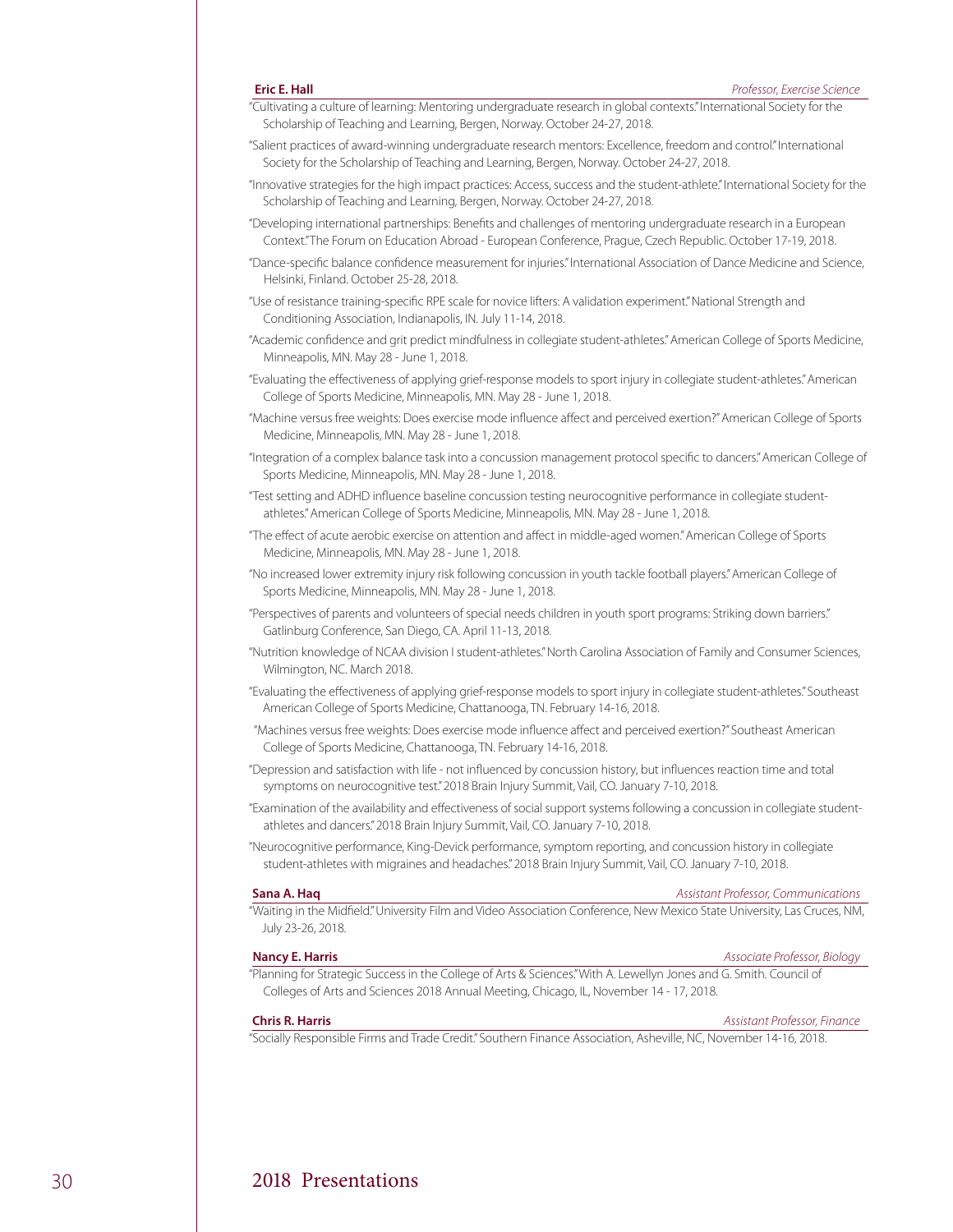### **Bryan E. Hedrick** *Lecturer, Education and Wellness*

"A Can't Miss Introductory Activity for the Health Classroom." Annual Convention of the North Carolina Alliance for Athletics, Health, Physical Education, Recreation, Dance, and Sport Management (NCAAHPERD-SM), Winston-Salem, NC, November 1 - 3, 2018.

**Simon Higgins** *Assistant Professor, Exercise Science* "Sex-specific Mediation Of Physical Activity's Effects On The Muscle-bone Unit In Active Young Adults." American College of Sports Medicine, Minneapolis, MN, May 29 - June 2, 2018.

**Heidi L. Hollingsworth** *Associate Professor, Education and Wellness*

"Academic service learning as a context for addressing university students' math anxiety." With M. Knight-McKenna. Pathways to Achieving Civic Engagement (PACE) Conference, Elon, NC, February 14, 2018.

"Supporting families with innovative technology and coaching sessions for infants' language development." With M. Knight-McKenna. Division for Early Childhood (DEC) of the Council for Exceptional Children 34th Annual International Conference on Young Children with Special Needs and Their Families, Orlando, FL, October 23-26, 2018.

"Innovative technology and coaching to support family interactions." With M. Knight-McKenna. North Carolina Infant/ Young Child Mental Health Association 7th Annual Conference and Meeting, Greensboro, NC, November 5, 2018.

### **Megan L. Isaac Associate Professor, English Associate Professor, English**

"Watering Down the Romance: Elizabeth Wein and the Feminist Renewal of the War Novel." The Children's Literature Association's International Conference, San Antonio, TX, June 28-July 1, 2018.

**T. M. Tonmoy Islam** *Assistant Professor, Economics*

"Home-based work of Bangladeshi Women." Conference on Long-run Perspectives on Home-based Industrial Work, Stockholm, Sweden, May 22-23, 2018.

### **Charity Johansson** *Professor, Physical Therapy Education*

"Using Virtual Reality to Teach Home Assessment Skills." With T. Moree & E. Evans. Lilly National Conference: Innovative Strategies to Advance Student Learning, Asheville, NC, Aug 6-9, 2018.

"Creating a 360° Review to Evaluate Program Effectiveness." With J. Skillman & T. Thurnes. Association of Standardized Patient Educators Annual Conference, Kansas City, MO, June 17-20, 2018.

"Are Five-times Sit-to-Stand Norms Different for Older Adults Who Meet Recommended Activity Levels?" With K. Trieger, S. Russell, E. Stefan, & K. Hocevar. APTA Combined Sections Meeting, New Orleans, LA, February 21-24, 2018.

"Six-minute walk test and two-minute step test performances in physically active older adults challenge existing norms." With K. Trieger, S. Russell, K. Hocevar, & E. Stefan. APTA Combined Sections Meeting, New Orleans, LA, February 21-24, 2018.

**Ryan J. Johnson** *Assistant Professor, Philosophy*

"Reviving Philosophy as a Way of Life." The National Endowment for the Humanities Summer Institute for College and University Faculty, July 9-21, 2018.

"Naturalism without Nature: Lucretius and Deleuze." The Society for Medieval and Renaissance Philosophy at the American Philosophical Association-Pacific Division, San Diego, CA, March 28-April 1, 2018.

"Epistolary Philosophy: Descartes Edition." The American Association of Philosophy Teachers "Teaching Hub" at the American Philosophical Association-Pacific Division, San Diego, CA, March 28-April 1, 2018.

"A Philosophical Meal." The Meaning of Food: Interdisciplinary Conference on Representations of Food in the Arts and Humanities, Greensboro, NC, March 26-28, 2018.

"The Stoic Deus Sive Natura or Eating God." Once More with Feeling: Affect and the God of the Philosophers, The University of Dayton, Dayton, OH, February 24-25, 2018.

### **India R. Johnson** *Assistant Professor, Psychology*

"Actions speak louder than words: Utilizing allyship and extended contact to attract Black women to STEM." With S. Foster. The Annual Meeting of the Southeastern Society for Social Psychologists, Raleigh, NC, October 2018.

"'I belong here': Promoting belonging among Black women students in STEM environments." With E.S. Pietri, F. Fullilove, and S. Mowrer. The Annual Meeting of the Southeastern Society for Social Psychologists, Raleigh, NC, October 2018.

"Who acts as an identity-safe cue for Black women?" With E.S. Pietri. The 33rd Annual Meeting of the Society for Industrial Organizational Psychology, Chicago, IL, April 2018.

"Exploring allyship and effective role models for Black women." With E.S. Pietri. Leadership Excellence and Gender Symposium, Purdue University, West Layette, IN, March 2018.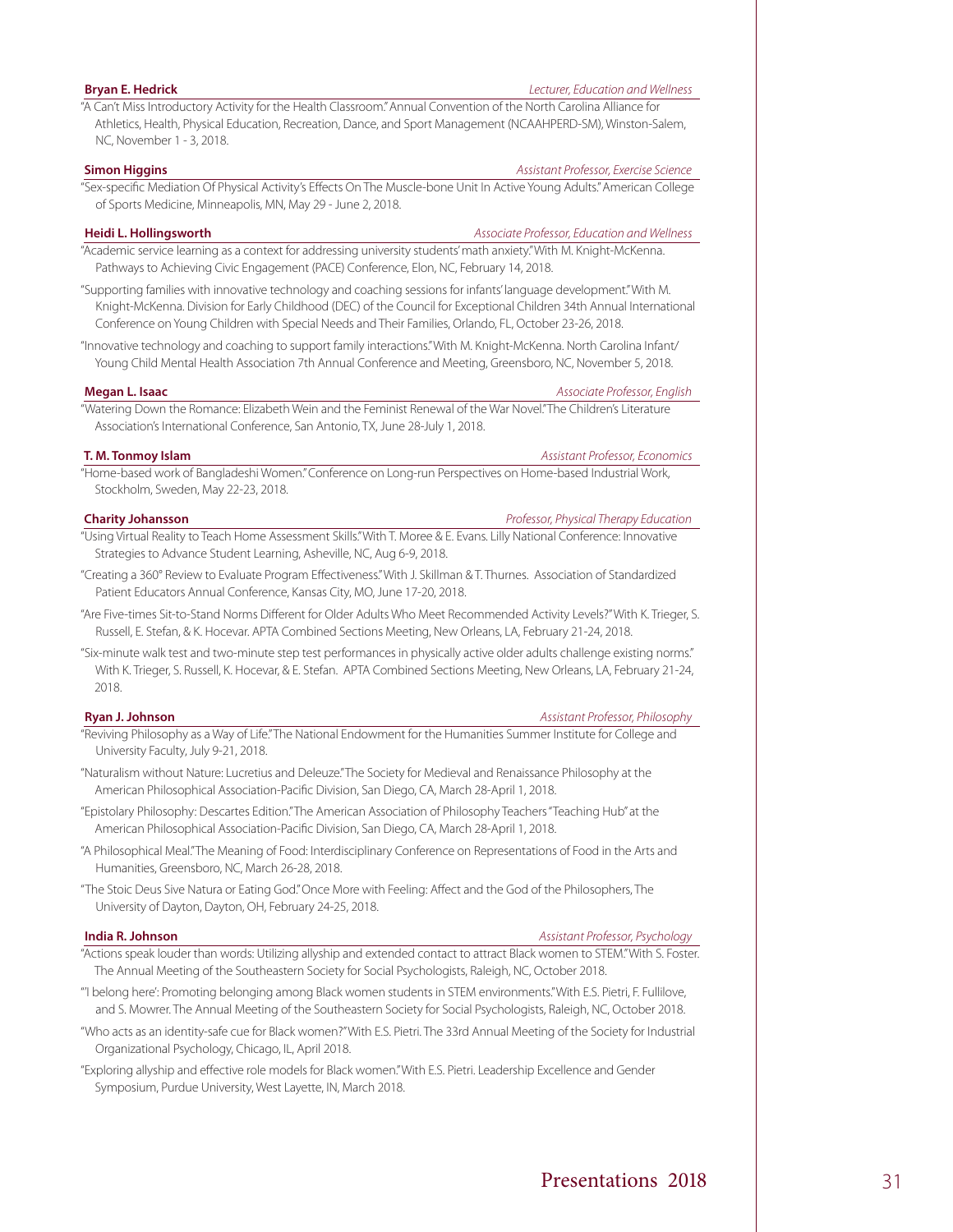"Exploring how allyship can help (vs. harm) intergroup relations." With L. Ashburn-Nardo. The 19th Annual Meeting of the Society for Personality and Social Psychology, Atlanta, GA, March 2018.

- "An ally you say: Allyship as a tool to signal identity-safety for Black women." With E.S. Pietri. The 19th Annual Meeting of the Society for Personality and Social Psychology, Atlanta, GA, March 2018.
- "When do White female leaders function as role models for Black women?" With E.S. Pietri. The 19th Annual Meeting of the Society for Personality and Social Psychology, Atlanta, GA, March 2018.
- "An Ally for You, an Ally for Me: Endorsing a White Male Scientist as an Ally Signals Identity-Safety Among White Women." With R. Cockrell and S. Carpenter. The 19th Annual Meeting of the Society for Personality and Social Psychology, Atlanta, GA, March 2018.

**Margarita Kaprielyan** *Associate Professor, Finance*

- "Do Better Connected CEO Make Better Corporate Restructuring Decisions?" With C. Danso. Southern Finance Association, Asheville, NC, November 14-17, 2018.
- "The role of dividend policy in cross-border mergers and acquisitions." With K. Brady. Academy of International Business, U.S. Southeast Chapter, Nashville, TN, November 1-2, 2018.

"Stock Volatility and Trading." With A. Agapova. Eastern Finance Association, Philadelphia, PA, April 11-14, 2018.

### **Lauren W. Kearns** *Professor, Performing Arts*

"Somatics in Action: Workshop." NC Dance Education Organization Conference, Charlotte, NC, February 9, 2018.

"Core Activation." International Association of Dance Medicine and Science, Helsinki, Finland, October 25-27, 2018.

"Contemporary and Modern Dance." The City of Arts and Innovation Dance Medicine Conference, Winston-Salem, NC November 3, 2018.

### **Elena D. Kennedy** *Assistant Professor, Management and Entrepreneurship*

"Creating community: Understanding the development of a locally oriented entrepreneurial community." Academy of Management Annual Meeting, Chicago, IL, August 10-14, 2018.

"Strategic social venturing: Examining employee compensation within enterprising nonprofits." With A. Moulick, K. Alexiou, and D. Parris. Academy of Management Annual Meeting, Chicago, IL, August 10-14, 2018.

"Evaluating a curriculum: How can we know what our students are really learning?" With S. McMahon. Management and Organizational Behavior Teaching Society 2018 Conference, Myrtle Beach, SC, June 7-9, 2018.

**Baris Kesgin** *Assistant Professor, Political Science*

- "Do Political Leaders of Emerging Powers Adapt to Rising Status in World Politics? Cases of Brazil and Turkey." With L. Wehner. International Studies Association Annual Convention, San Francisco, April 4-8, 2018.
- "Leadership, Language, Crisis, and Peace." With L. Windsor. Annual meeting of International Studies Association-Midwest, St. Louis, November 16-17, 2018.

### **Caroline J. Ketcham** *Professor, Exercise Science*

"Elon's A-B-C Framework for Wellness." NCICU Conference, Wake Forest University, December, 2018.

- "Dance-specific balance confidence measurement for injuries." With C. Kenny, L. Kearns, and E.E. Hall. International Association of Dance Medicine and Science, Group F. Helsinki, Finland, October, 2018.
- "The Changing Landscape of Capstone Experiences: Diverse Needs of Students and Institution Types." With A. Weaver and J. Kinzie. International Society of the Scholarship of Teaching and Learning: Toward a Culture of Learning, Bergen, Norway, October, 2018.
- "Innovative Strategies for High Impact Practices: Access, Success, and the Student-Athlete." With E.E. Hall and A. Weaver. International Society of the Scholarship of Teaching and Learning: Toward a Culture of Learning, Bergen, Norway October, 2018.
- "Integration of a complex balance task into a concussion management protocol specific to dancers." With C.M. Kenny, L.W. Kearns, and E.E. Hall. American College of Sports Medicine, Minneapolis, MN, May, 2018.
- "Test setting and ADHD influence baseline concussion testing neurocognitive performance in collegiate studentathletes." With C.A. Kelly, K. Patel, and E.E. Hall. American College of Sports Medicine, Minneapolis, MN, May, 2018.
- "Academic confidence and grit predict mindfulness in collegiate student-athletes." With B.M. Brennan, K. Patel, and E.E. Hall. American College of Sports Medicine, Minneapolis, MN, May, 2018.
- "Impacts of cerebellar tDCS during a dual-task: Sustained balance improvement." With K.G. Oberle. American College of Sports Medicine, Minneapolis, MN, May, 2018.
- "Perspectives of parents and volunteers of special needs children in youth sport programs: Striking down barriers." With S. Corning and E.E. Hall. Gatlinburg Conference, San Diego, CA, April, 2018.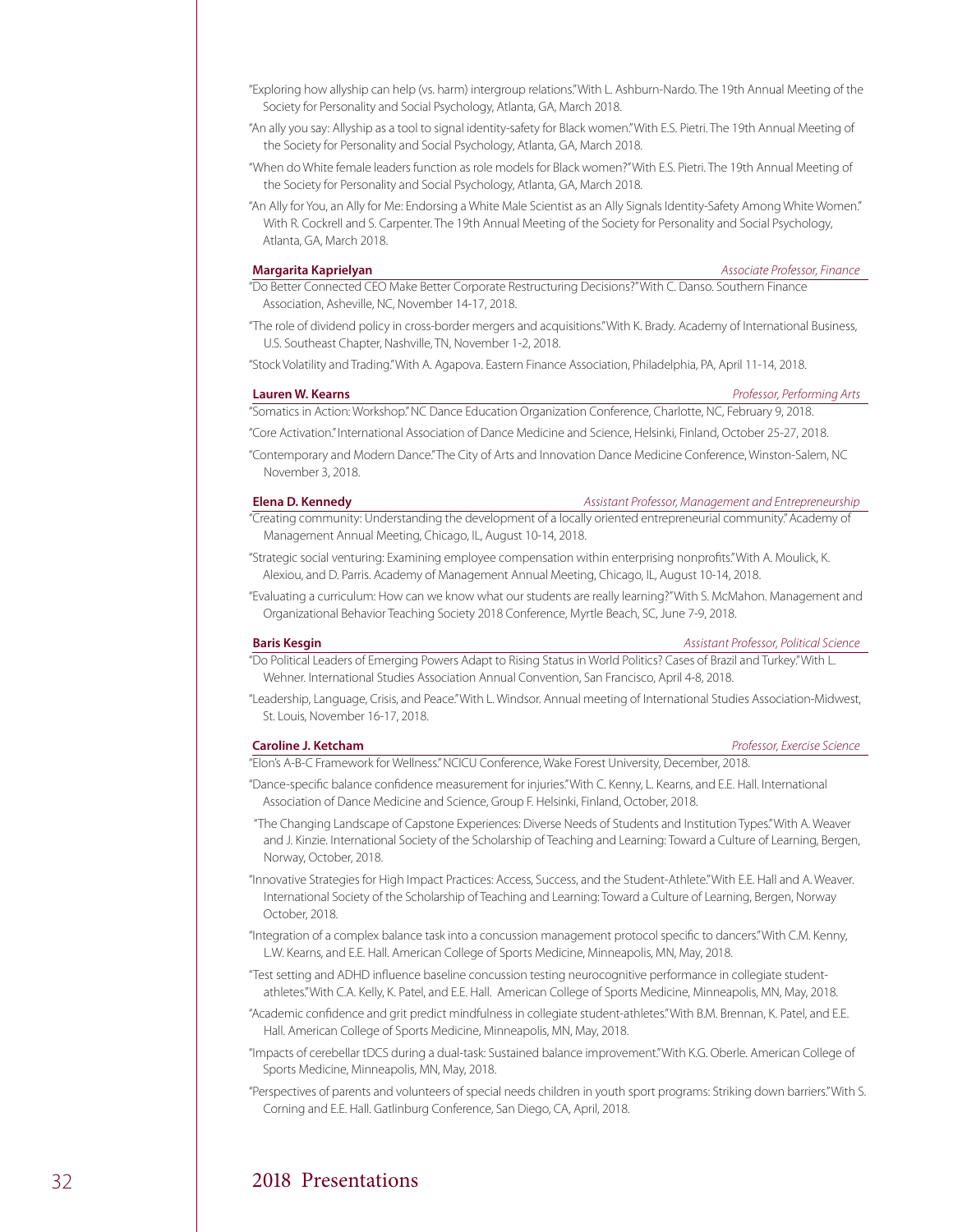"Availability and accessibility of psychosocial service information on websites of top-rated children's cancer hospitals." With C. Fair, B. Krol, S. McCain, A. Moats, and F. Music. American Psychosocial Oncology Society Annual Conference, Tucson, AZ, February, 2018.

"Translating psychosocial standards of care into assessment: A tool for advocacy." With C. Fair, B. Krol, S. McCain, A. Moats, and F. Music. American Psychosocial Oncology Society Annual Conference, Tucson, AZ, February, 2018.

 "Examination of the availability and effectiveness of social support systems following a concussion in collegiate studentathletes and dancers." With I. Heaton, E.E. Hall, O. Ahmed, and T. Rees. 2018 Brain Injury Summit, Vail, CO, January, 2018.

"Depression and satisfaction with life - not influenced by concussion history, but influences reaction time and total symptoms on neurocognitive test." With E.E. Hall. 2018 Brain Injury Summit, Vail, CO, January, 2018.

"Neurocognitive performance, King-Devick performance, symptom reporting, and concussion history in collegiate student-athletes with migraines and headaches." With A. Perciaccante and E.E. Hall. 2018 Brain Injury Summit, Vail, CO, January, 2018.

### **Jason A. Kirk** *Associate Professor, Political Science and Policy Studies*

"State Homophobia?: India's Shifting UN Positions on LGBTQ Issues." 59th Annual Convention of the International Studies Association, San Francisco, CA, April 2018.

**Mary Knight-McKenna** *Associate Professor, Education and Wellness*

"Academic service learning as a context for addressing university students' math anxiety." With H. Hollingsworth. The Pathways to Achieving Civic Engagement (PACE) Conference, Elon, NC, February 14, 2018.

"Supporting families with innovative technology and coaching sessions for infants' language development." With H. Hollingsworth. The Division for Early Childhood (DEC) of the Council for Exceptional Children 34th Annual International Conference on Young Children with Special Needs and Their Families, Orlando, FL, October 23-26, 2018.

"Innovative technology and coaching to support family interactions." With H. Hollingsworth. The North Carolina Infant/ Young Child Mental Health Association 7th Annual Conference and Meeting, Greensboro, NC, November 5, 2018.

**Brian A. Kremer** *Assistant Professor, Performing Arts*

"Teaching Outside the Gender Binary: Working with Transgender and Non-Binary Singers." National Association of Teachers of Singing 55th National Conference, Las Vegas, NV, June 22-26, 2018.

"Teaching Transgender Singers: A Panel of Four Experts." National Association of Teachers of Singing 55th National Conference, Las Vegas, NV, June 22-26, 2018.

**Ketevan Kupatadze** *Senior Lecturer, World Languages and Cultures*

"Student-faculty Partnerships: Democratizing Higher Education." Tarleton State University, TX, Service Learning Week, April 25-28, 2018.

"Inclusivity in Academia." ISSoTL 2018: International Society of the Scholarship of Teaching and Learning, Bergen, Norway, October 2018.

**Derek Lackaff** *Associate Professor, Communications*

"Grassroots interactive: Digital engagement with Cherokee." The 2nd Annual Undergraduate Cherokee Language Symposium, Western Carolina University, Cullowhee, NC, March 2018.

"Designing for engagement: How faculty structure and assess "participation" in global education courses." With M. Buckmaster. The 15th Annual Conference of the International Society for the Scholarship of Teaching and Learning, Bergen, Norway, October 2018.

"Pivot points: Maximizing the learning potential of a professional graduate program." With P. Motley. The 15th Annual Conference of the International Society for the Scholarship of Teaching and Learning, Bergen, Norway, October 2018.

**Byung S. Lee Associate Professor, Communications Associate Professor, Communications** 

"Accounting for value: A Q methodology study on coffee shop customers' experiential preference in South Korea." With B. Bourchard. The 34th Annual Conference of the International Society for the Scientific Study of Subjectivity, Charlotte, NC, Oct. 11 - 13, 2018.

"Development of a Journal over 20 Years: Citation Analysis." With C. Perschau. The 20th International Conference on Social Network Analysis and Mining (ICSNAM), Copenhagen, Denmark, June 11-12, 1018.

"Using an online interactive Q software to collect data on human subjectivities." The 68th Annual International Communication Association, Prague, Czech Republic, May 24-28, 2018.

"Analysis of Students' Perception of a New Writing Method and Their Adoption: Using Rodgers' Diffusion of Innovation Theory." The 13th Annual Conference of Global Communication Association, Madrid, Spain, May 17-20, 2018.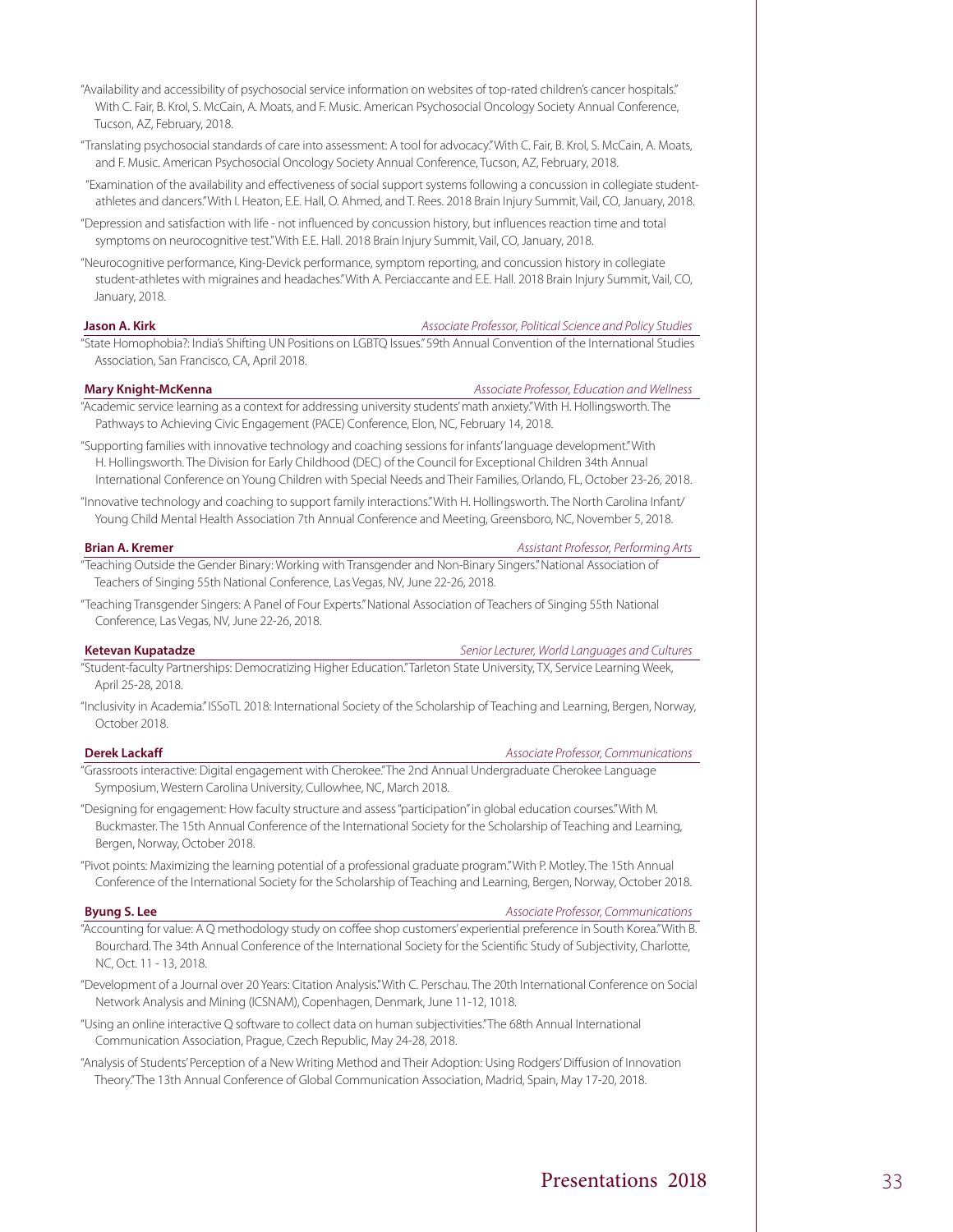### **Teresa W. LePors** *Assistant Librarian, Belk Library*

"Reassessing Information Literacy: Methods and Findings from a Collaborative Assessment of College Writers' Source Use." With P. Patch, P. Rudd, J. Zinchuk, D. Burns, & L. Li. International Writing Across the Curriculum Conference, Auburn, AL, June 4-6, 2018.

Conference on Trade Secrets and Algorithmic Systems, NYU School of Law, November 16-17, 2018.

IP in Data-driven Economies: New Challenges for Law, Economics, and Social Sciences, European Policy for Intellectual Property at ESMT Berlin: discussing Why Do Startups Use Trade Secrets?, September 6, 2018.

### **Susan P. Liemer** *Professor, Law*

- "A Global Guide to International Legal Exchange: Practical Secrets of Success and What to Do When Things Go Horribly Wrong." Section on International Legal Exchange, Association of American Law Schools, San Diego, CA, January 3, 2018.
- "Connecting Students and Law Professors to a Plurality of Legal Citation Approaches." Southeastern Association of Law School Conference, Fort Lauderdale, FL, August 6, 2018.
- "Preparing Our Students and Ourselves for the Impact of Artificial Intelligence on Law Practice." Western Region Legal Writing Conference, University of California Irvine School of Law, September 28, 2018.

### **Heather M. Lindenman** *Assistant Professor, English*

"Examining Students Theories of Writing: A Study of Two Types of Community-Engaged First-Year Writing Courses."

Conference on College Composition and Communication, Kansas City, MO, March 2018.

### **Deandra J. Little** *Associate Professor, English*

- "Nonpositional leaders facilitating change: A framework for trust and credibility." With D.A. Green. The 43rd annual conference of the POD Network, Portland, OR, November 14-18, 2018.
- "Finding Levers for Change." With L. Grupp. The 43rd annual conference of the POD Network, Portland, OR, November 14-18, 2018.
- "Getting Started: Workshop for New Educational Developers." With S. Tapp, D. Lohe, J. Berg, J. Craig, D. Ellis, & T. Pinder-Grover. Pre-conference session, The 43rd annual conference of the POD Network, Portland, OR, November 14-18, 2018.
- "What Encourages Academic Staff to Engage in Systematic, Sustained Change in Teaching Practices?" With J. Moore, K. Mårtensson, T. Roxå, P. Felten, K. Sutherland, D.A. Green, & E. Marquis. The 14th annual conference of the International Society for the Scholarship of Teaching and Learning (ISSOTL), Bergen, Norway, October 24-27, 2018.
- "Sustaining a culture of learners: A framework for educational developers." With D.A. Green. The 14th annual conference of the International Society for the Scholarship of Teaching and Learning (ISSOTL), Bergen, Norway, October 24-27, 2018.
- "Contextual educational development: Leveraging positionality to build trust locally." With D.A. Green. The 12th biennial conference of the International Consortium for Educational Development: Institutional Change: Voices, Identities, Power and Outcomes, Atlanta, GA, June 6-8, 2018.
- "Understanding and fostering faculty change in teaching." With J. Moore, T. Roxå, K. Sutherland, & D.A. Green. The 12th biennial conference of the International Consortium for Educational Development: Institutional Change: Voices, Identities, Power and Outcomes, Atlanta, GA, June 6-8, 2018.

### **Buffie Longmire-Avital** *Associate Professor, Psychology*

"Even Over the Rainbow: Exploring Intersectional Identities of Emerging Adult Black Gay Men." Guilford College, Greensboro, NC October 24, 2018.

"The Cost of the Climb." Annual Black PhD Network Conference, Charlotte, NC October 25 - 27, 2018.

**Shaun Lynch** *Assistant Professor, Physician Assistant Studies*

"Active Learning Strategies." PAEA Faculty Skills 101 National Workshop. Anaheim, CA. 2018.

"Thriving in the Academic Environment." PAEA Faculty Skills 101 National Workshop. Anaheim, CA. 2018. "Creating and Delivering Effective Presentations." PAEA Faculty Skills 101 National Workshop. Anaheim, CA. 2018.

"Essentials of Occupational Medicine." American Academy of Physician Assistants (AAPA) National Conference. New Orleans, LA. 2018.

"Thriving in the Academic Environment." PAEA Faculty Skills 101 National Workshop. Washington D.C. 2018.

"Student Evaluation: Improving Your Multiple Choice Items." PAEA Faculty Skills 101 National Workshop. Washington D.C. 2018.

### **David S. Levine** *Associate Professor, Law*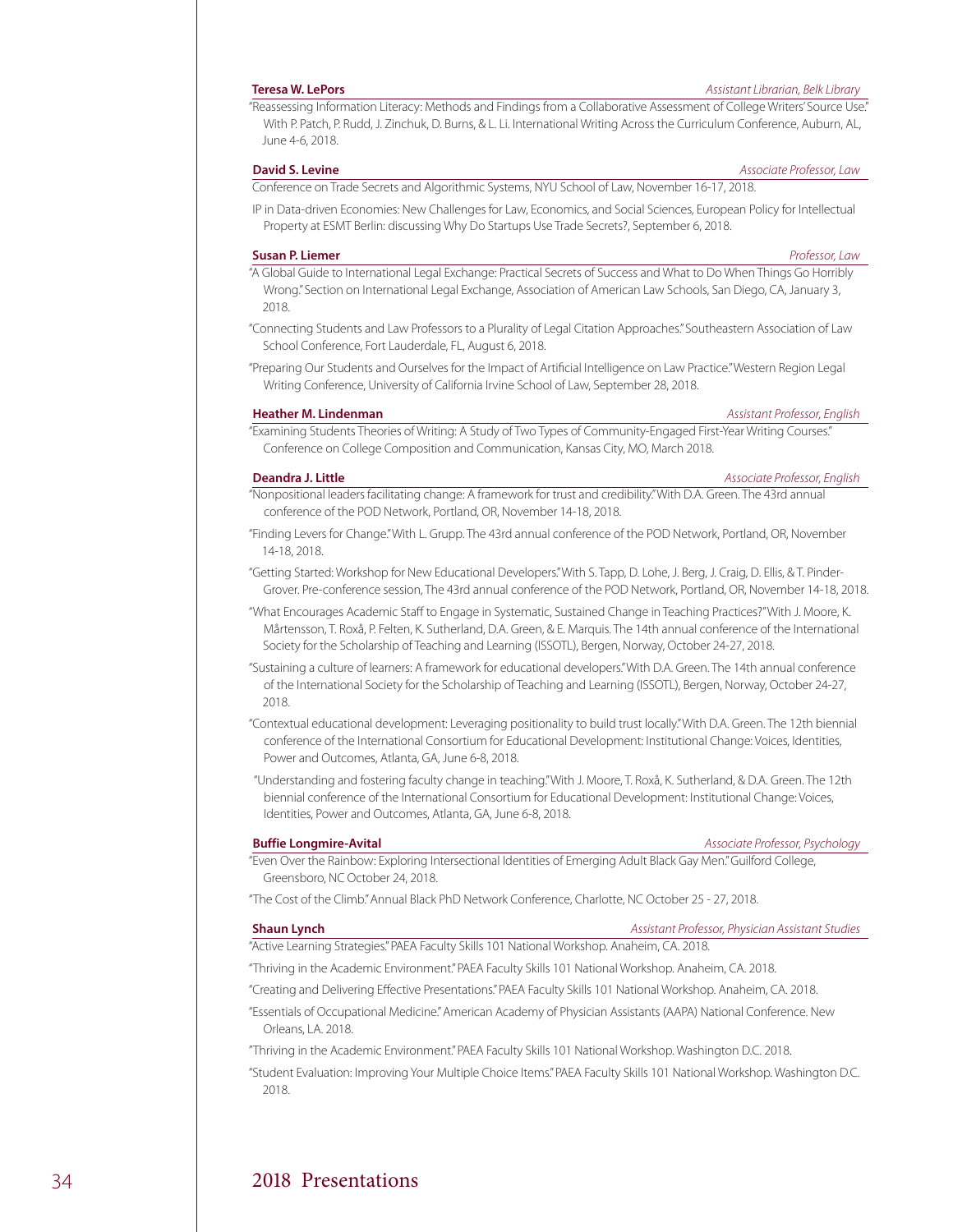"Communicating Expectations: Writing Instructional Objectives." PAEA Faculty Skills 101 National Workshop. Washington D.C. 2018.

"Essentials of Occupational Medicine." North Carolina Academy of Physician Assistants (NCAPA) Summer CME Conference. Myrtle Beach, SC. 2018.

"PA-rtnering for Healthy Habits." North Carolina Association of Physician Assistants (NCAPA) Winter Conference. Durham, NC. 2018.

**Brian D. Lyons** *Associate Professor, Management and Entrepreneurship*  "Dark Triad leadership and follower motives: Will you follow the devil you know?" With R.H. Moorman. The 33rd annual conference of the Society for Industrial and Organizational Psychology, Chicago, IL.

### **Takudzwa A. Madzima** *Assistant Professor, Exercise Science*

"A Comparison of Preseason Body Composition and Phase Angle in NCAA Division I Female Athletes." With S. Nepocatych, D.A. Baur, K. Patel, and W.R. Bixby. American College of Sports Medicine, Minneapolis, MN, June 2018.

"Phase Angle and Body Composition in Breast Cancer Survivors Compared to Healthy Age-Matched Women." With C.D. Deaterly and E. Evans. American College of Sports Medicine, Minneapolis, MN, June 2018.

"Effects of a Liquid Breakfast with Varying Doses of Whey and Soy on Appetite, Subsequent Energy Intake and Hormone Response." With S. Nepocatych and C. E. Melson. American College of Sports Medicine, Minneapolis, MN, June 2018.

"The Effects of Blueberry Supplementation on Exercise-Induced Muscle Damage." With L.J. Lee and P.C. Miller. American College of Sports Medicine, Minneapolis, MN, June 2018.

"Effects of a Ketogenic or a Whey Protein Supplement on Metabolism, Appetite and Energy Intake." With I.L. Smith, E.K. Bailey, and T. Ramos. American College of Sports Medicine, Minneapolis, MN, June 2018.

"Weight Perception, Body Composition, and Dietary Practices in College Age Students." With M. H. Richardson, T. J. Sorrentino, and S. Nepocatych. Southeast American College of Sports Medicine, Chattanooga, TN, February 2018.

### **Harlen Makemson** *Professor, Communications*

"From Gibson Girl to Gibson Goddess: The World War I Illustrations of Charles Dana Gibson in Life Magazine." American Journalism Historians Association Convention, Salt Lake City, UT, October 6, 2018.

**Mark R. Mallon** *Assistant Professor, Management and Entrepreneurship* "Beyond Tokenism: A Social Identity Perspective On Female Director Appointments." With O. Guldiken, S. Fainshmidt, and W.Q. Judge. Academy of Management Annual Meeting, Chicago, IL, August 10-14, 2018.

### **Kathryn Matera** *Professor, Chemistry*

"Aggregation patterns of amyloid-beta and insulin peptides." Southeastern Regional Meeting of the American Chemical Society, Augusta, GA, November 2018.

"Stabilization of Aβ oligomers using serotonin, indole, and catechol and their effects on DNA." Southeastern Regional Meeting of the American Chemical Society, Augusta, GA, November 2018.

**Kristen L. Mazur** *Assistant Professor, Mathematics and Statistics*

"Active Learning with Mathematica." MAA Southeastern Section Meeting, Clemson, SC, March 22-23, 2018. "Student Perceptions of Engagement in Calculus 1." MathFest, Denver, CO, August 1-4, 2018.

**David J. McGraw** *Assistant Professor, Performing Arts*

"The Epoch Model: Theatres with Expiration Dates." Southeastern Theatre Conference, Mobile, AL, March 8-11, 2018.

"National Stage Manager Survey: How Are We Evolving?" Southeastern Theatre Conference, Mobile, AL, March 8-11, 2018.

"Thriving in Displacement: Facing the Challenges of the Unexpected." Association of Arts Administration Educators, Houston, TX, May 31-June 3, 2018.

### **Sean R. McMahon** *Assistant Professor, Management and Entrepreneurship*

"Evaluating a curriculum: How can we know what our students are really learning?" With E.D. Kennedy. Mid-Atlantic Organizational Behavior Teaching Conference, Conway, SC, June 2018,.

"Equity crowdfunding: A qualitative assessment from the perspective of capable entrepreneurs." With R. Stevenson and C. Letwin. Academy of Management Annual Meeting, Chicago, IL, August 2018.

**Jen Guy Metcalf** *Associate Professor, Performing Arts*

"Dance for the Camera." North Carolina Dance Education Organization Conference, Charlotte, NC, February 10, 2018.

"Contemporary Ballet." American College Dance Association Conference, Montclair, NJ, March 16, 2018.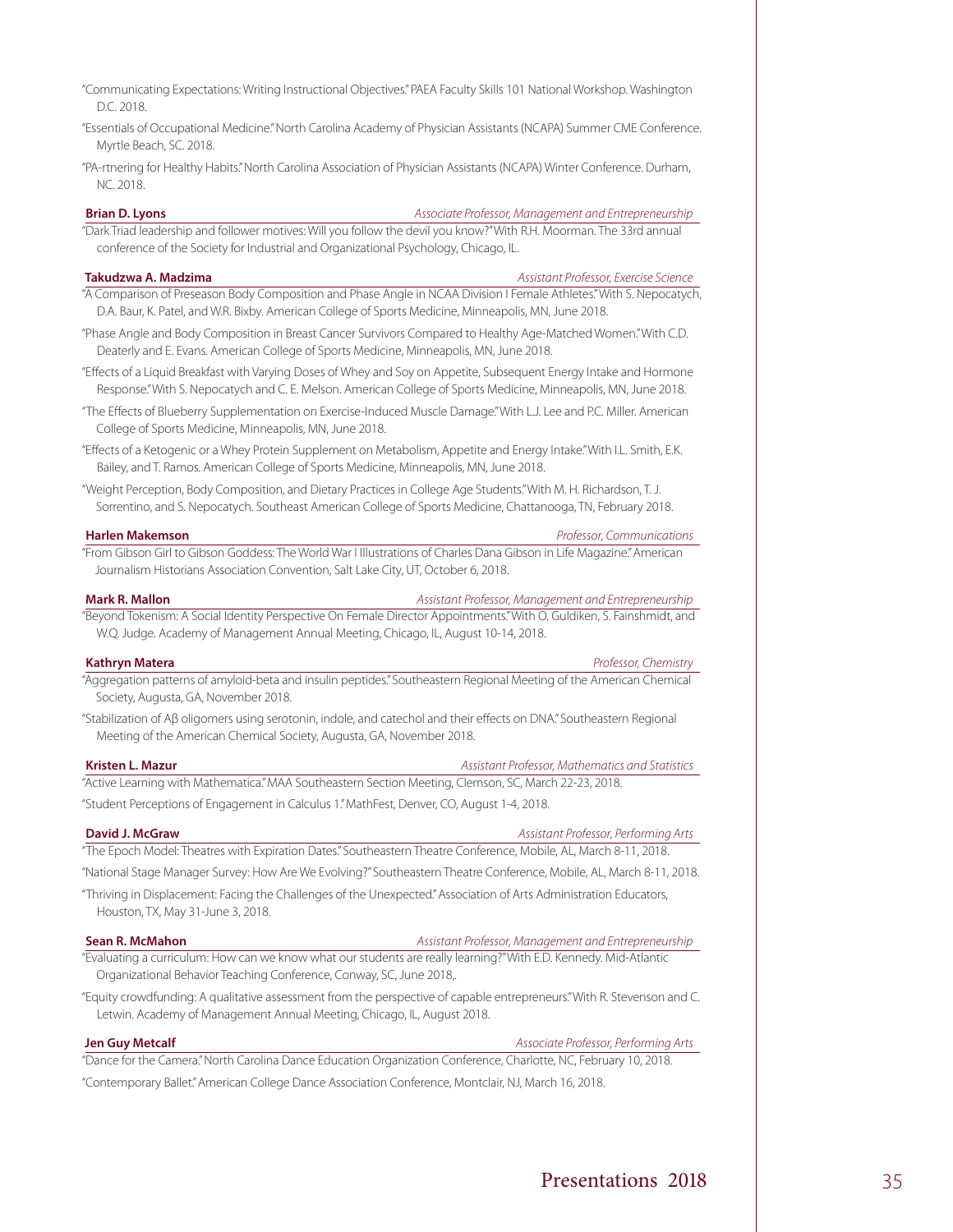### **Jon F. Metzger** *Professor, Music*

Adjudicator, North Carolina Music Educators Association Central Region Jazz Festival, Hillsborough, NC, April 30, 2018.

### "Excellence in Mentoring Undergraduate Research and Inquiry." With E. Ackley, J.L. Moore, R. Palmer, and M. Vandermaas-Peeler. Council on Undergraduate Research 2018 Conference. Arlington, VA, July 1, 2018.

"The Effects of Blueberry Supplementation on Exercise-Induced Muscle Damage." With L.J. Lee and T.A. Madzima. American College of Sports Medicine, Minneapolis, MN, May 28 - June 1, 2018.

"Strengths, challenges, and strategies: developing and supporting undergraduate research on your campus." Summer Institute on AAC&U's High Impact Practices, Misericordia University, Dallas, PA, May 16-18, 2018.

### **William J. Moner** *Assistant Professor, Communications*

"Participatory Media Systems Analysis: a new media studies framework." Association of Internet Researchers (AoIR) Conference, Montreal, QC, Canada, October 10-13, 2018.

### **Carmen C. Monico** *Assistant Professor, Human Service Studies*

- "Trauma & Family Separation in the U.S. Southern Border: Adverse Childhood Experiences (ACES) and Impact on Well-Being." The Teach-in @ California State University - Monterey Bay School of Social Work, Monterey Bay, CA, October 16, 2018.
- "Madness on the Border: Parent-Child Separations." The Teach-in @ California State University Monterey Bay School of Social Work. Monterey Bay, CA, October 15, 2018.
- "Thinking of a PhD in Social Work? Come hear one first generation Latina's perspective of her journey." The Teach-in @ California State University - Monterey Bay School of Social Work. Monterey Bay, CA, October 15, 2018.
- "Finding Meaning in the Darkness: The Deportation Threat and Its Health Impact on Hispanic Immigrant College Students." The Latino Social Work Organization (LSWO) Chicago Conference 2018, Chicago, IL, October 18, 2018.
- "A "Constructed" Definition of Child Abduction to Promote Child Rights and Welfare: A Study of Best Practice in the Search of Stolen Children in Guatemala." The XIX World Congress of Sociology, Toronto, Canada, July 18, 2018.
- "A Critical Sociological Analysis of "Push-Pull" Factors Influencing Human Trafficking: Towards an Integrated, Multidimensional Conceptual Model to Inform Interventions." The XIX World Congress of Sociology, Toronto, Canada, July 17, 2018.

### **Jessie L. Moore** *Professor, English*

- "Building SoTL Communities Beyond the Single Institution: Multi-institutional SoTL Practices and Outcomes." 2018 Symposium on Scholarship of Teaching and Learning, Banff, Canada, November 9, 2018.
- "What Encourages Academic Staff to Engage in Systematic, Sustained Change in Teaching Practices?" With K. Martensson, T. Roxa, D. Little, P. Felten, K. Sutherland, D. Green, and B. Marquis. International Society for the Scholarship of Teaching and Learning, Bergen, Norway, October 26, 2018.
- "European Union Cooperation in Science and Technology (COST) Action 15221 WeReLaTe Training School on Analyzing Focus Group Data and Designing Quantitative Questionnaires." Tirana, Albania, September 10-14, 2018.
- "Writing Beyond the University: Fostering Students Critical Transitions." With J. Bleakney and P. Rosinski. Council of Writing Program Administrators 2018 Conference, Sacramento, CA, July 27, 2018.
- "Excellence in Mentoring Undergraduate Research and Inquiry." With E. Ackley, P.C. Miller, R. Palmer, and M. Vandermaas-Peeler. Council on Undergraduate Research 2018 Conference. Arlington, VA, July 1, 2018.
- "Teaching Threshold Concepts for Transfer of Knowledge?" 7th Biennial Threshold Concepts Conference, Miami University, Oxford, OH, June 14, 2018.
- "Understanding and Fostering Faculty Change in Teaching." With D. Green, D. Little, T. Roxa, and K. Sutherland. International Consortium for Educational Development, Atlanta, GA, June 7, 2018.
- "Researching Transfer: Addressing the Challenges of Knowing What Works." With D. Downs, D. Driscoll, J. Ringer, E. Wardle, I. Weiser, and K. Yancey. Conference on College Composition and Communication, Kansas City, KS, March 16, 2018.
- "Collaborating Across Campuses: Benefits and Strategies." Carolinas Writing Program Administrators Meeting in the Middle, Charlotte, NC, February 16, 2018.
- "Teaching Writing Across the University: Building on What Students Know from First-Year through Graduation." University of North Carolina Wilmington, Wilmington, NC, February 12, 2018.
- "Catalyst for Change: Integrative ePortfolio Practice and Student Ownership of Their Future." With B. Eynon, L. Gambino, P. Radhakrishnan, T. Hendrix, and W. Goetller. Association of American Colleges & Universities: ePortfolio Forum. Washington, D.C., January 27, 2018.

### **Paul C. Miller** *Professor, Exercise Science*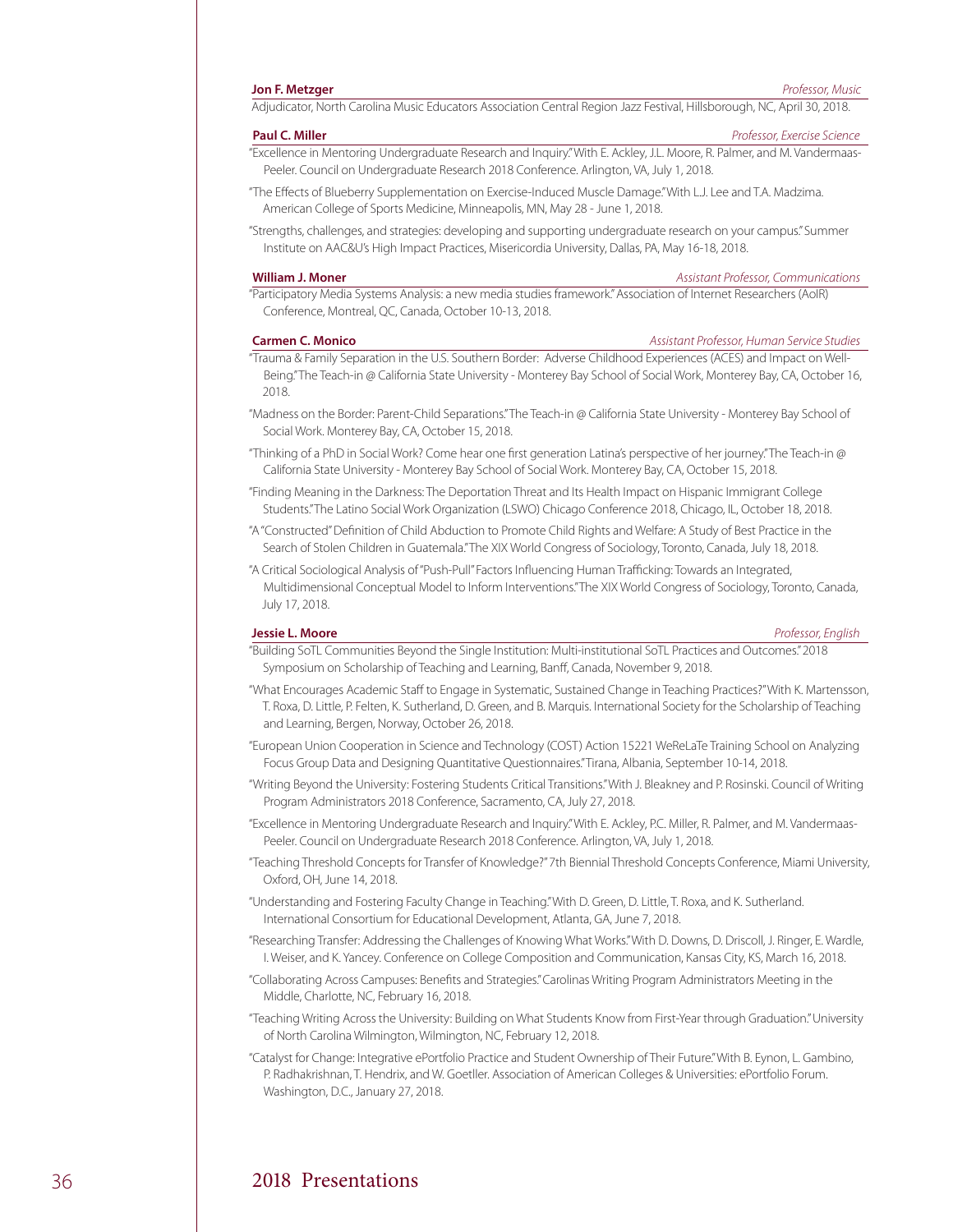"Integrating Off-Campus Global Learning with the University Experience." With A. Sturgill, I. Berdrow, and K. Levintova. Association of American Colleges & Universities, Washington, D.C., January 25, 2018.

"Teaching Writing Across the College: Building on What Students Know from First-Year through Graduation." Colby-Sawyer College, New London, NH, January 11, 2018.

**Robert H. Moorman** *Professor, Marketing and International Business* "Dark Triad Leadership and Follower Motives: Will You Follow the Devil You Know?" With B. Lyons. Society of Industrial and Organizational Psychologists, Chicago, IL. April 6, 2018.

### **David Moura** *Lecturer, Management and Entrepreneurship*

"Organizational Responses to Stigma and Social Categorization Processes." Academy of Management Annual Meeting, Chicago, IL, August 10-14, 2018.

"Competitive Dynamics: Insights from the Electronic Dance Music Industry." Academy of International Business Southeast Conference, Nashville, TN, November 1-3, 2018.

**Melissa M. Murfin** *Associate Professor, Physician Assistant Studies*

"Wins and Fails: Designing Educational Games for the Classroom." Serious Play Conference, Buffalo, NY, July 17 - 19, 2018.

"Game On! Designing Educational Games for Healthcare Students Poster Presentation." International Association of Medical Science Educators Annual Meeting, Las Vegas, NV, June 9-12, 2018.

"Pharmacogenomics 101: Clinically Relevant Genetic Drug Testing for Primary Care." American Academy of Physician Assistants (AAPA) Conference, New Orleans, LA, May 19-23, 2018.

"Thyroid Nodules and Thyroid Cancer: What to Do When You Find Them." American Academy of Physician Assistants (AAPA) Conference, New Orleans, LA, May 19-23, 2018.

"Winning at Geriatic Pharmacotherapy: Using Beers Criteria to Help Patients." American Academy of Physician Assistants (AAPA) Conference, New Orleans, LA, May 19-23, 2018.

"Augmenting Reality in PA Education." North Carolina Academy of Physician Assistants (NCAPA) Winter Conference Poster Session, Durham, NC, Feb 27, 2018.

### **Janet C. Myers** *Professor, English*

"Going Out of Fashion: George Egerton's Unadorned Protagonists in Keynotes and Discords." Victorians Institute, Asheville, NC, November 9-10, 2018.

"Unlacing the Body and Mind: Fashion and Feminism in George Egerton's Keynotes and Discords." British Women Writers Conference, Austin, TX, April 11-14, 2018.

### **Linda M. Niedziela** *Associate Professor, Biology*

"Case Studies Enhance Basic Concepts in Undergraduate Genetics Course." Association of Southeastern Biologists, Myrtle Beach, SC, March 29-30, 2018.

"Early Developmental Antiepileptic Drug Exposure Impacts Habituation Learning in Zebrafish (Danio rerio)." With M. Wetterhall. Association of Southeastern Biologists, Myrtle Beach, S.C. March 29-30 2018.

**Jane O'Boyle** *Assistant Professor, Communications* "The "Ellen" Agenda: How One Entertainer's Twitter Account Provides Content and Sources for Mainstream News: An

Exploratory Analysis." With A. Luchsinger. The Assn. of Educators in Journalism and Mass Communications, Washington DC, August 6-9, 2018.

### **Sara L. Ochs** *Assistant Professor, Law*

"In Need of Prosecution: The Role of Personal Jurisdiction in the Khmer Rouge Tribunal." The British International Studies Association's "International Law Under Pressure" Workshop, Glasgow, Scotland, November 2018.

### **Amy A. Overman** *Professor, Psychology*

"Neural encoding differences in older adults' associative memory." With K.E. McGraw, M.A. Rowley, J.M. Salerno, A.P. Giglio, C.R. Gray, & N.A. Dennis. Cognitive Aging Conference, Atlanta, GA, May 3-6, 2018.

"Effect of congruency between encoding and retrieval on associative retrieval." With C.R. Gray, J.M. Salerno, M.A. Rowley, K.E. McGraw, A.P. Giglio, & N.A. Dennis. Cognitive Neuroscience Society Annual Meeting, Boston, MA, March 24-27, 2018.

"Characterizing the age-related associative deficit: is it uniform?" Duke Center for Cognitive Neuroscience Colloquium Series, Duke University, January 26, 2018.

**Cora S. Palfy** *Assistant Professor, Music Assistant Professor, Music* 

"Considering the Value of Diverse Repertoire in the Music Theory Classroom." Society for Music Theory, Pedagogy Interest Group, San Antonio, TX, November 1-4, 2018.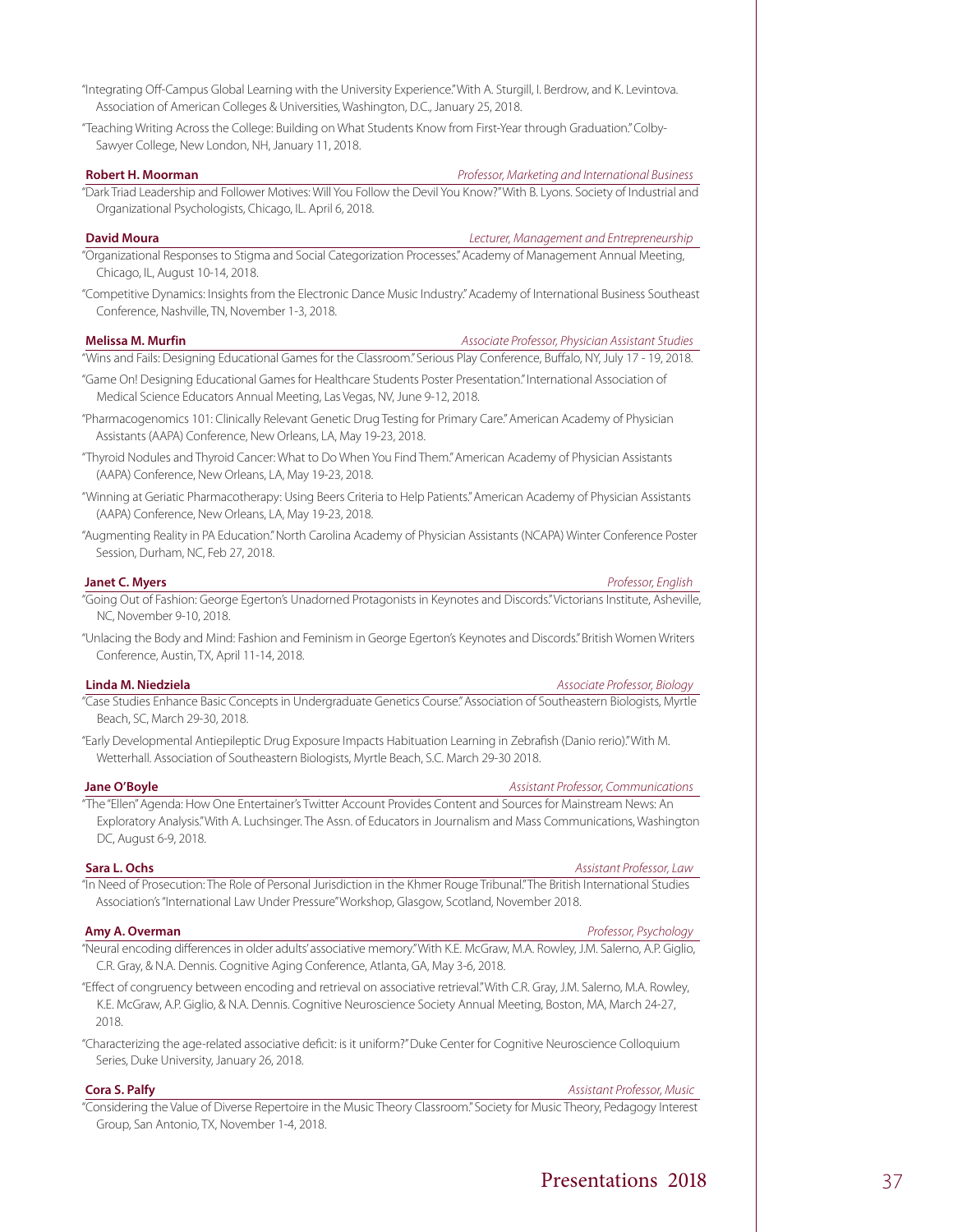"Credential Innovation Panel." Parchment Connect National, Orlando, FL, March 24-25, 2018.

- "An Evolving Credential: Transcripting Supplemental Education." American Association of Collegiate Registrars and Admissions Officers, Orlando, Florida, March 25-28, 2018.
- "The Comprehensive Student Record Movement Today in Theory and Practice." Groningen Declaration Network Annual Meeting, Paris, France, April 18-20, 2018.
- "The Comprehensive Student Record Movement Today in Theory and Practice." HEAR UK Webinar, May 21, 2018.
- "The Credential Marketplace." Credential Engine Webinar, July 18, 2018.
- "Exploring Higher Education Use Cases." Learn and Build Summit, Washington, DC, December 4-5, 2018.

**Paula N. Patch** *Senior Lecturer, English*

- "Inventing the Global University: Crosscultural Composition as Core Experience." Council of Writing Program Administrators Conference, Sacramento, CA, July 2018.
- "Fear and Learning in the Classroom: The Costs and Benefits of Vulnerability in First-Year Writing." With M. Chapman. Council of Writing Program Administrators Conference, Sacramento, CA, July 2018.
- "Reassessing Information Literacy: Methods and Findings from a Collaborative Assessment of College Writers' Source Use." International Writing Across the Curriculum conference (IWAC), Auburn, AL, June 2018.
- "Cultural Competency as Core Experience: A Successful Model for Crosscultural Composition." 5th Annual Southern Regional Composition Conference, Memphis, TN, March 2018.

**Erin Pearson** *Assistant Professor, English*

- "'The Remorseless Jaws of Slavery': Douglass and the Rhetoric of Consumption." Frederick Douglass Across and Against Times, Places, and Disciplines, Paris, France, October 11-13, 2018.
- "Blackface Minstrelsy at Home: Domestic Performance and the Fantasy of the Non-Consumer." C19: The Society of Nineteenth-Century Americanists Biennial Conference, Albuquerque, NM, March 22-25, 2018.

### **Brian K. Pennington** *Professor, Religious Studies*

- "Religion, Heritage, and Memory in a Developing State." Shri Jai Narain Post Graduate College, Lucknow University, Lucknow, UP, India, Jan. 25, 2018.
- "Ethnography in Historical Method." Hemvati Nandan Bahuguna Garhwal University, Srinagar, Uttarakhand, India, Jan. 23, 2018.
- "Cultivating a Culture of Learning: Mentoring Undergraduate Research in Global Contexts." With A.L. Allocco, E. Hall, and M. Vandermaas-Peeler. International Society for the Scholarship of Teaching and Learning, Bergen, Norway, Oct. 24-27, 2018.

### **Rebecca Todd Peters** *Professor, Religious Studies*

- "In Bona Fide: Reproductive Justice." Invited discussion of Trust Women, Human Rights Film Festival, Zagreb, Croatia, December 8, 2018.
- "Reflections on Being a Scholar-Activist." on receiving the Walter Wink Scholar-Activist Award from Auburn Seminary, American Academy of Religion, Denver, CO, November 19, 2018.
- "Trust Women: Book Panel." American Academy of Religion, Denver, CO, November 18, 2018.
- "Immigration, Racial Tensions, and Polarization Under Trump: Findings from the PRRI American Values Survey." American Academy of Religion, Denver, CO, November 18, 2018.
- "In Our Own Words: Women, Religion, and Choice." Colorado Religious Coalition for Reproductive Choice, Denver, CO, November 16, 2018.
- "The Joys and Challenges Today of Publishing Feminist Theology." with G.Y. Kao. Women's Caucus panel, American Academy of Religion, Denver, CO, November 18, 2018
- "Trust Women: A Progressive Christian Argument for Reproductive Justice." Theology, Medicine, and Culture seminar, Duke University, November 2, 2018.
- "Abortion is Not the Problem: Why We Need Reproductive Justice." GOODSPEED LECTURE, Denison University, September 13, 2018.
- "What's at Stake if Roe Falls?" Triad Women's Equality Day, Winston-Salem, NC, August 26, 2018.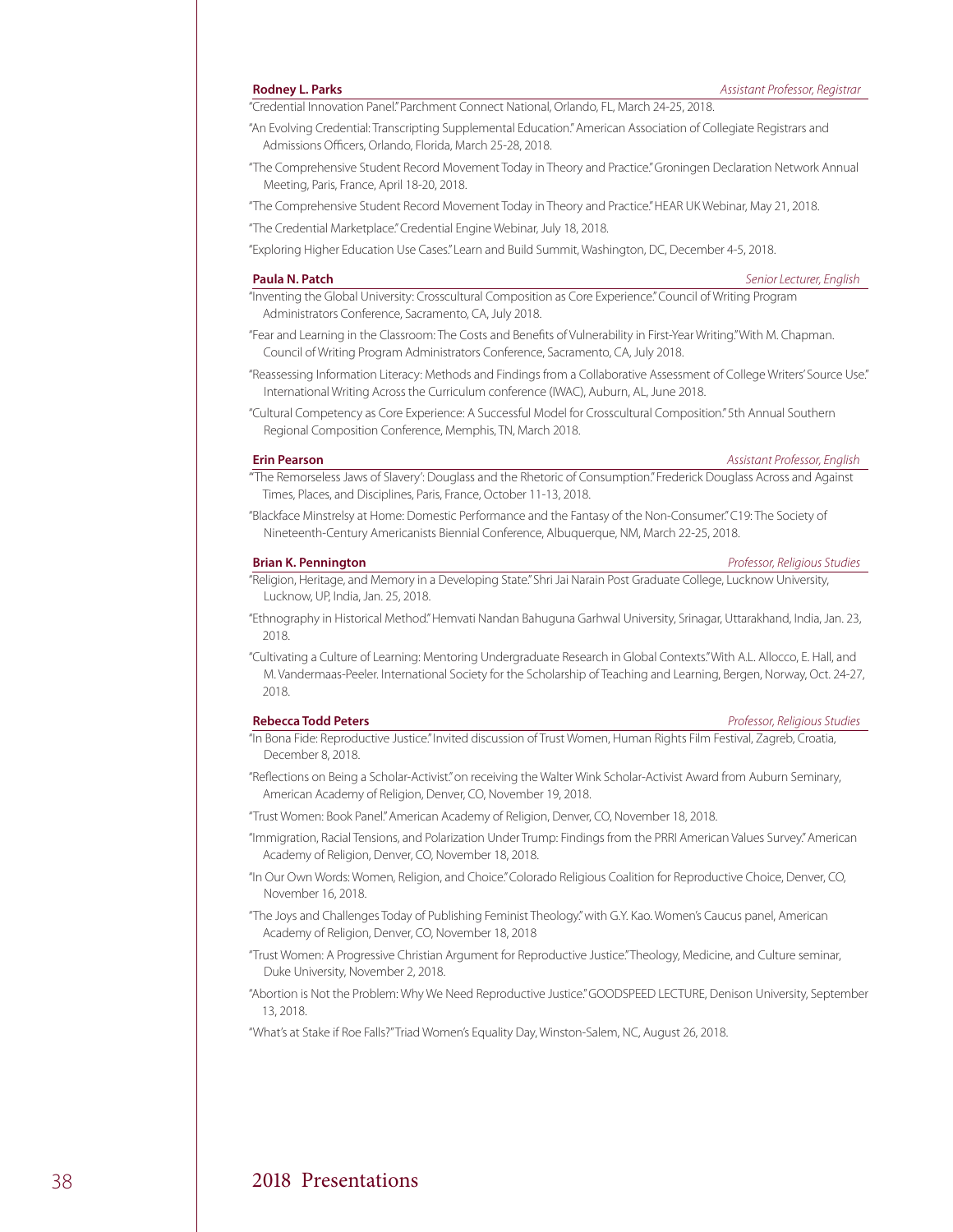"Shifting the Narrative: From Justification to Reproductive Justice." Standing Strong luncheon, Planned Parenthood South Atlantic, Winston-Salem, NC, April 17, 2018.

- "Religion, Law and Reproductive Justice." Excavate, Energize, Equalize: Propelling American Women in Thought and Deed series, Southern Methodist University, Dallas, TX, April 5, 2018.
- "Renewing the Social Contract: Morality and Economic Theory for a Post-industrial World." Society of Christian Ethics, Portland, OR, January 2018.

### **April H. Post** *Senior Lecturer, World Languages and Cultures*

"The Role of Collaborative Course Design in Curriculum Development." American Council on the Teaching of Foreign Languages, New Orleans, LA, November 16-18, 2018.

### **Chris T. Richardson** *Assistant Professor, Physics*

"Addressing the O III / Hb Offset of Metal Poor Dwarf Galaxies in the RESOLVE Survey." 232nd American Astronomical Society Meeting, Denver, CO, June 2018.

### **Kirstin Ringelberg** *Professor, Art History*

"Notorious, Minor, Queer?: Madeleine Lemaire Obfuscated and Outed." Nineteenth Century French Studies Colloquium, Riverside, CA, October 25-27, 2018.

- "This Woman Artist Who Is Not One." Feminist Art History Conference, Washington, D.C., September 28-30, 2018.
- "Keeping Up Appearances: Historicizing Trans and Gender Variance in and across Art History." College Art Association Conference, Los Angeles, CA, February 21-24, 2018.

"Kinetic Studies of the Aqueous Carbonate System by Raman Spectroscopy." Southeastern Regional Meeting of the American Chemical Society, Augusta, GA, October 31 - November 3, 2018.

**Laura J. Roselle** *Professor, Political Science and Policy Studies*

"Opening Plenary: Overview and Introduction." Media, War and Conflict Journal 10th Anniversary Conference, Florence, Italy, May 2018.

"The Effects of Physical Education on Child Body Weight and Academic Achievement: New Evidence from the ECLS-K: 2011." With S. Bednar. Association for Public Policy Analysis and Management (APPAM) Annual Fall Research Conference, Washington, DC, November 2018.

 "The Effects of Physical Education on Child Body Weight and Academic Achievement: New Evidence from the ECLS-K: 2011." With S. Bednar. Association for Education Research and Policy Annual Conference (AEFP), Portland, OR, March 2018.

"The Effect of Breaks on Student Productivity: Evidence from Physical Education." With S. Bednar. South (& North) Carolina Applied Micro Day, UNC Charlotte, Charlotte, NC, May 2018.

### **Fredrick J. Rubeck** *Professor, Performing Arts*

"The Cut Program." The Association for Theatre in Higher Education, Boston, MA, August 4, 2018.

"Where the Fireworks Come From" written by M. Pissaturo. The Association for Theatre in Higher Education, New Play Development Workshop, Boston, MA, August 5, 2018.

### **Joan D. Ruelle** *Associate Professor, Belk Library*

"Mapping Understandings of Global Engagement." With M. Vandermaas-Peeler and T. Peeples. Toward a Learning Culture, International Society for the Scholarship of Teaching and Learning, Bergen, Norway, 2018.

- "Designing Better Partnerships for Student Success." With D. Woodbury. Grow, Evolve, Lead, Entrepreneurial Librarian Conference, Winston Salem, NC, October 12, 2018.
- "A Library's Deep Dive into the Residential Campus: Creating a Library Living Learning Community." With P. Rudd. Grow, Evolve, Lead, Entrepreneurial Librarian Conference, Winston Salem, NC, October 12, 2018.
- "Yours, Mine, and Ours Partnerships for Student Success." With D. Woodbury. Presentation at Triad Academic Library Association Paraprofessional Conference, Greensboro, NC, May 16, 2018.

**Kathryn Rouse** *Associate Professor, Economics*

## **Anthony Rizzuto** *Assistant Professor, Chemistry*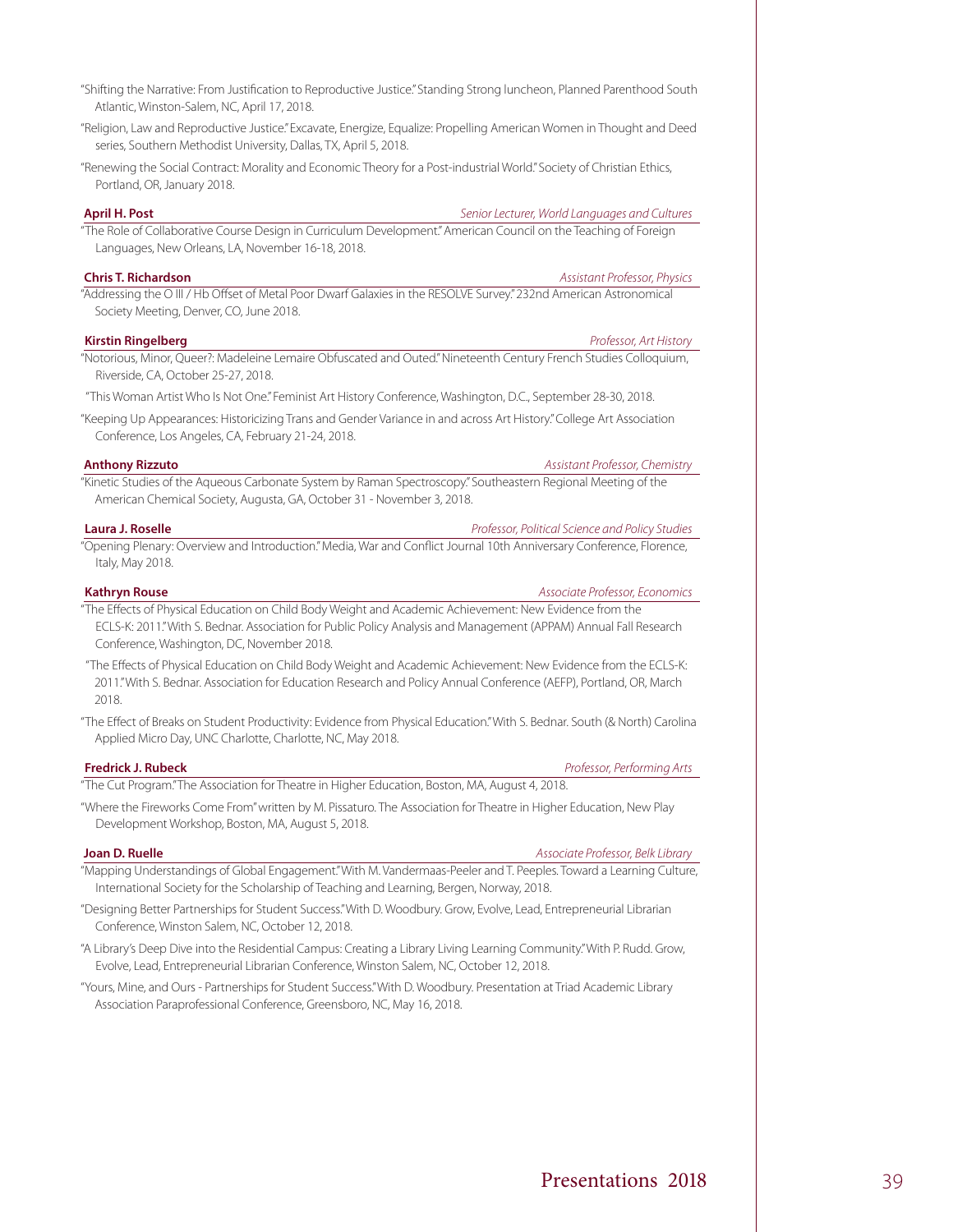- "Do 1st year DPT student study skills improve in the 1st year as demonstrated by a pre and post administration of the Learning and Study Strategies Inventory, LASSI 3rd ed.?" Academy of Physical Therapy's Education Leadership Conference, Jacksonville, Fl, Platform Presentation, October 14, 2018.
- "How to Better Use Classroom Time with Flipped Lectures." With S. Vallabhajosula. Shaw University Faculty Development Workshop, Raleigh, NC, September 18, 2018.
- "The Immediate Effects of Carbon Fiber Footplates on the Temporospatial Gait Kinematics of Children Who Do and Do Not Idiopathically Toe-Walk." Gait and Clinical Movement Analysis Society's Annual Conference, Indianapolis, IN, Platform Presentation, May 24, 2018.

### **Susanne E. Shawyer** *Assistant Professor, Performing Arts*

"Reading Boal through Rancière: A Model for Political Praxis." Association for Theatre in Higher Education (ATHE), Boston, August 2018.

"Best Practices for Dramaturgy and Theatrical Intimacy." Association for Theatre in Higher Education (ATHE), Boston, August 2018.

"Protest Occupations and the Dramaturgy of Endurance." The Ends of Activist Performance in a Polarized Age Roundtable. Association for Theatre in Higher Education (ATHE), Boston, August 2018.

"Quiche as Character: A Case Study of Food in Theatrical Performance." The Meaning of Food: Interdisciplinary Conference on Representations of Food in the Arts and Humanities. Greensboro, March 2018.

**Brandon J. Sheridan** *Assistant Professor, Economics*

"MacroJournal: A Tool for Students' Understanding and Forecasting of the Economy." UNC-Wilmington Annual Teaching Workshop, Wilmington, NC, October 20, 2018.

### **Kim Shively** *Assistant Professor, Performing Arts*

"Quiche as Character: A Case-study of Food in Theatrical Performance." Meaning of Food Conference, Greensboro, NC, March 2018.

"Revolutionizing Character: Character Development for Actor Training in the 21st Century." Association of Theatre in Higher Education, Boston, MA, August 2-5, 2018.

"Best Practices for Intimacy and Violence on Stage, direction of Moment." Association of Theatre in Higher Education, Boston, MA, August 2-5, 2018.

"Resurrecting and Revolutionizing the Actor-Manage." Association of Theatre in Higher Education, Boston, MA, August 2-5, 2018.

"Revolutionizing Rubrics: evaluation in the acting studio." Association of Theatre in Higher Education, Boston, MA, August 2-5, 2018.

### **Karl D. Sienerth** *Professor, Chemistry*

"Quantitative Analysis of Iron Suspended in Silicone-Based Fluids and Gels." Pittsburgh Conference and Expo, Orlando, FL February 26 - March 1, 2018.

"Classification and Determination of Activity of Transposable Elements." Intelligent Systems for Molecular Biology, Chicago, IL, July 6-10, 2018

### **Barjinder Singh** *Assistant Professor, Management and Entrepreneurship*

"Coworkers Make the Place: Coworkers Influence on Employee Performance and the Roles of Race and Psychological Flourishing." With T.T. Selvarajan & S. Solansky. Southern Management Association Annual Conference, Lexington, KY, 2018.

"Despite the Holocaust: Rebuilding Jewish Life in Germany after 1945." The Conference on The Aftermath of the Second World War: A Global Jewish Perspective, at the Center for Jewish Studies at the University of Toronto, October 15-16, 2018.

"Verschiebung der Machtverhaltnisse? Jadische Frauen und der Erste Weltkrieg."; "The Balance of Power? Jewish Women and the First World War." The Europasche Sommeruniversitat dische Studien Hohenems: MACHT (European Summer School for Jewish Studies at Hohenems, Austria: POWER), The Jewish Museum in Hohenems, Austria, July 22-27, 2018.

### **Melissa H. Scales** *Assistant Professor, Physical Therapy Education*

### **Alfred T. Simkin** *Assistant Professor, Biology*

**Andrea A. Sinn** *Assistant Professor, History and Geography*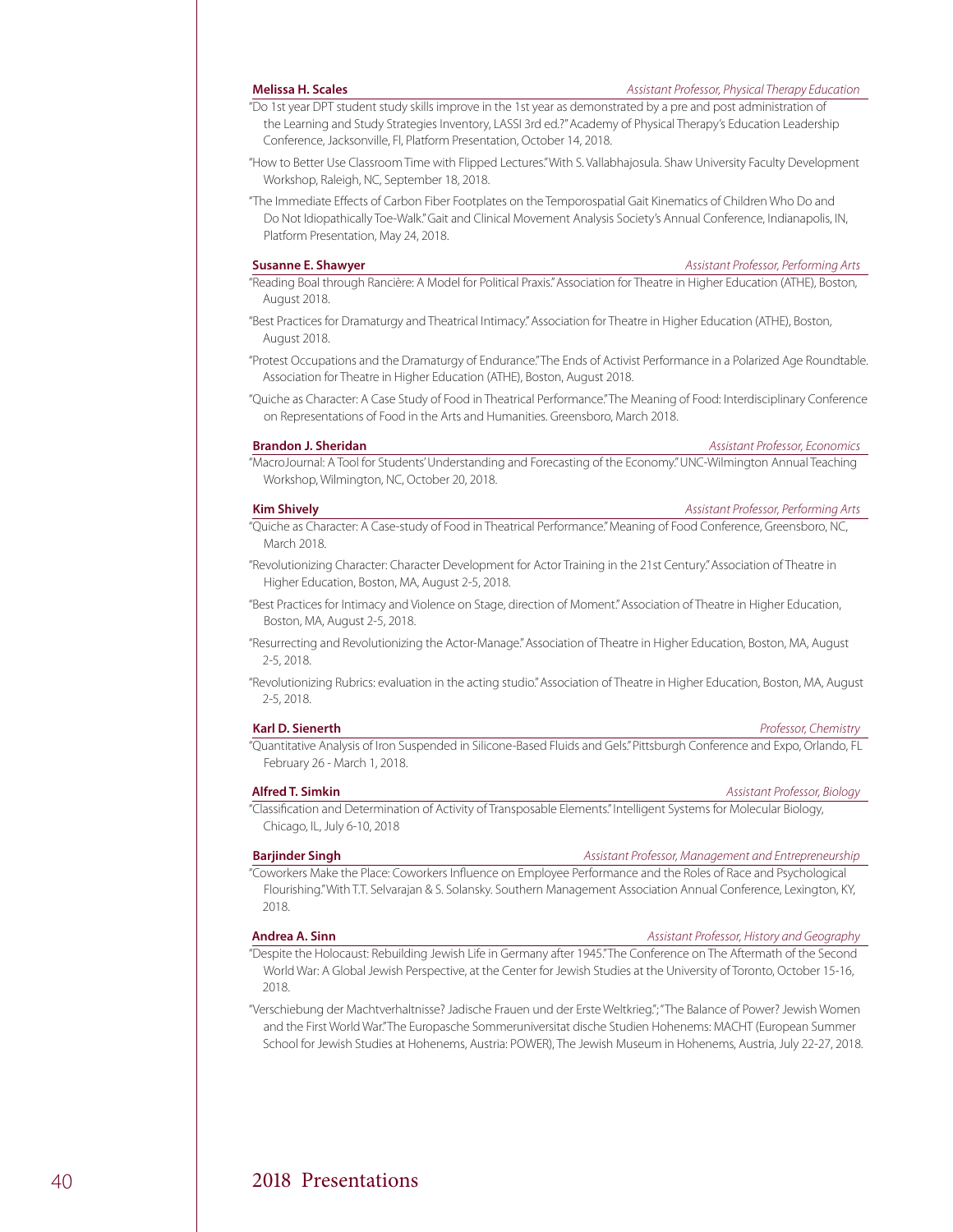"Rückkehr als Heimkehr? Motive und Erfahrungen von deutsch-jüdischen Remigranten nach 1945."; "Return home? Motives and Experiences of German-Jewish Remigrants after 1945." The Forschungscolloquium (Research Colloquium): Münchner jüdische Antiquariate und Kunsthandlungen während und nach der NS-Zeit, Landeshauptstadt München, City Archive Munich, July 19, 2018.

"An Arduous Journey: Tracing St. Ottilien's History after WWII." The International Conference SANKT OTTILIEN - The Benedictine Monastery and Its Jewish History, 1945-48, project by the Institute of Jewish History and Culture, History Department, LMU, St. Ottilien Archabbey, and the Jewish Museum Munich, June 10-12, 2018.

### **Megan Squire** *Professor, Computer Science*

"Mean People with Bad Ideas." Wake Forest University. Winston-Salem, NC, November 8, 2018.

"Analyzing Far-Right Extremist Facebook Group Co-Membership During the "Summer of Hate"". International Conference on Computational Social Science (IC2S22018), Northwestern University. July 14, 2018.

"What happens when you mine far-right extremist groups on social media." Sociotech Decennial Conference, Ann Arbor, MI, June 30, 2018.

### **Kathleen S. Stansberry** *Assistant Professor, Communications*

"Metrics and Measures in Public Relations." National Communication Association conference, Salt Lake City, Utah, November 8-11, 2018.

"Experimenting in Facebook: Testing Spiral of Silence in anti-vaccination comment." National Communication Association conference, Salt Lake City, Utah, November 8-11, 2018.

"Equipping the Media Analytics Toolbox." Broadcast Education Association Conference, Las Vegas, NV, April 7-10, 2018.

"Teaching Students How to Establish a Professional Social Media Presence." Broadcast Education Association Conference, Las Vegas, NV, April 7-10, 2018.

"A Look Inside a Collegiate Record Label." Association for Popular Music Education, Murfreesboro, TN, June 24-27, 2018.

**Laura L. Taylor** *Associate Professor, Mathematics and Statistics*

"Creating Shiny Apps for In-Class Activities." With R. VanKrevelen. International Conference on Technology in Collegiate Mathematics, Washington, DC, March 15-18, 2018.

"The Islands Virtual Data Collection for Introductory Statistics." With R. VanKrevelen, L. Rosenberg, and K. Doehler. Electronic Conference on Teaching Statistics, May 21-25, 2018.

"Using a Virtual World in an Introductory Statistics Class." With R. VanKrevelen and L. Rosenberg. North Carolina Council of Teachers of Mathematics State Conference, Greensboro, NC, November 1-2, 2018.

**Shannon A. Tennant** *Associate Librarian, Belk Library*

"Design Stars! Partnerships for Active Learning Spaces." With H. Hodge and P. Rudd. Librarians Association of UNC-CH (LAUNC-CH) Conference, Chapel Hill, NC, March 12, 2018.

"Catalogers can be Personal Librarians too! : Recruiting Technical Services Staff as Personal Librarians." 3rd National Personal Librarian Conference, Cleveland, OH, March 21-22, 2018.

"'I coulda been a contender!' : Evaluating the Video Collections of a Mid-Sized Academic Library." ALCTS Collection Evaluation Interest Group, ALA Annual Conference, New Orleans, LA, June 22-26, 2018.

"Cataloging in the cloud with WMS - A technical services librarian shares her experience." OCLC WebEx (online), October 24, 2018.

### **Sabrina L. Thurman** *Assistant Professor, Psychology*

"Infants' use of posture during play and exploration: A longitudinal investigation." International Conference on Infant Studies, Philadelphia, PA, June 30-July 3, 2018.

"Duration of object visual encoding on precision reaching in 9-month-old infants." International Conference on Infant Studies, Philadelphia, PA, June 30-July 3, 2018.

"Posture and play: How infants use their bodies to interact with their surroundings in the first two years." North American Society for the Psychology of Sport and Physical Activity, Denver, CO, June 21-23, 2018.

"A Longitudinal Analysis of Naturalistic Posture Networks in Infancy." Expanding the Field: Multi-disciplinary Developmental Dynamics, Norwich, United Kingdom, June 4-6, 2018.

**Carri Reisdorf Tolmie** *Assistant Professor, Marketing and International Business*

"Corporate social responsibility typology: The influence of cross-cultural dimensions." With Y-h. Park and J.C. Blewitt. Academy of International Business Southeast USA Chapter Conference, Nashville, TN, November, 2018.

# **Clay P. Stevenson** *Senior Lecturer, Music*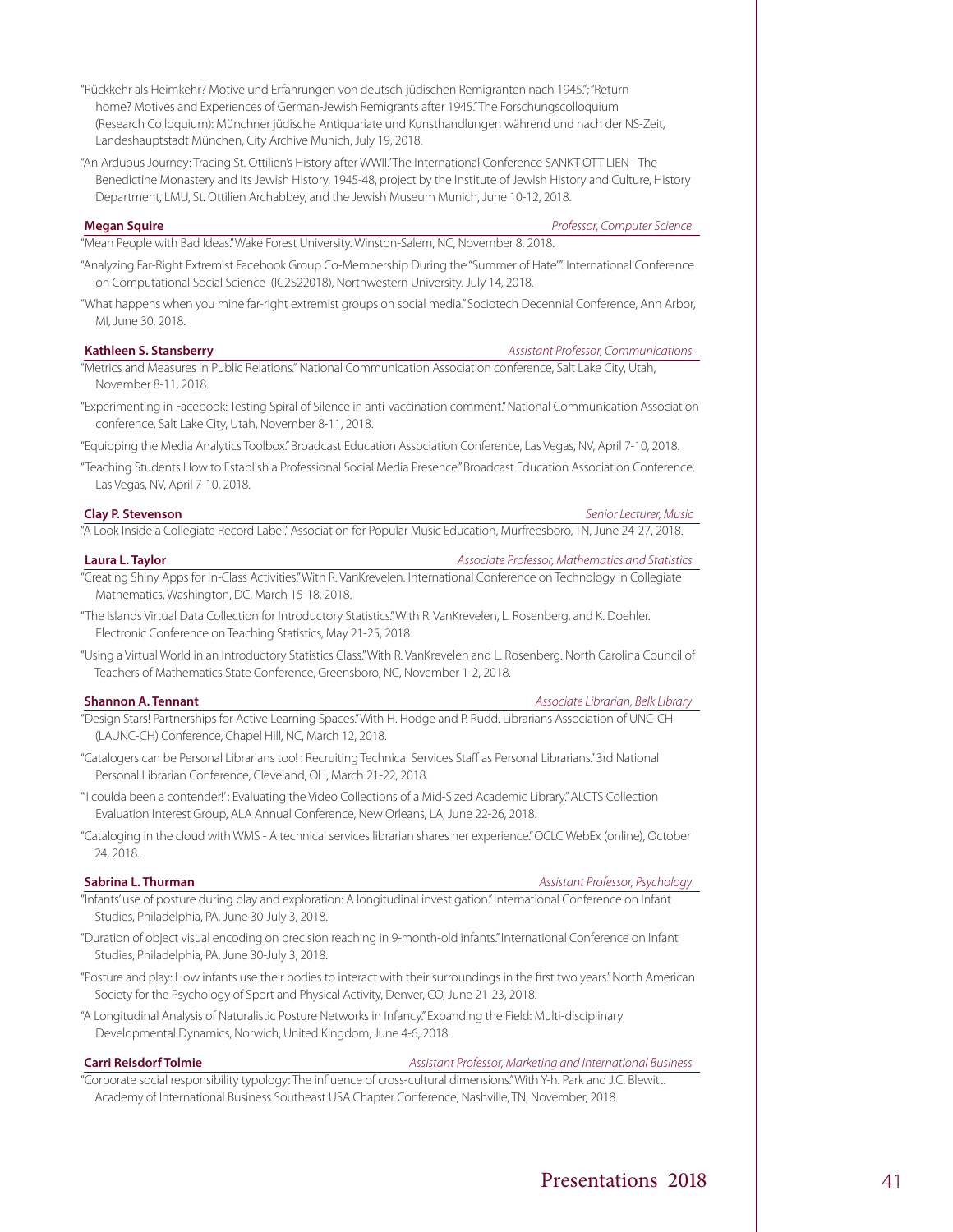"Observed Effectiveness of the COSO 2013 Framework." American Accounting Association 2018 Southeast Region Meeting, Greenville, SC, April 19-21, 2018.

### **Maureen Vandermaas-Peeler** *Professor, Psychology*

### "Risk and resilience: A cross-cultural analysis of parents' beliefs about children's play and experiences in the natural world." With C. Dean. Southeastern Psychological Association, Charleston, S.C., March 7-9, 2018.

- "Preschoolers' social perspective-taking, storytelling, and art." With H. Kase. The Southeastern Psychological Association, Charleston, S.C., March 7-9, 2018.
- "The 100 languages of children: Inquiry in a Reggio-Emilia-inspired preschool." With L. Westerberg. Southeastern Psychological Association, Charleston, S.C., March 7-9, 2018.
- "Excellence in mentoring undergraduate research and inquiry." With J. Moore, P.C. Miller, E. Ackley, C.J. Ketcham & R.J. Palmer. Council for Undergraduate Research, Washington, D.C., July 1 - 3, 2018.
- "Developing international partnerships: Benefits and challenges of mentoring undergraduate research in a European context." With E.E. Hall, T. Mangieri & O. Ahmed. Forum on Education Abroad's 4th European Conference, Prague, Czech Republic, October 17-19, 2018.
- "You will never have just one home anymore: Facilitating cultural and community integration during study abroad in Europe." With M. Biehl, J. Duncan-Bendix & A. Vanni. Forum on Education Abroad's 4th European Conference, Prague, Czech Republic, October 17-19, 2018.
- "A sociocultural analysis of fostering intercultural understanding through language studies abroad." With E. Cecconi. International Society for the Scholarship of Teaching and Learning, Bergen, Norway, October 25-27, 2018.
- "Cultivating a culture of learning: Mentoring undergraduate research in global contexts." With E.E. Hall, A.L. Allocco & B. Pennington. International Society for the Scholarship of Teaching and Learning, Bergen, Norway, October 25-27, 2018.
- "Mapping understandings of global engagement." With J. Ruelle & T. Peeples. International Society for the Scholarship of Teaching and Learning, Bergen, Norway, October 25-27, 2018.

### **David B. Vandermast** *Associate Professor, Biology*

"Soil characteristics and abundances of seeded prairie species in central North Carolina." With S. Tesluk. 79th Annual Meeting of the Association of Southeastern Biologists, Myrtle Beach, SC, March 28-31, 2018.

### **Ryne C. VanKrevelen** *Lecturer, Mathematics and Statistics*

- "Using a Virtual World in an Introductory Statistics Class." State Mathematics Conference of the North Carolina Council of Teachers of Mathematics, Greensboro, NC, November 1-2, 2018.
- "Introductory Statistics Projects Using 'The Islands' Virtual World Versus Student-Collected Data." Consortium for the Advancement of Undergraduate Statistics Education Teaching & Learning Webinar, Online, August 21, 2018.
- "Efficacy of 'The Islands'-based Projects Compared to Student-Collected Data Projects in Introductory Statistics Courses." Joint Statistical Meetings, Vancouver, BC, Canada, July 28-August 2, 2018.
- "Efficacy of 'The Islands'-based Projects Compared to Student-Collected Data Projects in Introductory Statistics Courses." Electronic Conference on Teaching Statistics, Online, May 21-25, 2018.
- "Creating Shiny Apps for In-Class Activities." International Conference on Teaching Collegiate Mathematics. Washington D.C., March 15-18, 2018.

### **Catherine J. Wasson** *Associate Professor, Law*

 "The Helicopter Effect: Connecting with Students & Society." Southeastern Association of Law Schools, Fort Lauderdale, FL, August 5-11, 2018.

- "Clearing the Bench: Absolute Music and the Player Piano." Society for Music Theory, San Antonio, TX, November 1-4, 2018.
- "A Comeback Role: Nostalgia and the Player Piano in TV and Film." Society for Music Theory/ American Musicological Society, San Antonio, TX, November 1-4, 2018.

### **Tedd A. Wimperis** *Assistant Professor, World Languages and Cultures*

## "Foundation Myths and Identity within the Aeneid." 98th CAMWS-SS Meeting, Winston-Salem, NC. October 18-20, 2018.

"Italus, Italia, and Ethnic Ideology in Aeneid 7-12." SCS 2018 Annual Meeting, Boston, MA. January 4-7, 2018.

October 10, 2018.

**Scott Windham** *Associate Professor, World Languages and Cultures*

"Why we still need grammar instruction -- but still need to do it better." University of Notre Dame, South Bend, IN,

### **Allison R. Wente** *Assistant Professor, Music*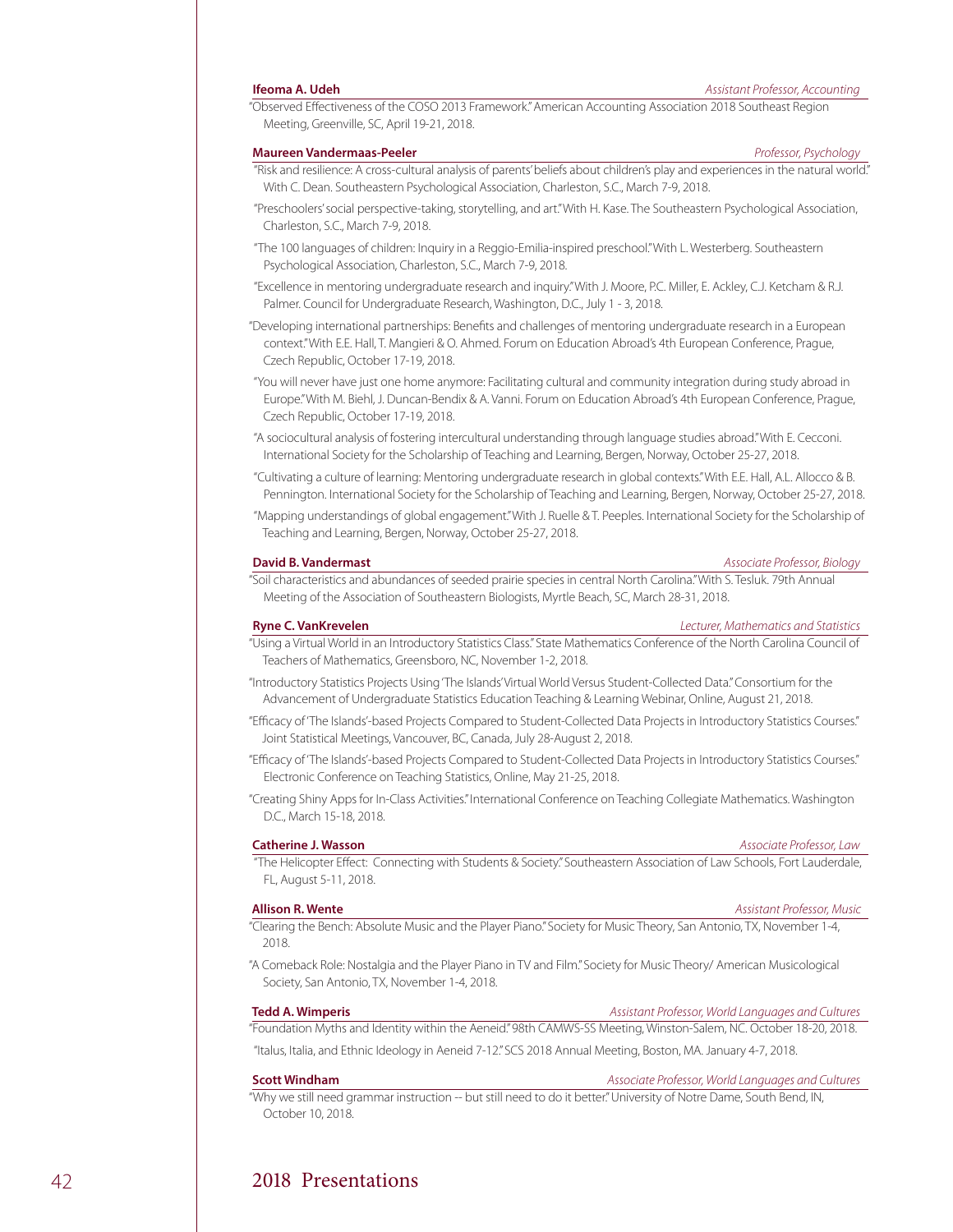# <span id="page-44-0"></span>"Interests and Motivations of Struggling Readers." With K. O'Neill. The North Carolina Reading Association, Raleigh, NC,

March 18th, 2018. "Using Literacy to Support Math Instruction." With E. Hone. The North Carolina Reading Association, Raleigh, NC, March 18th, 2018.

### **Matthew W. Wittstein** *Assistant Professor, Exercise Science*

"Measuring turnout in dancers in situ using two different techniques." Movement: Brain, Body, Cognition. Boston, MA, July 27-31, 2018.

"Quantification of postural control in dancers using dance specific poses." International Association for Dance Medicine and Science, Helsinki, Finland, October 25-28, 2018.

### **Qian Xu** *Associate Professor, Communications*

"The More the Less? How Diversified Online Social Network Undermines Subjective Well-Being of Mature Adults." National Communication Association, Salt Lake City, UT, November 8-11, 2018.

 "User engagement in Public Discourse of Genetically Modified Organisms: The Role of Opinion Leaders on Social Media." Association for Education in Journalism and Mass Communication, Washington, DC, August 6-9, 2018.

"Zoom-in, Zoom-out: The Congruence Effect between Dynamic Distance and Geographic Distance on Travel Destination Recommendations." 2018 Global Marketing Conference, Tokyo, Japan, July 26-29, 2018.

"Winning over Fans: How Sports Teams Use Live-Tweeting to Maximize Engagement." Broadcast Education Association, Las Vegas, NV, April, 7-10, 2018.

**Rena C. Zito** *Assistant Professor, Sociology and Anthropology*

"Institutional Anomie and Justification of Property Crime and Violence Cross-Nationally: A Multilevel Examination." American Society of Criminology. Atlanta, GA. November 14-17, 2018.

# Artistic Exhibitions & Performances

| <b>Lynn Beck</b>                                                                                                                                                            | Lecturer, Music                     |
|-----------------------------------------------------------------------------------------------------------------------------------------------------------------------------|-------------------------------------|
| "Fanfare – Light from Shadows" for brass and percussion by James Stephenson, producer, with J.R. Beck, Mar 30, 2018.                                                        |                                     |
| Featured at the League of American Orchestras tiol conference, Chicago, IL, Jun 14, 2018.                                                                                   |                                     |
| Greensboro Symphony Orchestra: Masterworks, Pops, and Holiday Series, hornist, 21 concerts, Greensboro, NC,<br>Jan-Dec 2018.                                                |                                     |
| Winston-Salem Symphony: Classics, Kicked-Back Classics, Plugged-In Pops, Concert for Community, and Discovery<br>Series, hornist, 17 concerts, Winston-Salem, Jan-Dec 2018. |                                     |
| Puccini's La bohème, hornist with Piedmont Opera, Winston-Salem, NC, Oct 26, 28 & 30, 2018.                                                                                 |                                     |
| Mendelssohn's Elijah, hornist with Duke Chapel Choir and Choral Society of Durham Orchestra, Duke University Chapel,<br>Durham, NC, Mar 4, 2018.                            |                                     |
| <b>Kevin Boyle</b>                                                                                                                                                          | Professor, English                  |
| Poetry Reading, Poets House, New York City, November 9, 2018.                                                                                                               |                                     |
| <b>Naeemah Clark</b>                                                                                                                                                        | Associate Professor, Communications |
| "The importance of diverse voices", WashingTech Policy Podcast with Joe Miller. September 2018.                                                                             |                                     |
| <b>Victoria Fischer Faw</b>                                                                                                                                                 | Professor, Music                    |
| Masterclass; Steinway Galleries, Charlotte NC, April 7, 2018.                                                                                                               |                                     |
| <b>Stephen A. Futrell</b>                                                                                                                                                   | Associate Professor, Music          |
| Adjudicator, CS Music Vocal Winter Competition On-line Round, December, 2018.                                                                                               |                                     |
| Panelist "Blind Peer Review (Book Review): Systematic Voice Pedagogy: The Art of Studio Application, Kari Ragan. Plural<br>Publishing, San Diego, CA, October, 2018.        |                                     |
| Adjudicator, CS Music Vocal Summer Competition On-line Round, September, 2018.                                                                                              |                                     |
| Artistic Director/Conductor, Voices - The Chapel Hill Chorus, Chapel Hill, NC, Appointment effective June 1, 2018.                                                          |                                     |

Guest vocalist, Elon University Jazz Ensemble, Elon, NC, April 28, 2018.

### **Marna K. Winter** *Lecturer, Education and Wellness*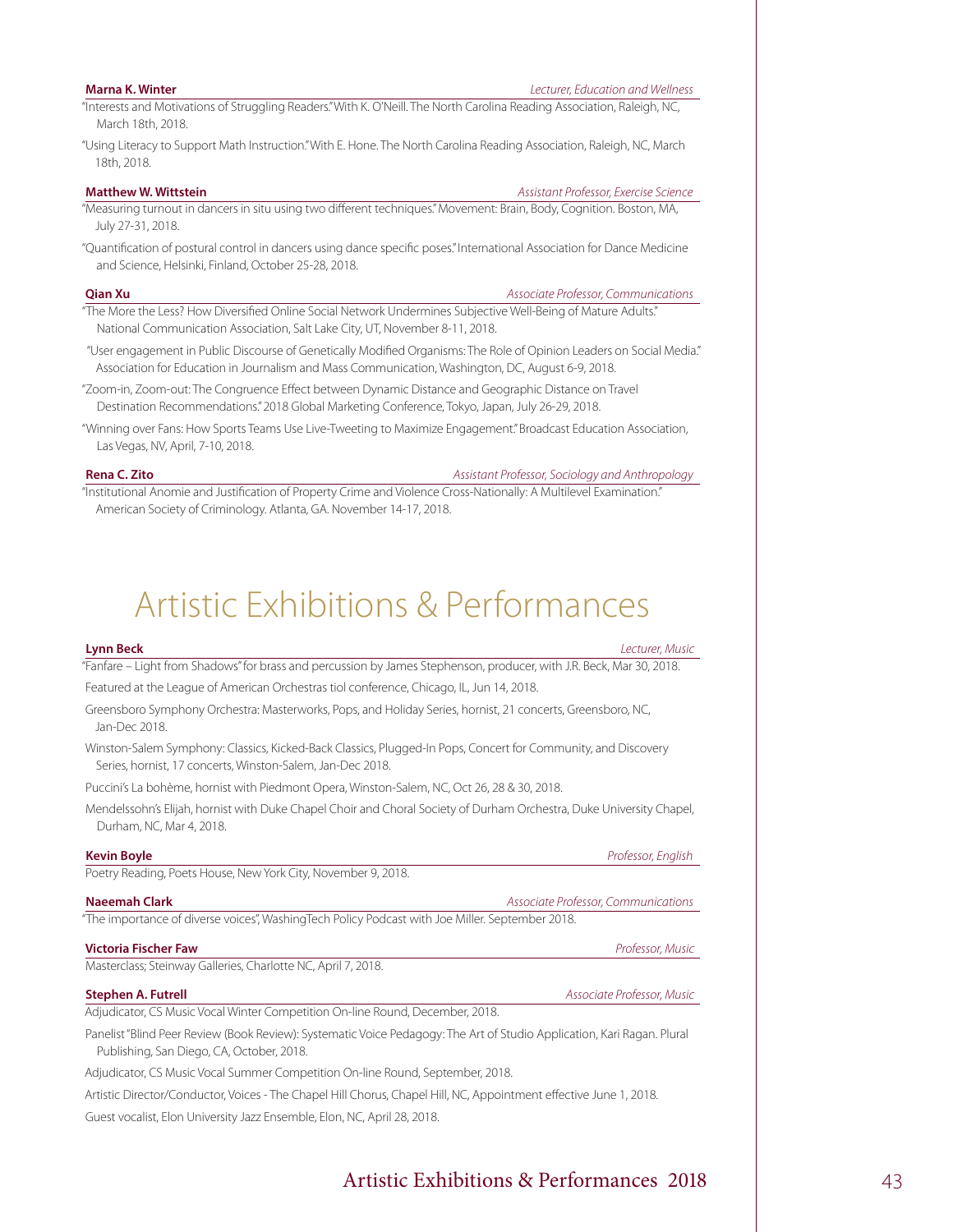Featured vocalist, trumpet. Mass of St. Benedict the African, Kevin P. Johnson (World Premier). St. Benedict the African Parish, Chicago, IL, April 14, 2018.

Adjudicator, CS Music Vocal Spring Competition On-line Round, April, 2018.

Los empeños de una casa, Sor Juana Dramatic Reading, April 20, 2018.

Adjudicator, NCMEA West #1, Solo/Small Ensemble Music Performance Assessment, Charlotte, NC, March 22, 2018. Adjudicator, CS Music Vocal Winter Competition On-line Round, February, 2018.

**Mina Garcia-Soormally** *Associate Professor, World Languages and Cultures*

Cervantes Interludes Performance, EFE Tres Teatro, Mexico City, October 14-17th, 2018.

**Douglas A. Kass** *Assistant Professor, Communications*

AIDS awareness campaign for UNAIDS (United Nations AIDS outreach) in conjunction with FIFA World Cup of Football (soccer), Wroter, Director, andProducer. Aired on television during the World Cup June/July, 2018.

### **Lauren W. Kearns** *Professor, Performing Arts*

Guest Artist Residency at Dance Ireland, Dublin, Ireland, October 22-23, 2018.

## **Jen Guy Metcalf** *Associate Professor, Performing Arts* "Echoes" Spring Dance Concert, Elon University, Elon, NC, March 9-11, 2018. Fall Dance Concert, Elon University, Elon, NC, November 8-11, 2018. Divulge Dancers Film Festival, Los Angeles, CA, November 17, 2018. FAD: Film-Art-Dance Festival, Cary, NC, August, 12, 2018. Los Angeles Dance Shorts Film Festival, Los Angeles, CA, June 23, 2018. inHabit-A Festival of Dance on Film, Arroyo Grande, CA, May 19, 2018. Womens Independent Film Festival, Los Angeles, CA, April 7, 2018. Utah Dance Film Festival, Orem, UT, February 23-24, 2018.

### **Jon F. Metzger** *Professor, Music*

Masterclasses and Performance, Shepherd University, October 30-November 1, 2018. Masterclass and Performance, Northern Virginia Community College, November 2, 2018.

**Fredrick J. Rubeck** *Professor, Performing Arts*

"Twelfth Night" by William Shakespeare (Director) McCrary Theatre, Elon University, April 12-15, 2018.

"Where the Fireworks Come From" by Michael Pissaturo, (Director) New Play Development Workshop, Boston MA, August 5, 2018.

"Not Now, Darling!" by John Chapman and Ray Cooney (Director) Lake Okoboji Summer Theatre, Spirit Lake, IA, July 24- 29, 2018.

"Over the River and Through the Woods" by Joe DiPietro (Director) Lake Okoboji Summer Theatre, Spirit Lake, IA, July 31-August 5, 2018.

**Melissa H. Scales** *Assistant Professor, Physical Therapy Education*

"Duke University's Corey Simon & Elon's Melissa Scales", Podcast Interview - PT Pintcast: Episode 297, April 25, 2018.

### **Kim Shively** *Assistant Professor, Performing Arts*

"Formerly Known As" Actor, ATHE New Play Development Workshop, Boston, MA, August 2-5 2018.

Young Playwrights for Change with American Alliance for Theatre & Education, with Triad Stage, Greensboro, NC March 2018.

Hollins University Playwriting Lab - Guest Adjudicator, Roanoke, VA, July 2018.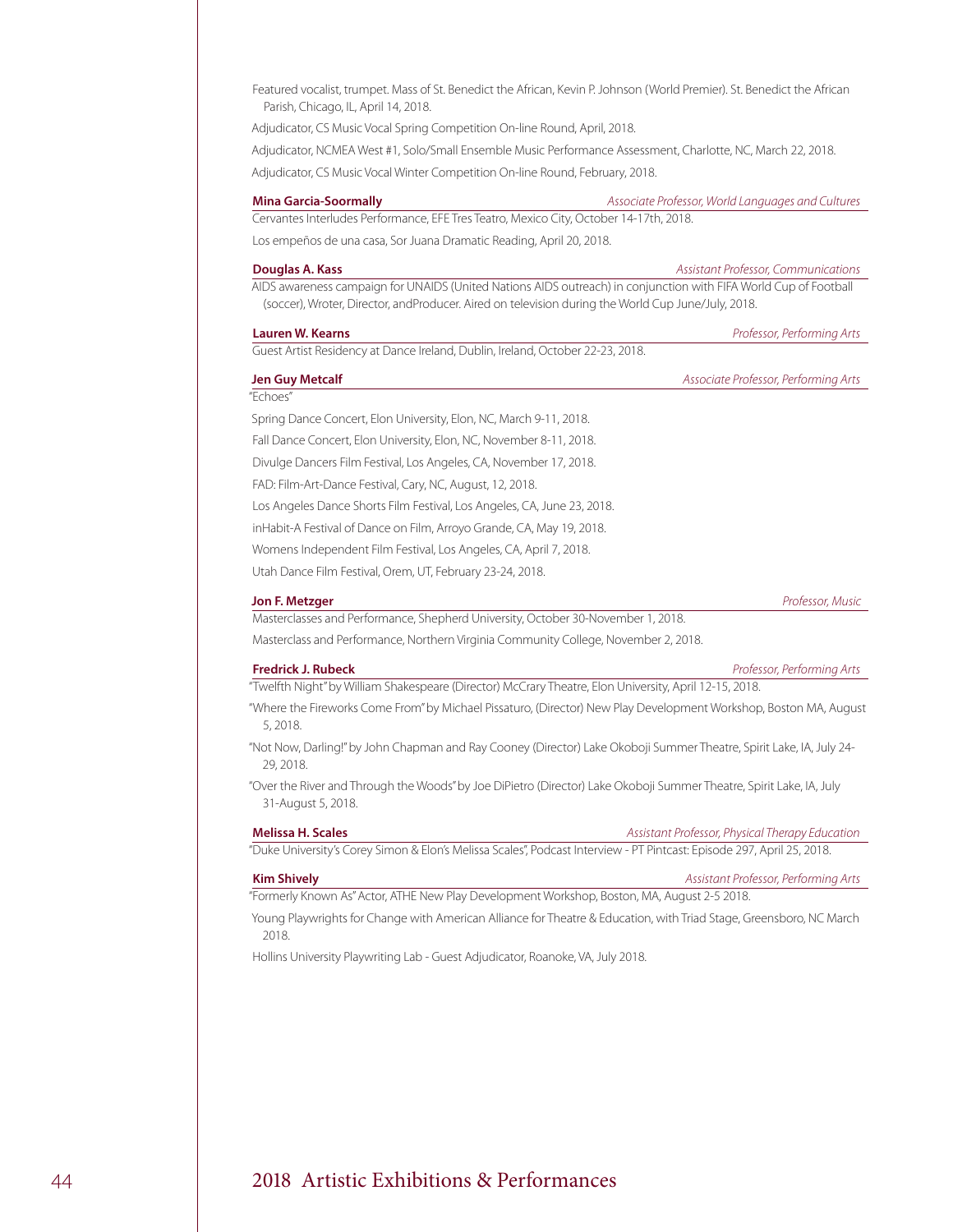**Clay P. Stevenson** *Senior Lecturer, Music*

FIFA World Cup Public Service Announcements, sponsored by the Unitied Nations – Music Composer, Sound Designer, and Music Editor

Aired on:

StarTimes networks throughout Africa State television networks in China

United Nations social media networks

### Screened at:

Great Message Film Festival, Pune, India Sept 22-23 Urban Mediamakers Festival, Atlanta Georgia, Oct 11-16 Indie Fest Film Awards, La Jolla, California, Nov 5-6

Open Window International Film Festival, Festival, Kolkata, India, Nov 18, 2018

Catharsis International Film Festival, Russia, Dec 7-16

### **Janet L. Warman** *Professor, English*

"Sidewalk Border," Poetry in Plain Sight, Winston-Salem Writers, Winston-Salem, NC, September 2018.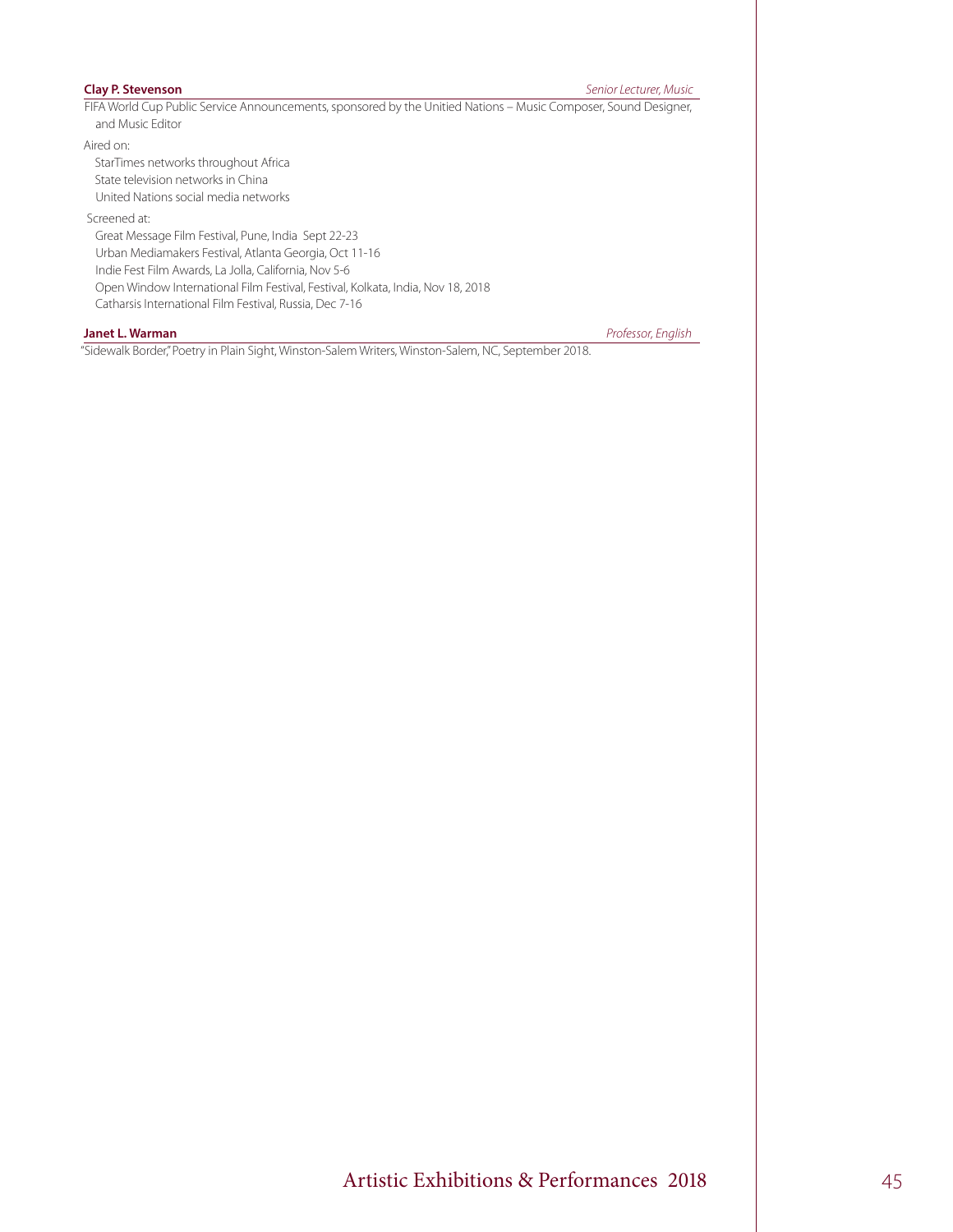# <span id="page-47-0"></span>The Elon Teacher-Scholar

Elon strives to attract gifted and well-educated faculty who are deeply committed to the potential of their disciplines to enhance our understanding of the human condition and the world. As teachers, mentors, and scholars, the faculty are dedicated to modeling the intellectual values they seek to impart to students, including a learned, reflective, and critical approach to life. In these roles, the faculty take joy in the process of inquiry and sharing their knowledge with others. As active members of the academy, the faculty participate in professional activities that keep them current and enlarge the intellectual and practical opportunities available to students. Finally, as responsible members of the university community, Elon teacher-scholars also dedicate their talents, experiences, and leadership skills to activities that sustain, develop, and improve the entire institution.

The Elon faculty embrace the idea that scholarship and teaching are inseparable because scholarship is the foundation of teaching. The scholarly and professional activities of faculty connect them to a vital intellectual community beyond the walls of Elon, ensure their continuing development as enlightened seekers, contribute to the body of knowledge and wisdom, and renew their enthusiasm to engage students. The Elon community is committed to creating an environment that allows the faculty to excel as teachers, scholars, and mentors.

 Elon University is principally dedicated to teaching undergraduates in and out of the classroom. Faculty strive to instill in their students a commitment to intellectual endeavors and a lifelong devotion to learning and the ideals of citizenship. They share with their students a sense of the history and vitality of scholarly inquiry that emerges from disciplinary depth and expands to interdisciplinary inquiry. All faculty recognize their responsibility to convey a foundation of established knowledge, but their ultimate goal is to cultivate informed critical thinking, creative expression, and a desire to serve the common good.

While classrooms, laboratories, and studios are the traditional focal points of an intellectual community, scholarly inquiry extends beyond these environments. As teacher-scholars, the faculty are committed to improving the content and pedagogy of their teaching. By developing classroom environments in which all persons are respected and informed engagement is valued, faculty challenge students to develop the skills necessary to understand complex issues and topics. Simply stated, the classroom is a place to challenge students to be engaged learners and to establish mentoring relationships that extend interactions

beyond the traditional classroom. The challenge to be engaged learners extends not only beyond the classroom but even beyond the confines of the institution.

Elon recognizes, values, nurtures, and provides support for innovative approaches that strengthen the linkages between knowledge and experience through programs such as international study, service learning, cooperative learning, leadership training, undergraduate research, internship experience, and civic engagement. As a consequence of this broader view of faculty engagement with students, the university encourages productive interactions that blur the boundaries separating traditional teaching activity, scholarship, and professional activity. For example, faculty may experiment with service-learning projects that combine classroom learning with direct applications in the local community, use their professional consulting expertise to develop case studies for the classroom, or employ webbased technologies to guide and enhance student internship experiences with employers located across the country. One of the strongest connections between disciplinary expertise and student experience occurs when faculty mentor students in the process of scholarly inquiry, encouraging and supporting presentations at student research forums and professional disciplinary meetings. Scholar-mentor activities combine traditional teaching, experiential education, and professional expertise to mold graduates ready to take their place as working members of their profession or to continue their academic training in graduate or professional school.

The faculty's ability to model intellectual engagement is based on their intentional and continual development as professionals. While they share common goals, each Elon faculty member possesses unique gifts, skills, training, perspectives, and approaches that enrich the academic community. The university recognizes and values the differences between individual faculty members and encourages each to grow and develop as a teacher-scholar. Thus, the Elon faculty reflect the comprehensive nature of the institution and the variety of their disciplines in that they are scholars, mentors, philosophers, theoreticians, researchers, artists, writers, educators, and professional practitioners.

At Elon, professional activity is broadly defined as any activity involving the serious practice of disciplinary expertise. Scholarship is essential to an intellectually vibrant and enriching community, and so it represents the most fundamental form of professional activity. Other forms of professional activity include service to the profession, developing new research skills, taking special courses,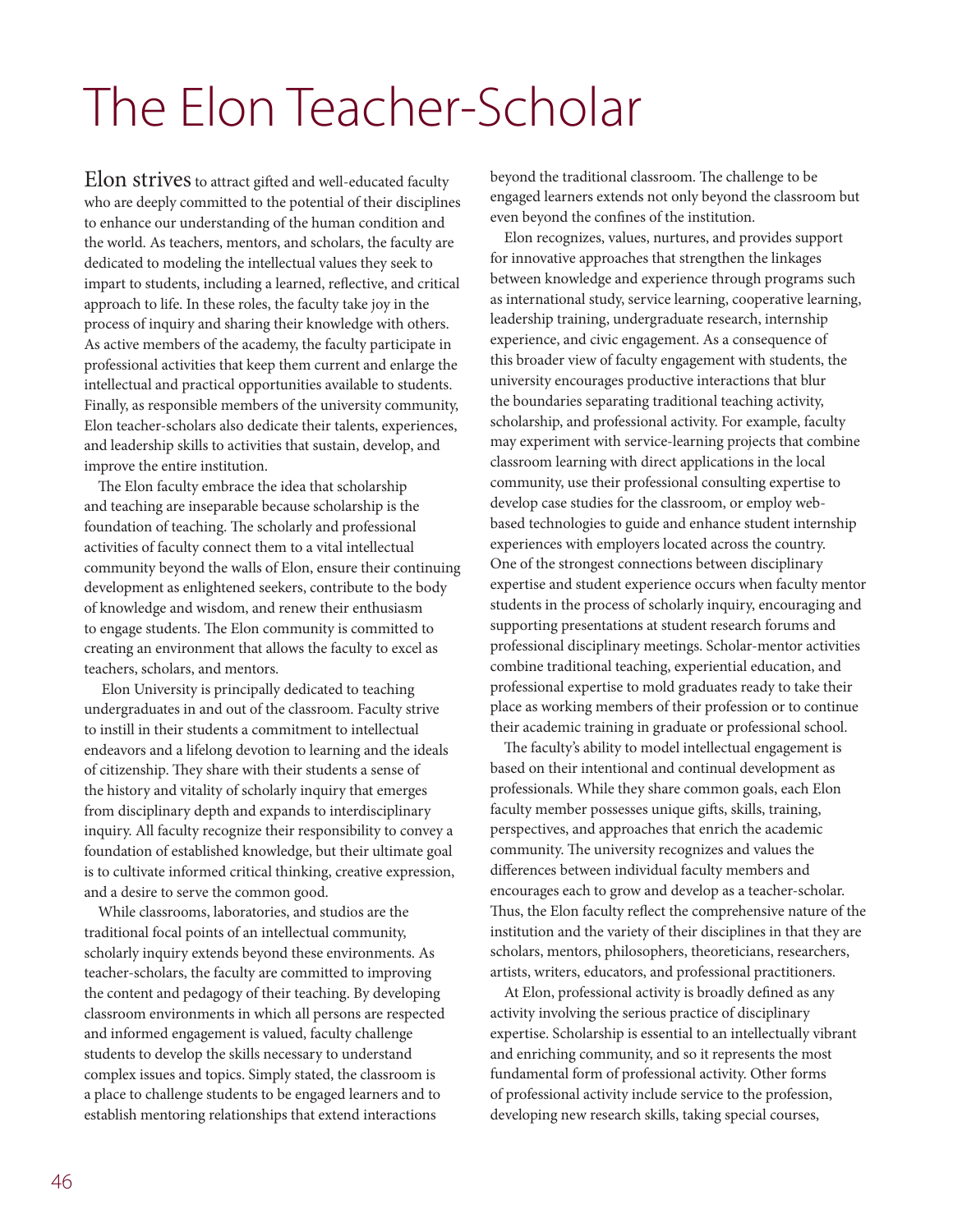

attending workshops related to one's discipline, attending workshops on teaching pedagogy and attending conferences, performances, or exhibits. As they mature professionally, faculty may serve as consultants and accept leadership roles in disciplinary organizations.

Scholarship is a creative process of inquiry and exploration that adds to the knowledge or appreciation of disciplinary or interdisciplinary understanding. It is the serious exercise of what is being taught in the education of students: clear goal setting, adequate preparation, intense inquiry, and critical reflection. Elon University encourages and recognizes a broad array of scholarly endeavors just as it has adopted a broad view of faculty engagement with students. Scholarship adds significantly to our understanding by: 1) discovering or uncovering new knowledge or insights, 2) generating new theories and techniques that guide discovery, 3) integrating knowledge within or across disciplines, 4) applying knowledge responsibly to solve problems, and 5) developing pedagogical innovations that facilitate the dissemination of knowledge. Distinct differences exist in the types of scholarly activities that are valued both within and between disciplines as a consequence of the unique historical development of each discipline. However, across all disciplines, recognized scholarly work shares some common features:

- It results in a product, presentation, exhibition, or performance that expands knowledge, skills, or understanding that can be shared with others.
- It extends beyond the limits of the institution.
- It develops and/or expands the expertise of the faculty member and lifts the faculty member's standing within the institution and in his/her greater community (scholars, artists, researchers, professional practitioners).
- The work is reviewed by those outside the institution who have appropriate expertise.

The tangible results of scholarship include academic publications, presentations at professional meetings, grant proposals, artistic performances, musical scores, screenplays, art exhibits, computer software, patented inventions, professional manuals, video productions, and other work determined by each faculty member's academic department. Scholarship is also reflected in pedagogical innovations (such as textbook ancillaries, laboratory manuals, and experiential activities) that are shared with the academic world outside of Elon. Works of synthesis that translate knowledge for those lacking expertise or summarize current understanding for those with expertise further represent important scholarly work valued by the institution.

Elon University is a rich intellectual community committed to providing a dynamic and challenging curriculum that emphasizes learning across the disciplines and encourages students to put knowledge into practice. Faculty model a life of learning through their engagement with students and their scholarly accomplishments. As a part of a vibrant academic community, they share with their students the joy of mental, physical, and spiritual transformation, guiding them to become informed and caring citizens of the global community.